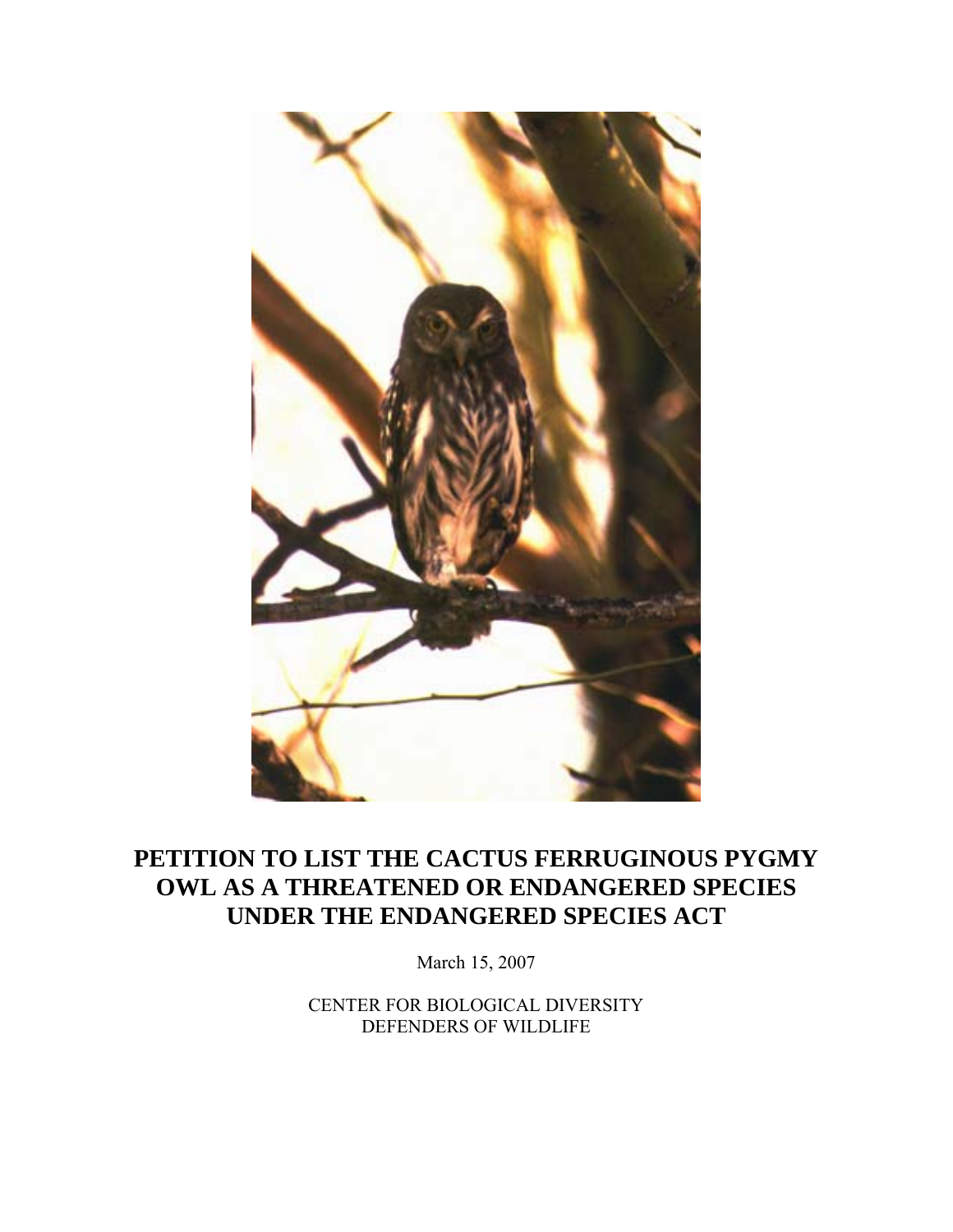#### DELIVERED VIA CERTIFIED MAIL

March 15, 2007

Dirk Kempthorne Secretary of the Interior Office of the Secretary U.S. Department of the Interior 18th and "C" Street, N.W. Washington, D.C. 20240

Dr. Tuggle, Regional Director Southwest Resion U.S. Fish and Wildlife Service 500 Gold Avenue SW Albuquerque NM 87102

 The Center for Biological Diversity and Defenders of Wildlife hereby formally petition the U.S. Fish and Wildlife Service (also "Service") to list one of the following entities of cactus ferruginous pygmy-owl: 1) the Arizona distinct population segment ("DPS") of the cactus ferruginous pygmy-owl; 2) the Sonoran Desert DPS of the cactus ferruginous pygmy-owl; or 3) the western subspecies of cactus ferruginous pygmy-owl (*G. ridgwayi cactorum*) as a threatened or endangered species under the Endangered Species Act ("ESA"), 16 U.S.C. §§ 1531-1544. Petitioners also seek emergency protection for any of the three petitioned pygmy-owl entities and designation of critical habitat concurrent with any listing decision.

Petitioners file this petition pursuant to  $\S$  553(e) of the Administrative Procedure Act ("APA"), 5 U.S.C. §§ 551-559 and § 1533(b)(3) of the ESA, and 50 C.F.R. part 424.14, which grant interested parties the right to petition for issuance of a rule from the Assistant Secretary of the Interior.

 Petitioners request the Service emergency list the pygmy-owl, which is threatened with imminent extinction in the U.S. The Service has the authority to promulgate an emergency listing rule for any species when an emergency exists that poses a significant risk to the species. 16 U.S.C. §1533(b)(7). Such rule shall take effect immediately upon publication in the Federal Register, and shall be effective for a maximum of 240 days. *Id.*

 Petitioners request designation of critical habitat for the pygmy-owl as required by 16 U.S.C. 1533(b)(6)(C), 50 C.F.R. 424.12, and pursuant to the Administrative Procedures Act (5 U.S.C. 553).

 Endangered Species Act "critical habitat" protections are a crucial tool to recover endangered species. A peer-reviewed study in the April 2005 issue of BioScience, "The Effectiveness of the Endangered Species Act: A Quantitative Analysis," concludes that species with critical habitat for two or more years are more than twice as likely to have improving population trends than species without. Critical habitat is particularly important for the pygmy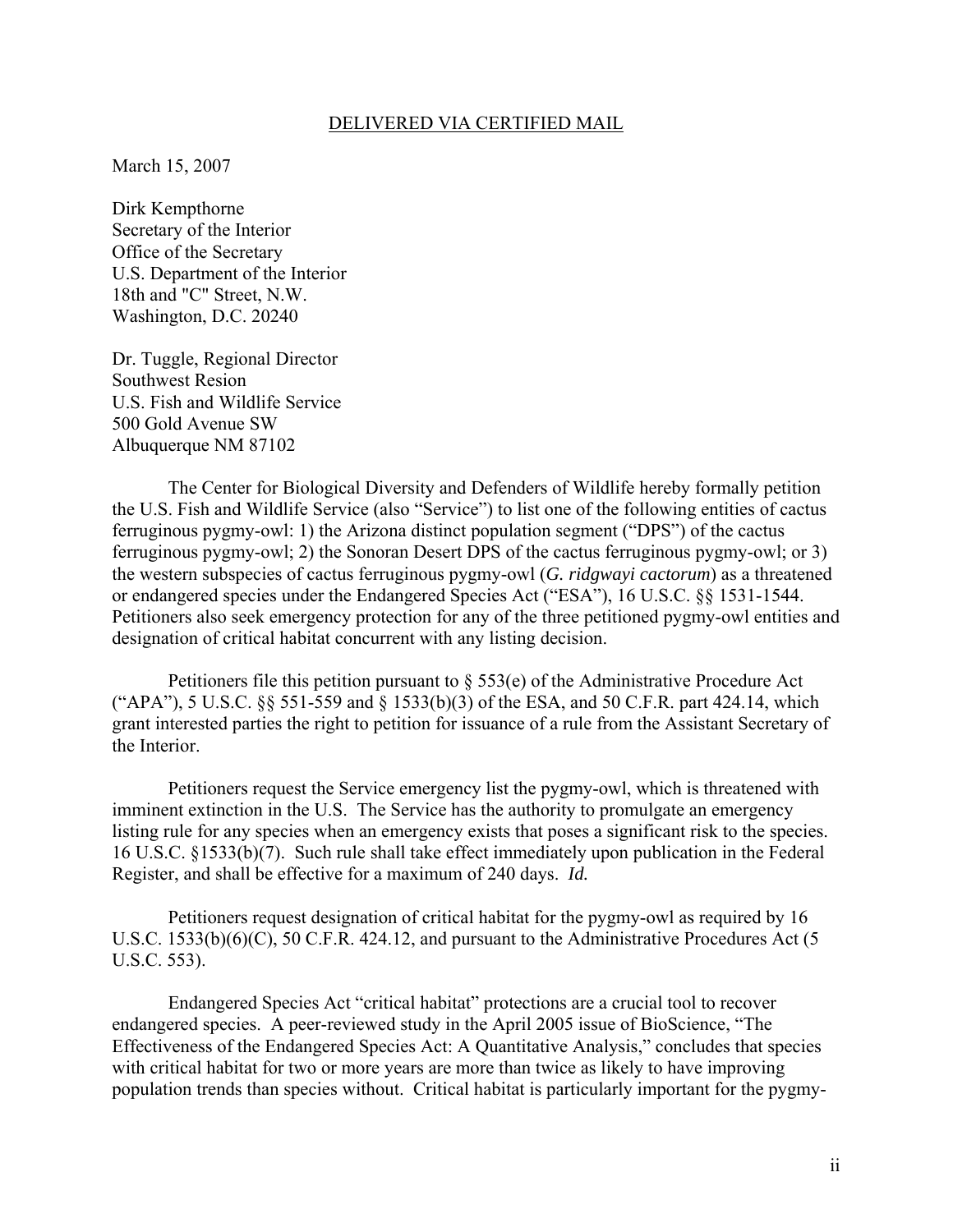owl because there are so few individuals of the species left in Arizona. Development project proponents and responsible federal agencies routinely take advantage of this desperate situation by denying that particular projects will result in any harm and dismissing any responsibility to mitigate impacts or improve the status of the species. For example, the U.S. Army Corps of Engineers has steadfastly denied that development projects near Tucson may affect the pygmyowl unless the species is either present or critical habitat is designated on a particular property. The existence of designated critical habitat at a particular project site provides virtually irrefutable proof that the project "may affect" the species, thereby triggering formal ESA section 7 consultation duties by responsible federal agencies. Pygmy-owl critical habitat has also provided essential guidance in identifying development project mitigation standards under the Pima County government's Sonoran Desert Conservation Plan and Multiple Species Conservation Plan as a means to balance long-term pygmy-owl conservation with reasonable future urban development.

 Petitioners recognize this petition sets in motion a specific process placing definite response requirements on the Service and very specific time constraints upon those responses.

**The Center for Biological Diversity** is a non-profit environmental organization dedicated to protecting endangered species and wild places through science, policy, education, and environmental law. The Center submits this petition on its own behalf and on behalf of its members and staff, with an interest in protecting the pygmy-owl and its habitat.

**Defenders of Wildlife** is dedicated to the protection of all native wild animals and plants in their natural communities. We focus our programs on what scientists consider two of the most serious environmental threats to the planet: the accelerating rate of extinction of species and the associated loss of biological diversity, and habitat alteration and destruction.

 Failure to grant the petitioned action will adversely affect the aesthetic, recreational, commercial, research, and scientific interests of members of the Center for Biological Diversity, Defenders of Wildlife, and of the citizens of the United States.

Respectfully submitted,

/s/ Noah Greenwald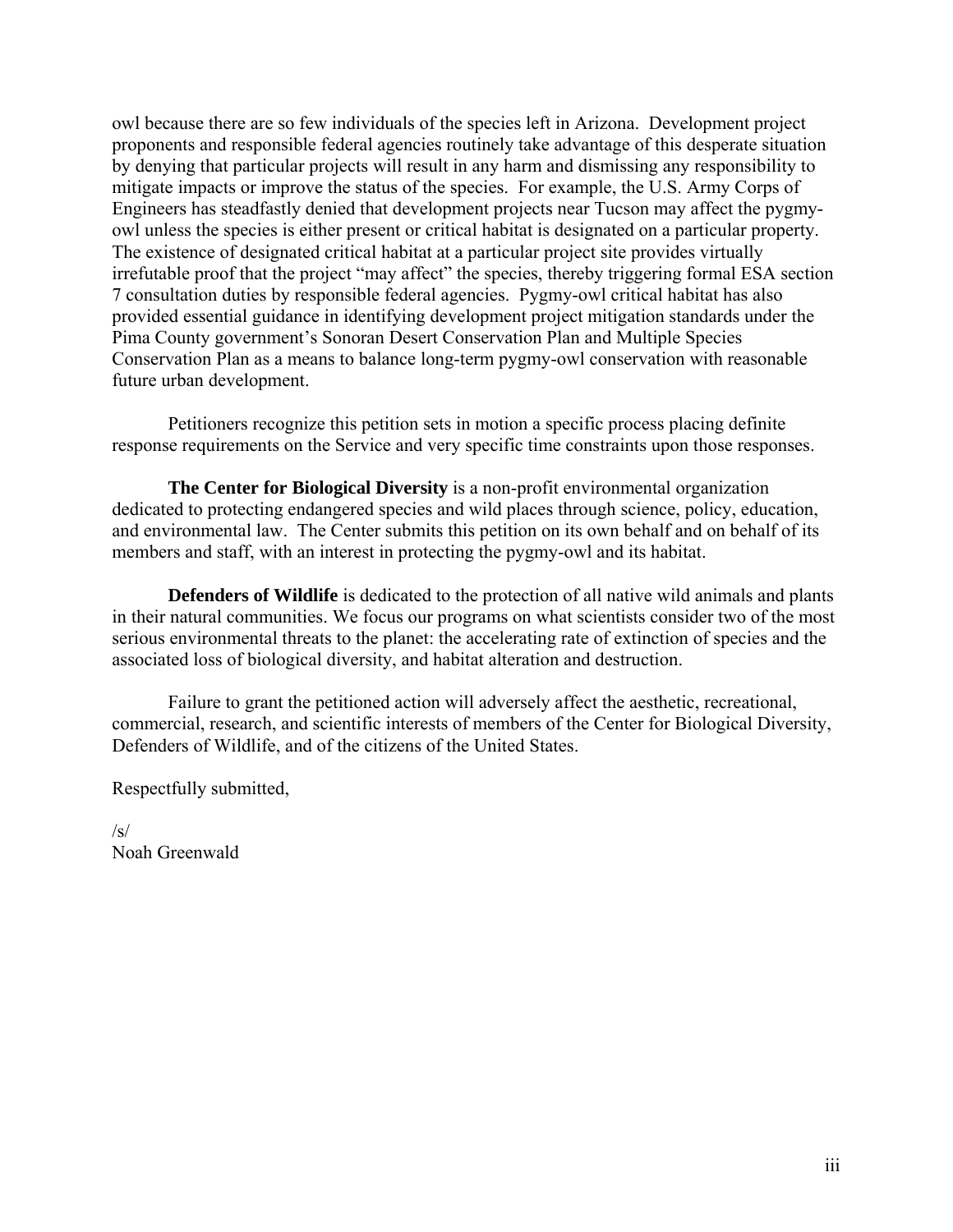#### **Executive Summary**

In Arizona, U.S. and Sonora, Mexico, the cactus ferruginous pygmy-owl is highly endangered by habitat destruction and other factors. The species was formerly listed under the Endangered Species Act as a distinct population segment in Arizona, but following a court decision that the U.S. Fish and Wildlife Service (FWS) had not properly demonstrated that the population is significant to the taxon as a whole, the agency elected to delist the species. In doing so, however, FWS failed to consider whether the Arizona population is significant to the taxon because it represents the only population of the subspecies (*Glaucidium ridgwayi cactorum*) in the continental U.S. like other populations protected under the Endangered Species Act, including the bald eagle, gray wolf, and grizzly bear, or to consider whether another entity should be protected, including the population occupying both Arizona and Sonora ("Sonoran Desert Population"), which qualifies as a distinct population because it occurs in a unique ecological setting, its loss would result in a significant gap in the range of the species, and it is markedly different in its genetic characteristics. FWS also failed to consider protection for the subspecies *G. ridgwayi cactorum*, which is threatened or endangered in a significant portion of its range. The following petition requests that FWS consider listing one of these three entities because they meet three of the five factors for consideration as a threatened or endangered species:

#### *The Present or threatened destruction, modification or curtailment of the cactus ferruginous pygmy-owl's habitat or range.*

The cactus ferruginous pygmy-owl was historically common in riparian woodlands across much of southern Arizona. With the loss of at least 85% of Arizona's riparian areas to livestock grazing, water withdrawal, development and other factors, the pygmy-owl has largely disappeared from the state's few remaining riverside forests. Today, the species is found in small numbers primarily in upland habitats, including Sonoran desertscrub and semidesert grasslands, where it is threatened by urban development in both Arizona and Sonora, where human populations are rapidly expanding, and the loss of essential habitat components that follow conversion of native vegetation to African buffelgrass (*Pennisetum ciliare*) either to support livestock grazing or by subsequent spread and invasion. These factors have greatly reduced available habitat for pygmy-owls and are continuing to result in rapid loss and fragmentation of habitat.

#### *Other natural or manmade factors affecting the continued existence of the cactus ferruginous pygmy-owl*

Historically, fires were not a frequent occurrence in Sonoran desertscrub occupied by pygmyowls. With the invasion of buffelgrass and other fire-dependent non-native grasses, fire has become more common and poses a direct threat to pygmy-owl habitat because most native desert plants are not adapted to fire. In particular, saguaro cacti, that provide nest cavities essential to pygmy-owls, are often killed or weakened by fire.

Populations of pygmy-owls in Arizona are exceedingly small and isolated. To date, no more than 41 adult pygmy-owls have been detected in any one breeding season despite extensive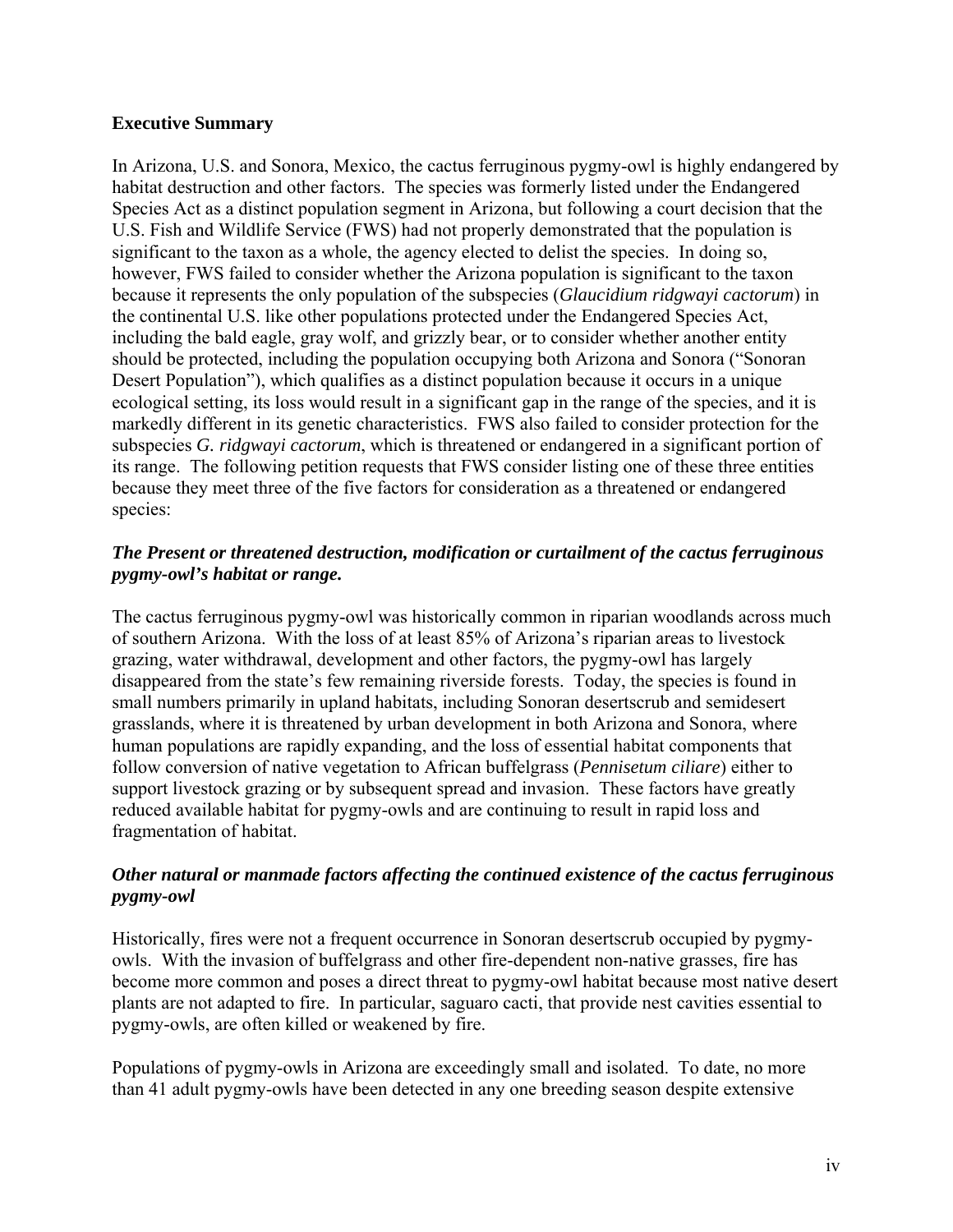survey effort. Many sites recently occupied by pygmy-owls in Arizona are separated from one another and from populations in Mexico by large expanses of unsuitable habitat. Likewise, in northern Sonora, pygmy-owls are declining, not abundant and separated from potentially larger populations in southern Sonora and Sinaloa. Small isolated populations are vulnerable to extinction from both demographic factors, such as random shifts in gender ratio and loss of genetic diversity, and stochastic factors, such as drought, storms or fire, that result in loss of individuals.

#### *Inadequacy of existing regulatory mechanisms to protect the cactus ferruginous pygmy-owl*

Endangered status provided substantial protection for the pygmy-owl, requiring FWS oversight of most urban development projects, which were then required to avoid adverse impacts to the pygmy-owl through land protection, research and other mitigation. With delisting of the pygmyowl, these requirements have disappeared and extensive development of pygmy-owl habitat is either ongoing or in planning.

Although not finalized, the pygmy-owl may receive some protection under Pima County's multispecies habitat conservation plan, which proposes to protect areas, including some pygmy-owl habitat, through direct acquisition, conservation easements, and stipulations on zoning variances. At this time, funding has not been secured for acquisition of habitat or conservation easements, nor have willing sellers been identified and thus, there is little certainty that these measures will protect sufficient habitat to allow the survival or recovery of the pygmy-owl. Stipulating that landowners protect habitat in exchange for changes in their zoning permits could result in some habitat protection. Such actions, however, are at the voluntary discretion of the county and thus as above, there is no guarantee that sufficient habitat will be protected to ensure the pygmy-owl's viability.

No other law, regulation or policy provides substantial protection for pygmy-owl habitat.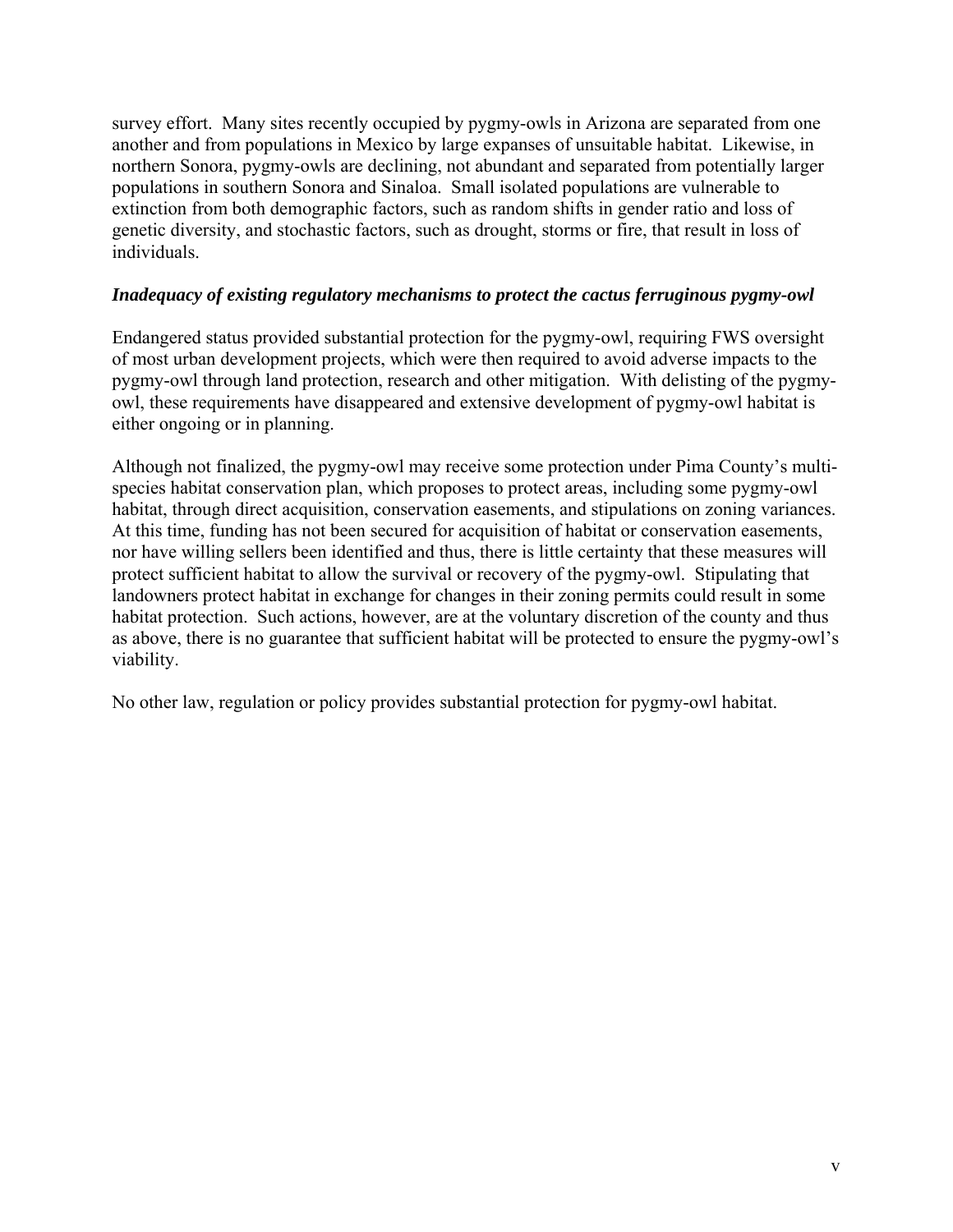## **Table of Contents**

| IV. The Sonoran Desert DPS qualifies as a threatened or endangered species 18 |  |
|-------------------------------------------------------------------------------|--|
|                                                                               |  |
|                                                                               |  |
|                                                                               |  |
|                                                                               |  |
|                                                                               |  |
|                                                                               |  |
|                                                                               |  |
|                                                                               |  |
|                                                                               |  |
|                                                                               |  |
|                                                                               |  |
|                                                                               |  |
|                                                                               |  |
|                                                                               |  |
|                                                                               |  |
|                                                                               |  |
|                                                                               |  |
|                                                                               |  |
|                                                                               |  |
|                                                                               |  |
|                                                                               |  |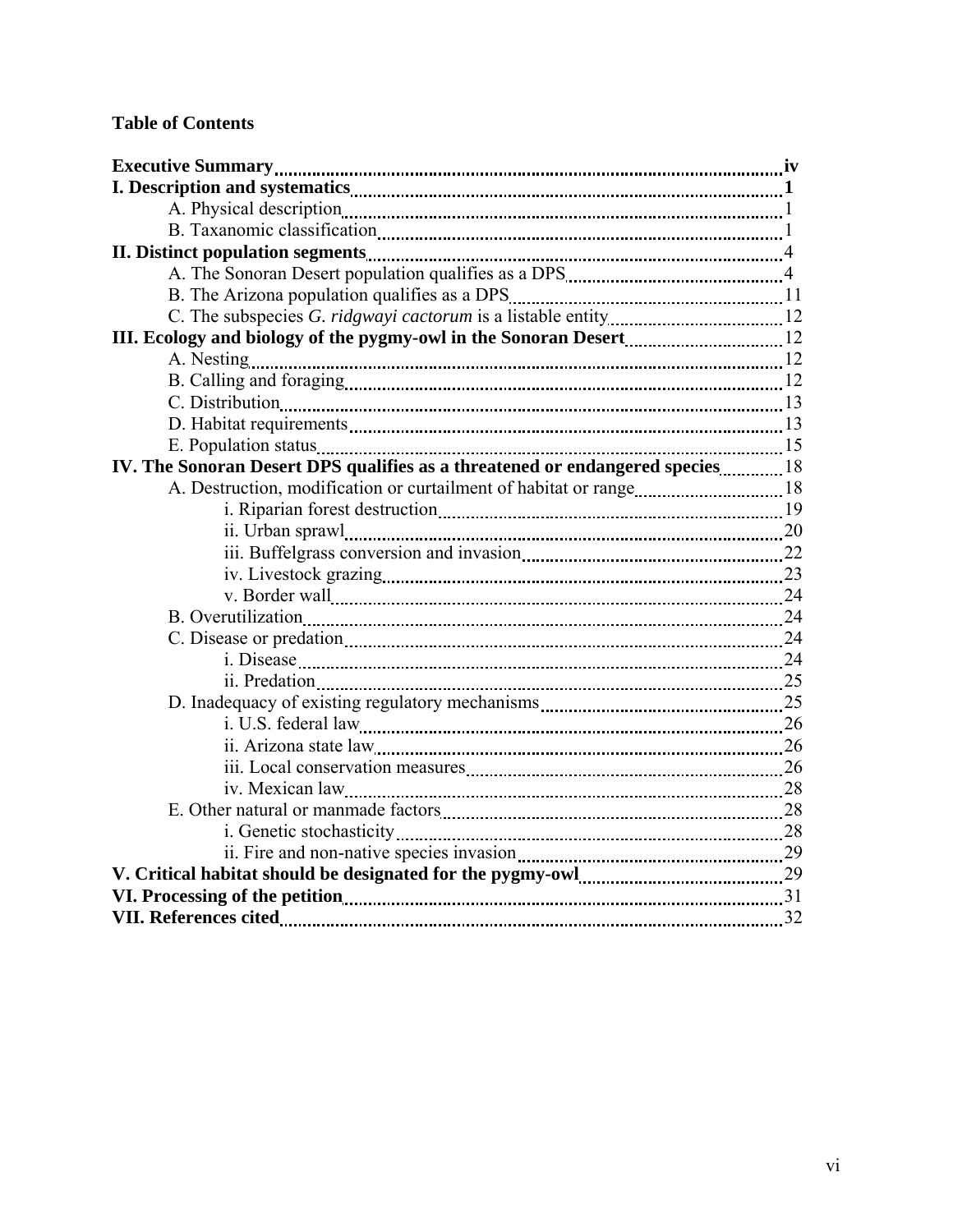### **I. Description and Systematics**

## **A. Physical Description**

Cactus ferruginous pygmy-owls are small diurnal owls, approximately 14-18 centimeters long. Males average 62 grams, and females average 75 grams. The pygmy-owl is reddish-brown overall, with a cream-colored belly streaked with reddish-brown. Some individuals are grayish, rather than reddish-brown. The crown is lightly streaked, and paired black-and-white spots on the nape suggest eyes. There are no ear tufts, and the eyes are yellow. The tail is relatively long for an owl and is colored reddish-brown with darker brown bars (Ridgway 1914).

#### **B. Taxonomic Classification**

Until recently, all ferruginous pygmy-owls in North, Central and South America were classified as one species: *Glaucidium brasilianum* (AOU 1957, USFWS 1997 - 62 Fed. Reg. at 10730). Genetic analyzes, however, revealed that *G. brasilianum* is paraphyletic, with North American and South American clades representing two distinct groups that should be recognized as distinct species: 1) *Glaucidium ridgwayi* in North and Central America, and 2) *Glaucidium brasilianum* in South America. The two species differ in vocalizations, morphology, genetics and ecology (Heidrich et al. 1995, König et al. 1999, Proudfoot et al. 2005a, Proudfoot et al. 2006). Within North America, genetic analyses also suggest a further division of *G. ridgwayi* into two subspecies or phylospecies, one found in Arizona, Sonora and Sinaloa and a second in Texas-Tamaulipas and the remainder of states in Mexico (Proudfoot et al. 2006). Proudfoot et al. (2006) conclude:

"Patterns of mtDNA variation also provide strong evidence of two genetically distinct units in North America, one in Arizona, Sonora, and Sinaloa, and the other in Texas, Tamaulipas, and regions of South-Central Mexico. These results are congruent with earlier taxonomic studies that recognized birds from these regions as distinct subspecies (van Rossem 1937; Peters 1940; Phillips 1966; König et al. 1999). Using revised nomenclature, the Arizona, Sonora, and Sinaloa group and the other group in Texas, Tamaulipas, and regions of South-Central Mexico, would be recognized as *G. r. cactorum* and *G. r. ridgwayi*, respectively. The separation is probably the consequence of northern expansion of the pygmy-owl range and barriers to gene flow provided by the Sierra Madre Occidental and the Sierra Madre Oriental, because pygmy-owls rarely occur above 1300 m (Proudfoot and Johnson 2000)."

Following Proudfoot et al. (2006) and others, we refer to the western subspecies as *G. ridgwayi cactorum* throughout this petition.

Proudfoot et al. (2006) also found evidence of genetic differentiation between pygmy-owls in Arizona and Sonora and Sinaloa, concluding:

"Based on the haplotypic separation that exists between the pygmy-owl populations of Arizona, Texas, and regions of South-Central Mexico, data from this study do not indicate genetic isolation between the distinct populations in the US and those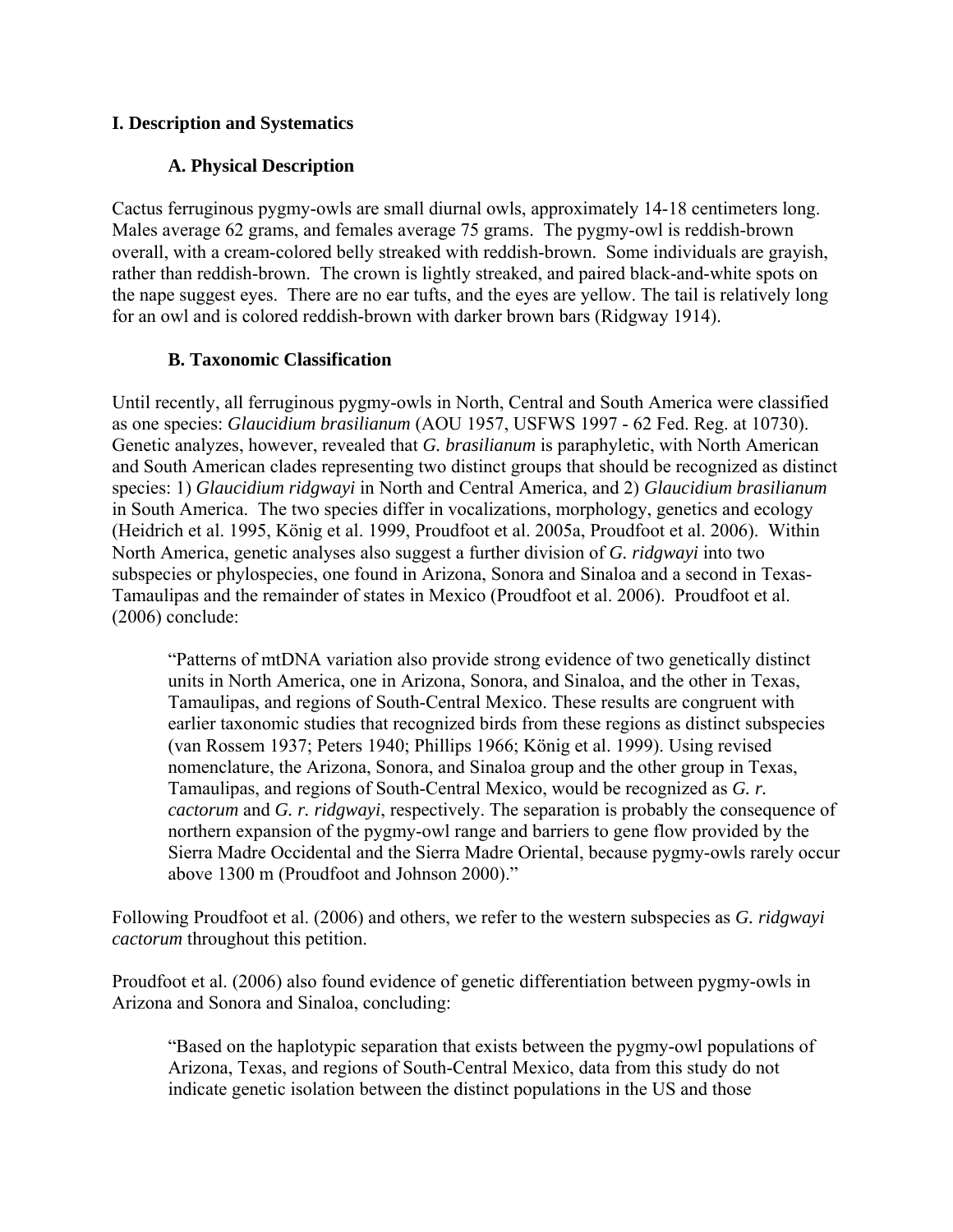immediately across the border in either Sonora or Tamaulipas, Mexico. However, because NCA implies some restricted gene flow between the Arizona-Sonora and Sinaloa population, caution should be demonstrated when developing management plans for endangered pygmy-owls in Arizona. For example, management agencies may consider excluding the Sinaloan group when estimating potential gene flow, immigration through dispersal, and projected recovery of pygmy-owls in Arizona. Because genetic data provide a snap-shot of the past and recognition of genetically distinct units plays only one role in conservation policy (Barrowclough 1992), current demographic data should also be considered in developing management policies for pygmy-owls in Arizona."

These findings suggest that the western subspecies may be further divided into two management units and indeed, Proudfoot (2005) concluded:

"analysis of mtDNA and nuclear DNA implies some restricted gene flow between the Arizona-Sonora and Sinaloa population. Based on these results, I recommend that the United States Fish and Wildlife Service recognize current biological information and ascertain the distribution of what seems to be a genetically fragmented population in Arizona and Sonora before removing the pygmy-owl from the endangered species list."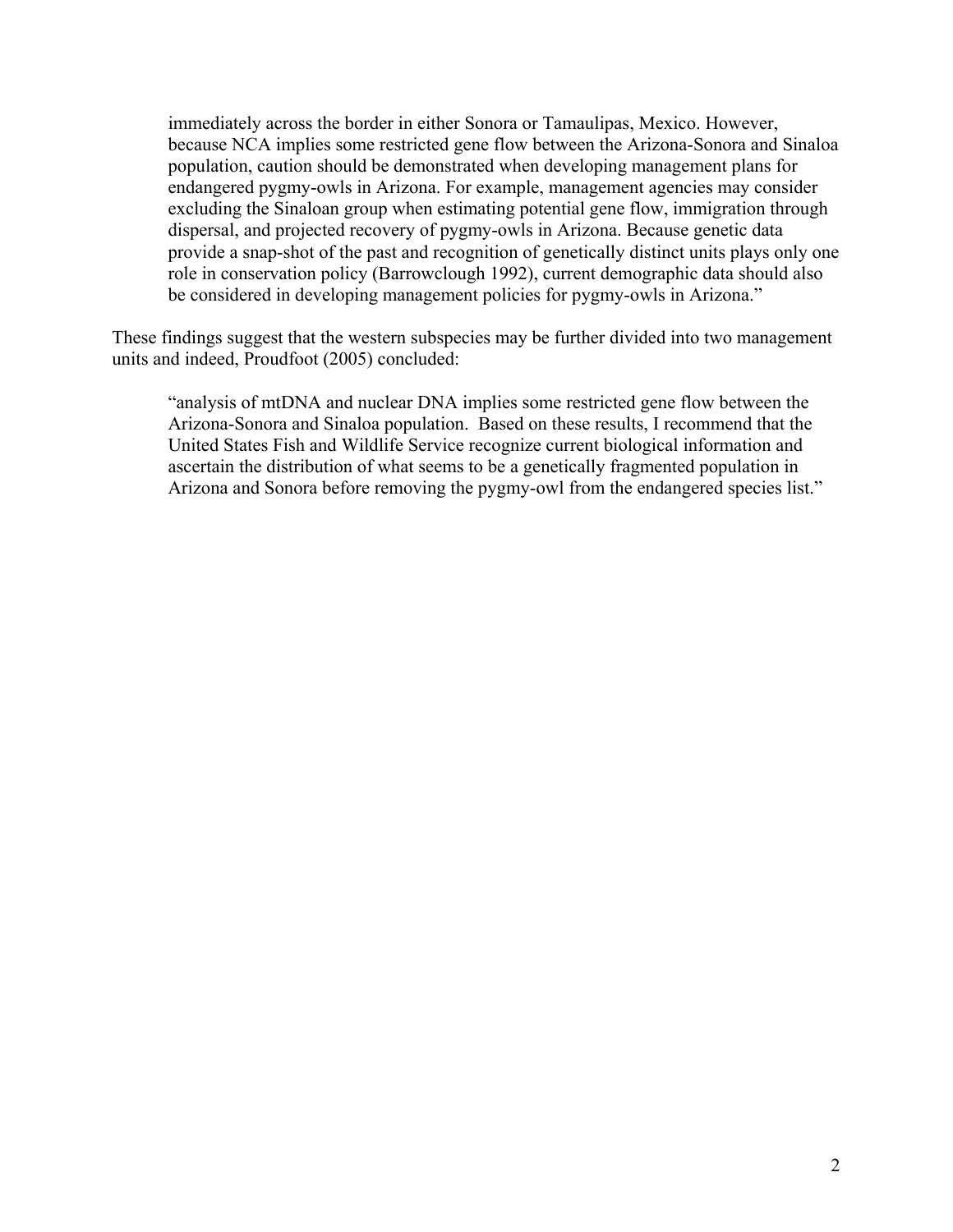

**Figure 1.** The range of *Glaucidium ridgwayi* with the western subspecies *cactorum* depicted in yellow and the Sonoran Desert population depicted with diagonal lines.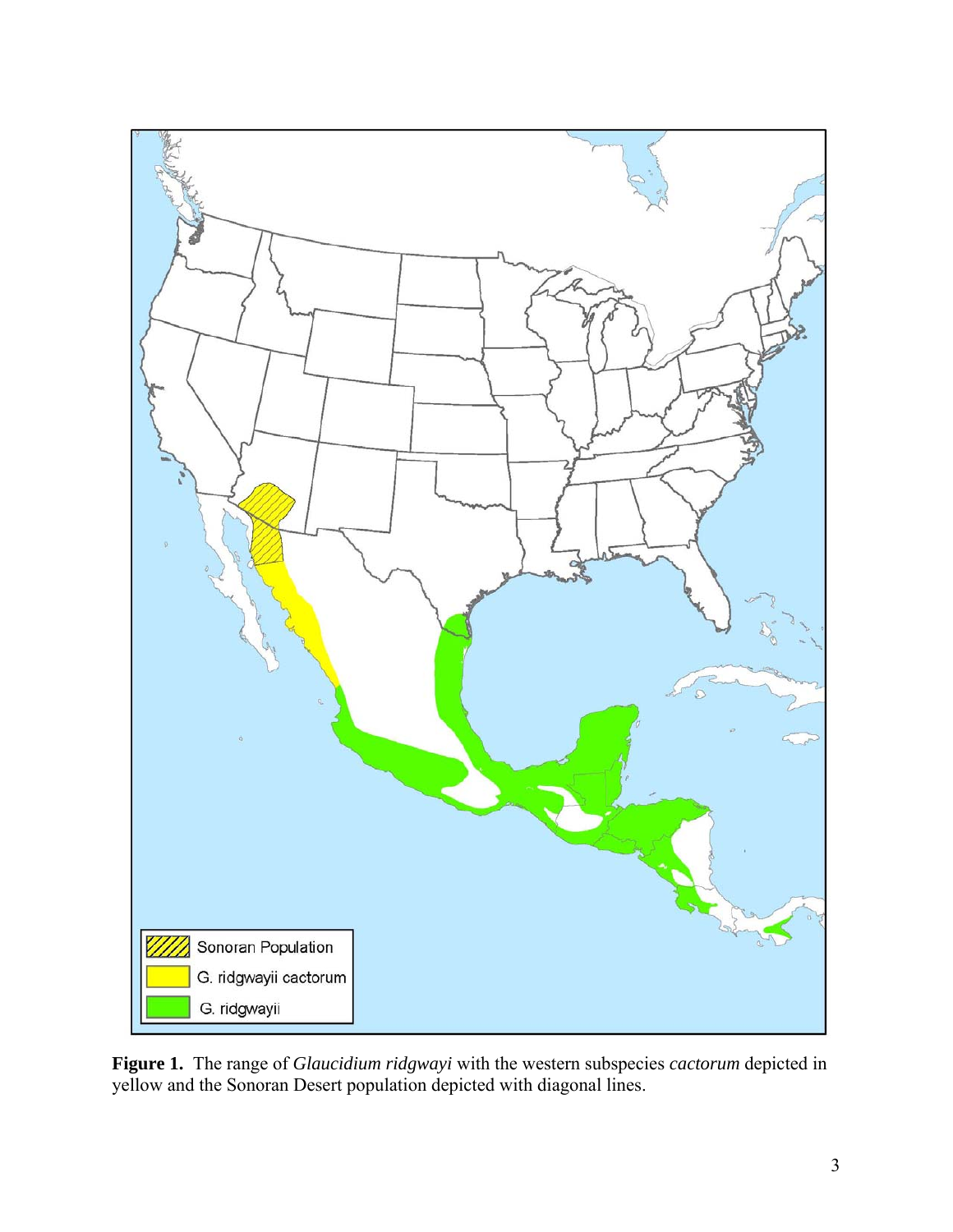### **II. Distinct Population Segments**

The term "species" is defined broadly under the ESA to include "any subspecies of fish or wildlife or plants and any distinct population segment of any species of vertebrate fish or wildlife which interbreeds when mature." 16 U.S.C. § 1532 (16).

The Service and NOAA Fisheries have published a policy to define a "distinct population segment" for the purposes of listing, delisting, and reclassifying species under the ESA. 61 Fed. Reg. 4722 (February 7, 1996). Under this policy, a population segment must be found to be both "discrete" and "significant" to be recognized as a DPS. The Sonoran Desert and the Arizona populations of the Pygmy-owl meet both of these tests, and thus are listable entities under the ESA.

## **A. The Sonoran Desert Population qualifies as a DPS**

A review by the Arizona Ecological Services Field Office of FWS dated November 25, 2003 and attached to this petition concluded that the "Sonoran Desert Biome population segment" meets both the discreteness and significance criteria for designation as a DPS and defined the boundaries of the population as such (FWS 2003):

"In our analysis of potential DPS boundaries for the pygmy-owl, this division presented a logical DPS boundary based on ecological conditions, pygmy-owl distribution and genetics. The boundaries of the Sonoran Desert Biome population segment (SDBPS) include all areas below 4,000 feet elevation that fall within the Sonoran Desert and Semidesert Grassland biotic communities in Arizona and Sonora, Mexico. Within these communities, riparian and xeroriparian communities are also included."

The following discussion unequivocally demonstrates that the Sonoran Desert population should be recognized as a DPS.

#### **1. Discreteness**

Under the DPS Policy, a population segment is discrete if it satisfies either one of the following criteria:

1. It is markedly separated from other populations of the same taxon as a consequence of physical, physiological, ecological, or behavioral factors. Quantitative measures of genetic or morphological discontinuity may provide evidence of this separation. The policy further clarifies that a population need not have "absolute reproductive isolation" to be recognized as discrete.

2. It is delimited by international governmental boundaries within which differences in control of exploitation, management of habitat, conservation status, or regulatory mechanisms exist that are significant in light of section 4(a)(1)(D) of the Act. 61 Fed. Reg. 4725.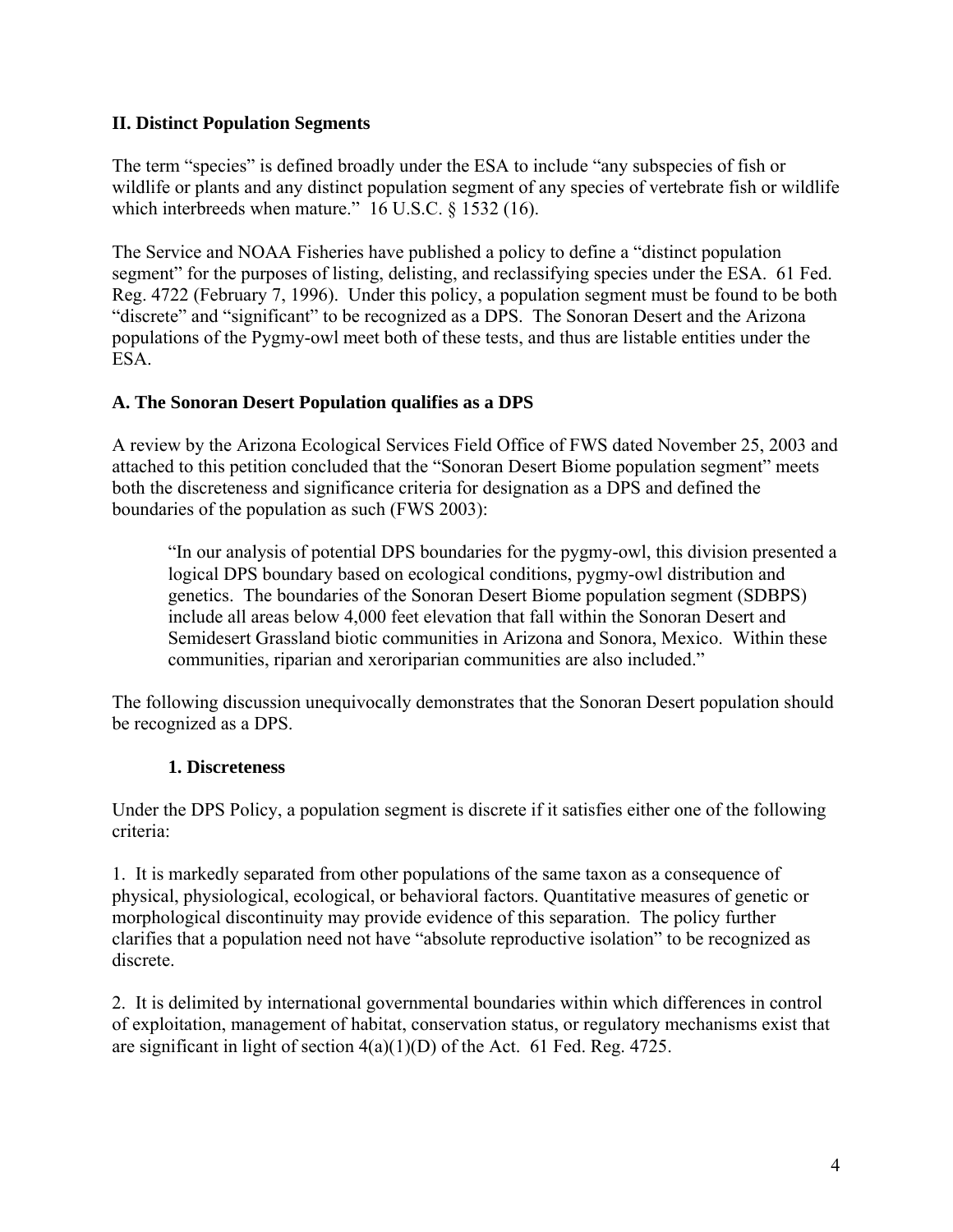The Sonoran Desert population of pygmy-owls is markedly separated from other populations of the same taxon (subspecies *cactorum*, as well as the eastern Population) by physical, ecological and behavioral differences.

#### **i. Geographic separation**

Extensive pygmy-owls surveys in Sonora document a marked separation between pygmy-owls in northern Sonora and Arizona and pygmy-owls in southern Sonora and Sinaloa. Based on a survey of over 2800 stations along 1100 kilometers of transects throughout Sonora in 2000 and 2001, Flesch (2003a) identified an area in central Sonora where because of lack of suitable habitat, such as large columnar cacti and nesting cavities, there are few pygmy-owls (Flesch 2003a, Figure 2). Lack of habitat is caused by a combination of extensive agricultural development in central Sonora, including massive conversion of native vegetation to buffelgrass, and urban development centered in the city of Hermosillo (FWS 2003), and low abundance of columnar cacti as subtropical vegetation transitions into temperate regions of the Sonoran Desert. The Sonoran Desert population is also geographically separated from eastern populations of the pygmy-owl found in Texas and central and southern Mexico by the Sierra Madre and other mountain ranges. In support of these conclusions, FWS (2003) concluded:

"In summary, the SDBPS is physically separated from the southern portion of the WPS [western population segment] by the lack of pygmy-owl habitat in central Sonora that is being exacerbated by agricultural conversion, urban development, and the conversion of native vegetation to buffelgrass for livestock grazing. The SDBPS is physically separated both geographically and elevationally from the EPS [eastern population segment] by the altitudinal mountains and highlands of the Sierra Madre Occidental and Oriental and the Mexican Plateau, including the Chihuahuan desert, as described above."

This information indicates that pygmy-owls in Arizona and northern Sonora are geographically separated from pygmy-owls in southern Sonora and Sinaloa by lack of habitat.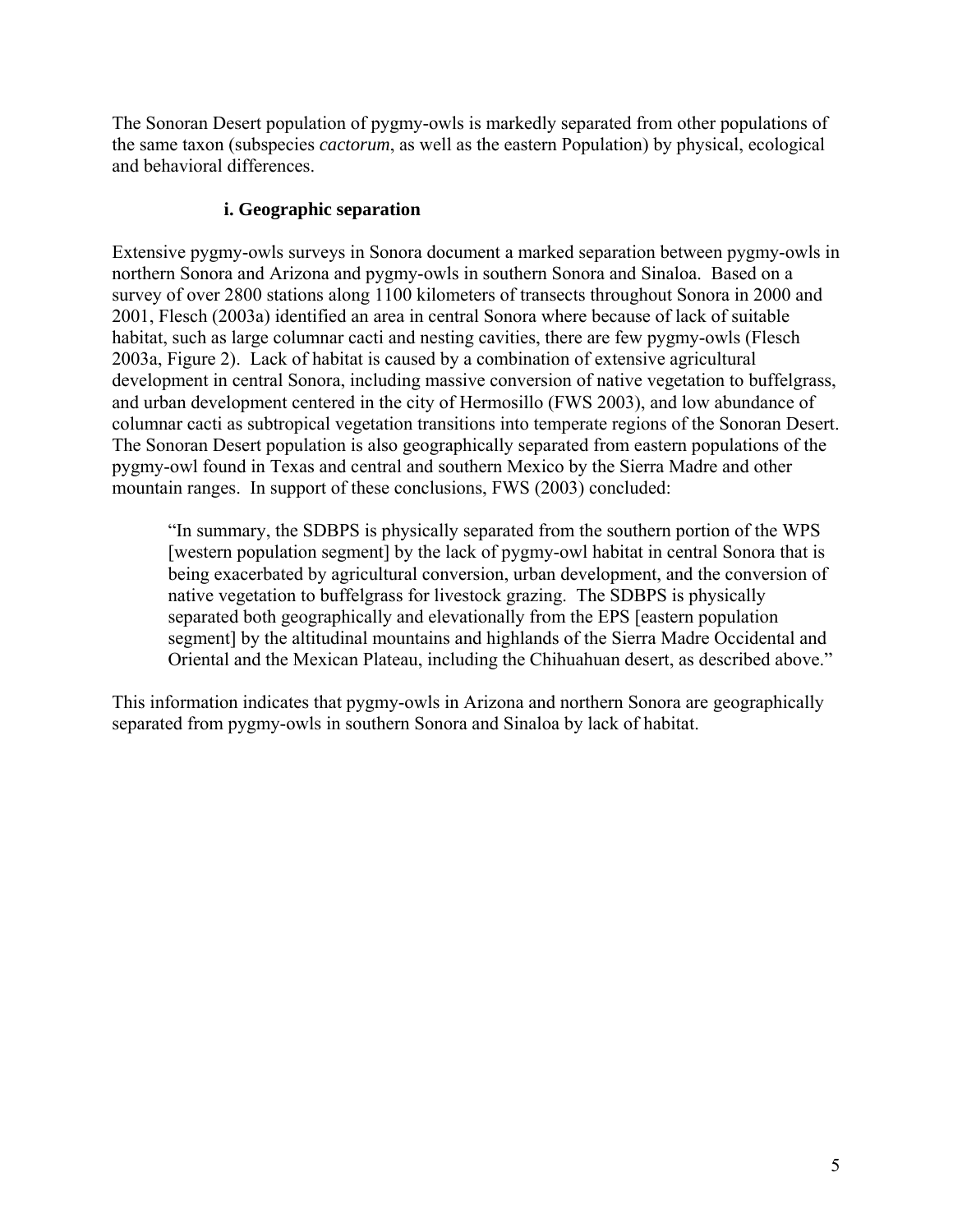

**Figure 2.** Range of the Sonoran Desert population based on surveys by Flesch (2003a).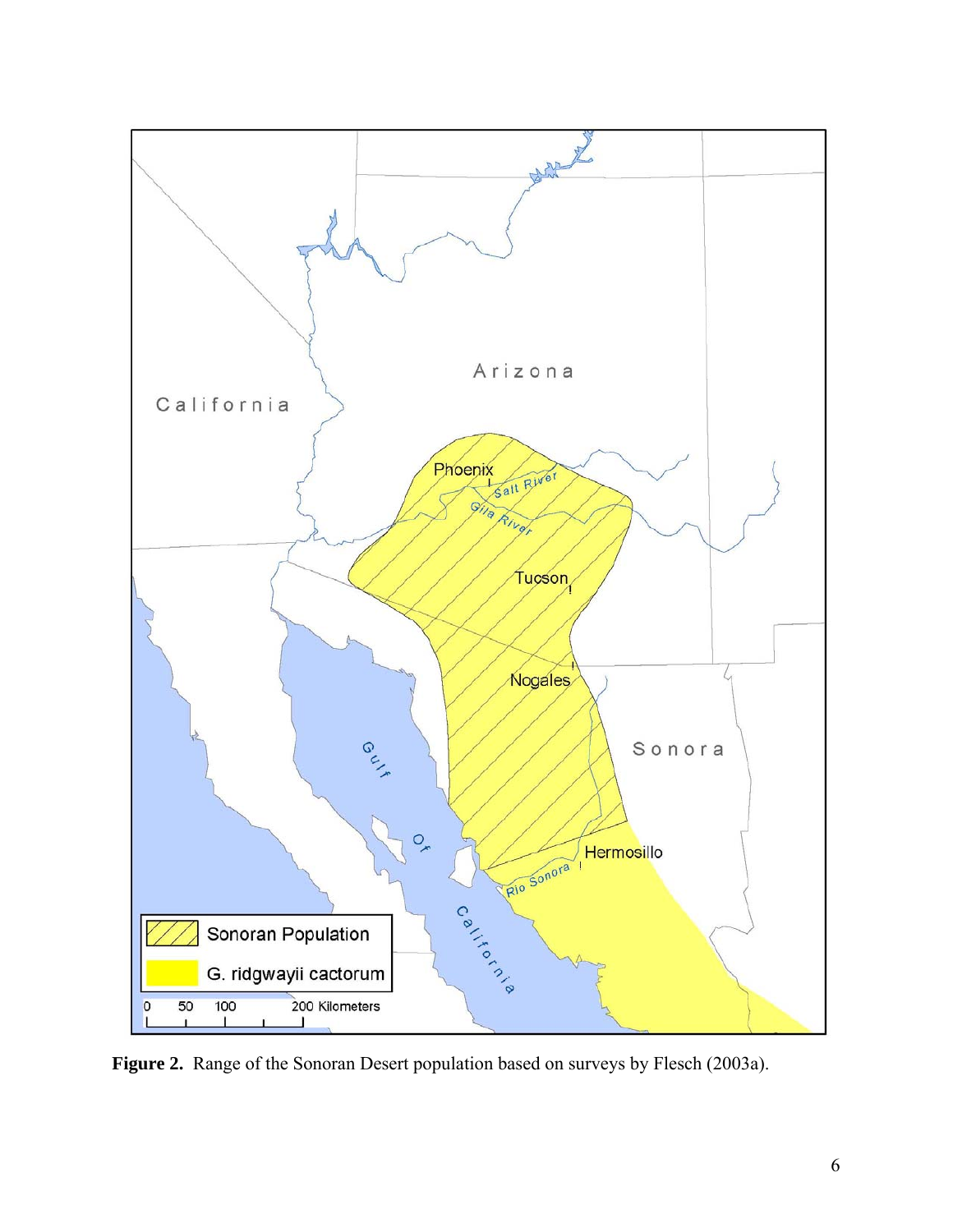#### **ii. Reproductive Isolation**

Genetic information provides further evidence for discreteness of the Sonoran Desert population. Proudfoot (2005) summarizes genetic data from recent research presented in Proudfoot et al. (2006) as follows:

"[B]ecause nested clade analysis implies some restricted gene flow between the Arizona-Sonora and Sinaloa population, and results from nuclear DNA indicate a recent bottleneck or founder event in populations in Arizona and Sonora, thus providing further evidence of a lack of gene flow between populations in the U.S. and those in Mexico, caution should be demonstrated when developing management plans for endangered pygmy-owls in Arizona. For example, management agencies may consider excluding the Sinaloan group when estimating potential gene flow, immigration through dispersal, and projected recovery of pygmy-owls in Arizona. Nevertheless, if the separation between Sonora and Sinaloa is valid, and not the effect of limited sampling, the Arizona-Sonora group should be considered a distinct management unit."

#### **iii. Ecological Separation**

The overall ecological conditions in the range of the Sonoran Desert population are significantly different from the conditions found in the rest of the range of the taxon and with southern Sonora and Sinaloa in particular (Proudfoot and Johnson 2000, Flesch 2003a, Flesch and Steidl 2005). In northern Sonora, vegetation is comprised of the Arizona Upland subdivision of the Sonoran Desert and Semidesert Grassland (Brown 1982, Flesch 2003a). Uplands in the Arizona Uplands subdivision are dominated by open woodland and scrub of short leguminous trees and shrubs (Flesch 2003a). Uplands in Semidesert Grassland are dominated by open woodland and savannah of mesquite and sub-shrubs. *Id*. Riparian areas in both vegetation communities are dominated by woodlands of mesquite and acacia. *Id.* Saguaro cacti, which often contain cavities excavated by woodpeckers and used by pygmy-owls, occurs in both vegetation communities. *Id.* In contrast, pygmy-owls in southern Sonora, Sinaloa and farther south occupy Sinaloan thornscrub and tropical deciduous forest, more tropical vegetation communities that vary markedly in structure and composition from habitat to the north. *Id.* Indeed, FWS (2003) conluded:

"Within the WPS, the SDBPS occurs in a unique ecological setting. Pygmy-owls within the SDBPS are all found within Sonoran Desertscrub or Semidesert Grassland biotic communities and associated riparian and xeroriparian communities. All owls outside the SDBPS occur within the more tropical Sinaloan thornscrub and Sinaloan deciduous forest community types and associated riparian types (Brown 1994, Phillips and Comus 2000). These vegetation communities differ significantly in species composition, vegetation structure, temperature, humidity, precipitation and soils (http://mexicochannel.net/maps (soils, vegetation, temperature, and climate maps)."

Combined, these data indicate the Sonoran Desert population is discrete based on geographic, reproductive and ecological separation. Although limited reproductive interchange may be occurring, this does not preclude the population being considered discrete.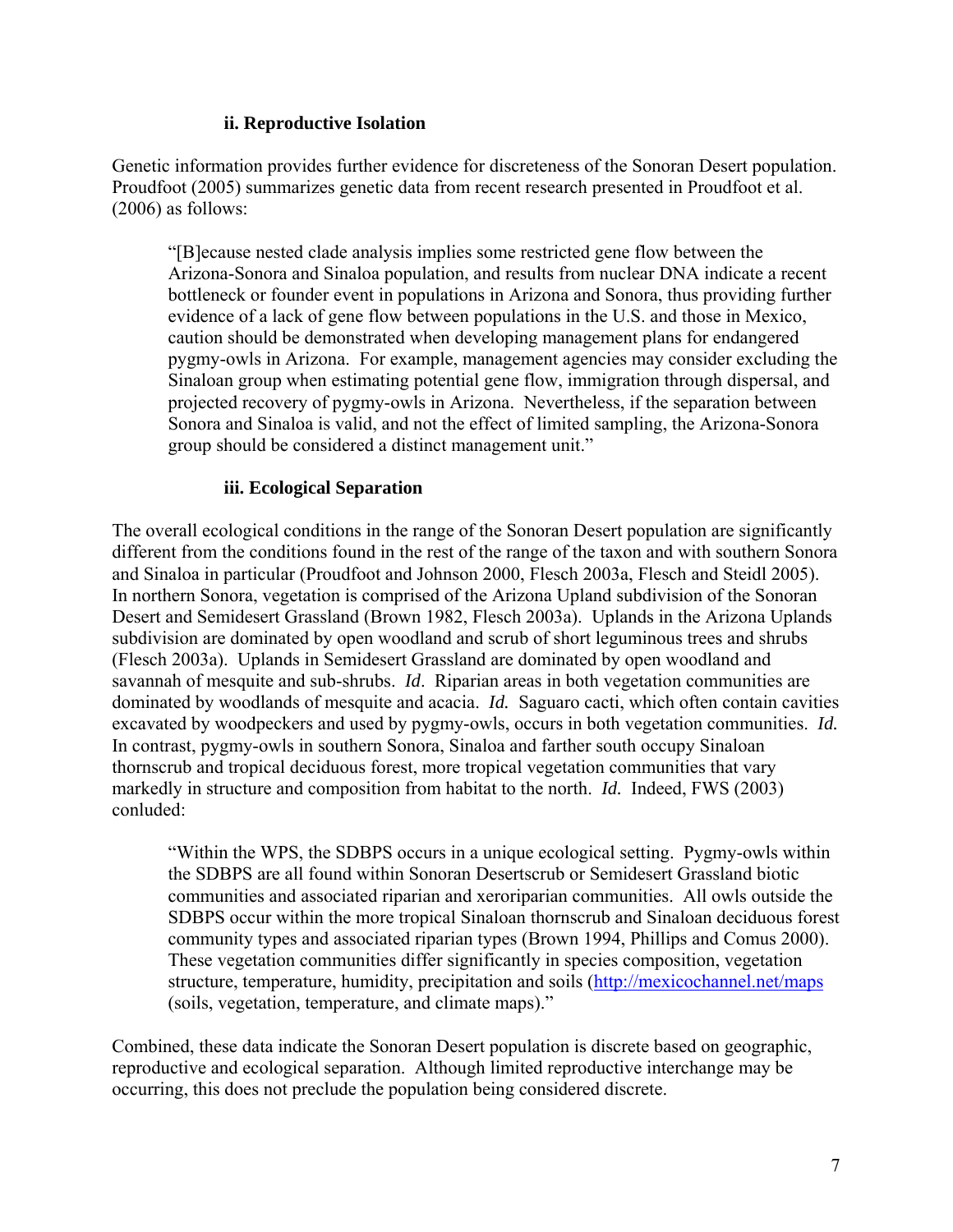## **2. Significance**

Under the DPS policy, a population will be considered significant based on, but not limited to, the following factors:

1. Persistence of the discrete population segment in an ecological setting unusual or unique for the taxon,

2. Evidence that loss of the discrete population segment would result in a significant gap in the range of a taxon,

3. Evidence that the discrete population segment represents the only surviving natural occurrence of a taxon that may be more abundant elsewhere as an introduced population outside its historic range, or

4. Evidence that the discrete population segment differs markedly from other populations of the species in its genetic characteristics.

The Sonoran Desert population of the pygmy-owl meets three of the non-inclusive "significance" criteria.

## **i. The Sonoran Desert population occupies a unique ecological setting**

The Sonoran Desert population occurs within Sonoran desertscrub and Semidesert Grassland vegetation communities and associated riparian and xeroriparian areas (Cartron et al. 2000b, Proudfoot and Johnson 2000, Leopold 1950, Brown 1994, Phillips and Comus 2000). In southern Sonora, Sinaloa, and Nayarit, in contrast, pygmy-owls occur within subtropical thornscrub, thornforest, and tropical deciduous and semideciduous forest and associated riparian areas (Leopold 1950, Brown 1994, Phillips and Comus 2000) and thus, vegetation communities occupied by the Sonoran Desert population are unique for the taxon.

Flesch (2003a) found distinct and quantifiable differences in vegetation composition between vegetation communities occupied by the Sonoran Desert population and areas further south. In riparian area, for example, Flesch (2003a) concludes; "composition of riparian vegetation at occupied stations varied among vegetation communities." Likewise, in upland areas, Flesch (2003) concludes:

"In desertscrub and grasslands of northern Sonora, microphyllous species dominated upland vegetation. Sinaloan thornscrub and deciduous forest included numerous broadleaf species, however".

And:

"In northern regions, understory species were characterized by subshrubs and grass mixed with woody shrubs, hackberry, and succulents. In southern regions, understory species were composed of more large woody shrubs and short trees and mamoa."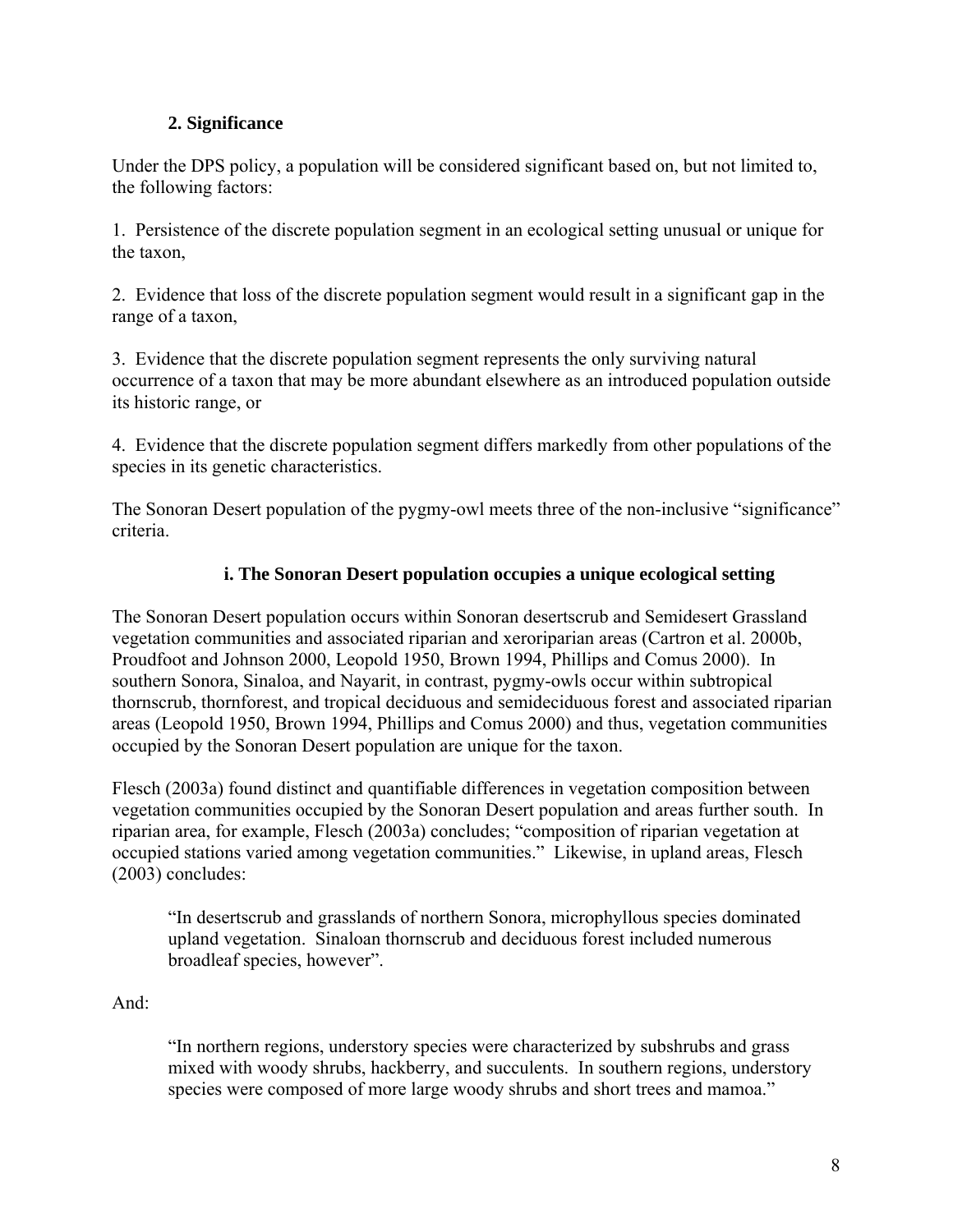Because vegetation composition and structure influences perch sites, flight space and configuration, prey composition and availability, nest site abundance and location, pygmy-owls in all likelihood have local adaptations that would not make them easily transferable between these areas.

Differences in climate also demonstrate the Sonoran Desert population occurs in a unique setting. The Sonoran Desert population extends roughly four degrees latitude farther north than the population of pygmy-owls on the eastern Coastal Plain of Mexico. As a result, conditions within the Sonoran Desert population's range are cooler and drier than in the rest of the range of the taxon. Climate in the area occupied by the Sonoran Desert population is arid to very arid, while those areas outside the Sonoran desert are typically moister, with tropical or sub-tropical climates. Based on these differences, FWS (2003) concluded:

"The SDBPS occurs in a unique ecological setting when compared to the remainder of the WPS. The SDBPS occurs at the northern end of the WPS distribution and is subject to unique climatic conditions. The SDBPS occupies an area that is cooler and drier than the southern portion of the WPS. Vegetation communities within the SDBPS are desertlike, consisting of Sonoran desertscrub and semidesert grasslands. In contrast, the southern portion of the WPS is characterized by warmer, wetter conditions classified as tropical or subtropical, represented by Sinaloan thornscrub and deciduous forest."

FWS (2003) also concluded that the Sonoran Desert population occurs in a unique ecological setting because of rapid changes in vegetation within the Biome, including conversion to buffelgrass and mining, determining:

"This creates a unique ecological setting of diminishing and changing native vegetation communities on a scale not seen throughout the remainder of the WPS or within the EPS. Genetic diversity is the key to population persistence in the face of a changing environment. The SDBPS contains a point of documented genetic divergence subject to ongoing environmental changes."

#### **ii. Loss of the Sonoran Desert Population Will Result in a Significant Gap in the Range of the Taxon.**

The Sonoran Desert DPS occupies south-central Arizona and northern Sonora, which accounts for roughly 49% of the range of the subspecies *cactorum* (Proudfoot and Johnson 2000, Proudfoot 2005, figure 2). Loss of the Sonoran Desert population would create a significant gap in the range of the taxon under the definition upheld by the Ninth Circuit ("We defer to the FWS' interpretation of a 'gap at the end of the fence' because it is not plainly erroneous. Even the loss of a peripheral population, however small, would create an empty geographic space in the range of the taxon." *NAHB v. Norton*, 340 F.3d at 846).

The Sonoran Desert population represents a peripheral population, the loss of which would result in the reduction of genetic variability, which in turn would reduce the species ability to adapt to changing environmental conditions and increase the likelihood of extinction. Genetic divergence tends to occur at the periphery of a species' range (Lesica and Allendorf 1995). This genetic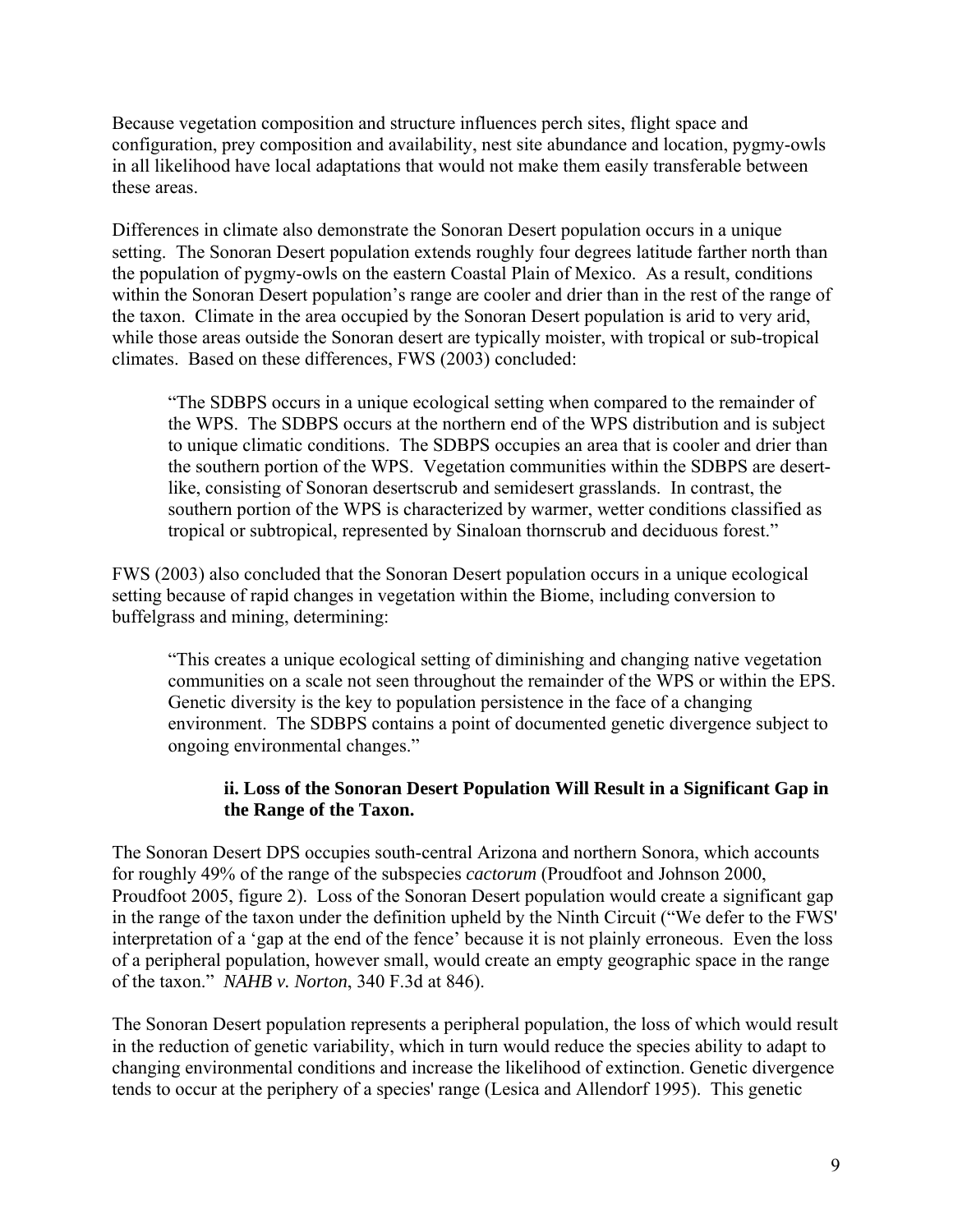divergence allows adaptation of the species as a whole in the face of environmental change. Loss of genetic diversity translates into a loss of fitness, or reproductive success, for the species (Meffe and Carroll 1997). The peripheral nature of the Sonoran Desert population increases the potential for the population to further diverge from populations in southern Sonora, Sinaloa and further south. Resistance to environmental change and genetic distinction often allow peripheral populations to persist when core populations are extirpated (Channell and Lomolino 2000a, 2000b, Lomolino and Channell 1995). In the face of changing environmental conditions, what constitutes a peripheral population today could be the center of the species' range in the future (Nielsen et al. 2001). Peripheral populations survive more frequently than do core populations when species undergo dramatic reductions in their range (>75%; Channell and Lomolino 2001). Therefore, the Sonoran Desert population is significant to the taxon.

FWS (2003), likewise, concluded:

 $\overline{a}$ 

"The loss of the SDBPS represents a significant gap in range of the WPS. The SDBPS represents approximately 50% of the WPS. Given the evidence presented by Proudfoot and Slack (2001), showing that the WPS is a potentially distinct subspecies, the loss of the SDBPS would represent approximately 50% of the range of the taxon. Regardless of the scale of analysis, the loss of the SDBPS would result in a significant gap in the range of the WPS and the taxon as a whole. Given the unique ecological setting within which the SDBPS occurs, the significance of this gap is solidified."

Loss of the Sonoran Desert population would also create a significant gap in the taxon as a whole with FWS (2003) having concluded:

"As the range of the taxon is currently defined, the SDBPS represents approximately 25% of the range of the taxon. Genetic evidence is presented (Proudfoot and Slack 2001) suggesting that the WPS is a distinct subspecies of pygmy-owl.<sup>1</sup> The significance of the SDBPS to the taxon is stepped up by an entire level when this is considered."

Thus, loss of the Sonoran Desert population would create a significant gap in the range of either the subspecies cactorum (alternately recognized as the WPS) or the taxon as a whole, including the EPS.

#### **iii. The Sonoran Desert DPS differs markedly in its genetic characteristics from Other Pygmy-owls**

Proudfoot et al. (2006) documented restricted gene-flow between Sinaloa and the Sonoran Desert population, suggesting marked differences in genetic characteristics and a recent genetic bottleneck for Arizona and Sonora owls. Proudfoot et al. (2006) concludes:

"because NCA implies some restricted gene flow between the Arizona-Sonora and Sinaloa population, caution should be demonstrated when developing management plans for endangered pygmy-owls in Arizona. For example, management agencies may

<sup>1</sup> Publication of Proudfoot et al. 2006 provides substantial evidence for recognition of the subspecies.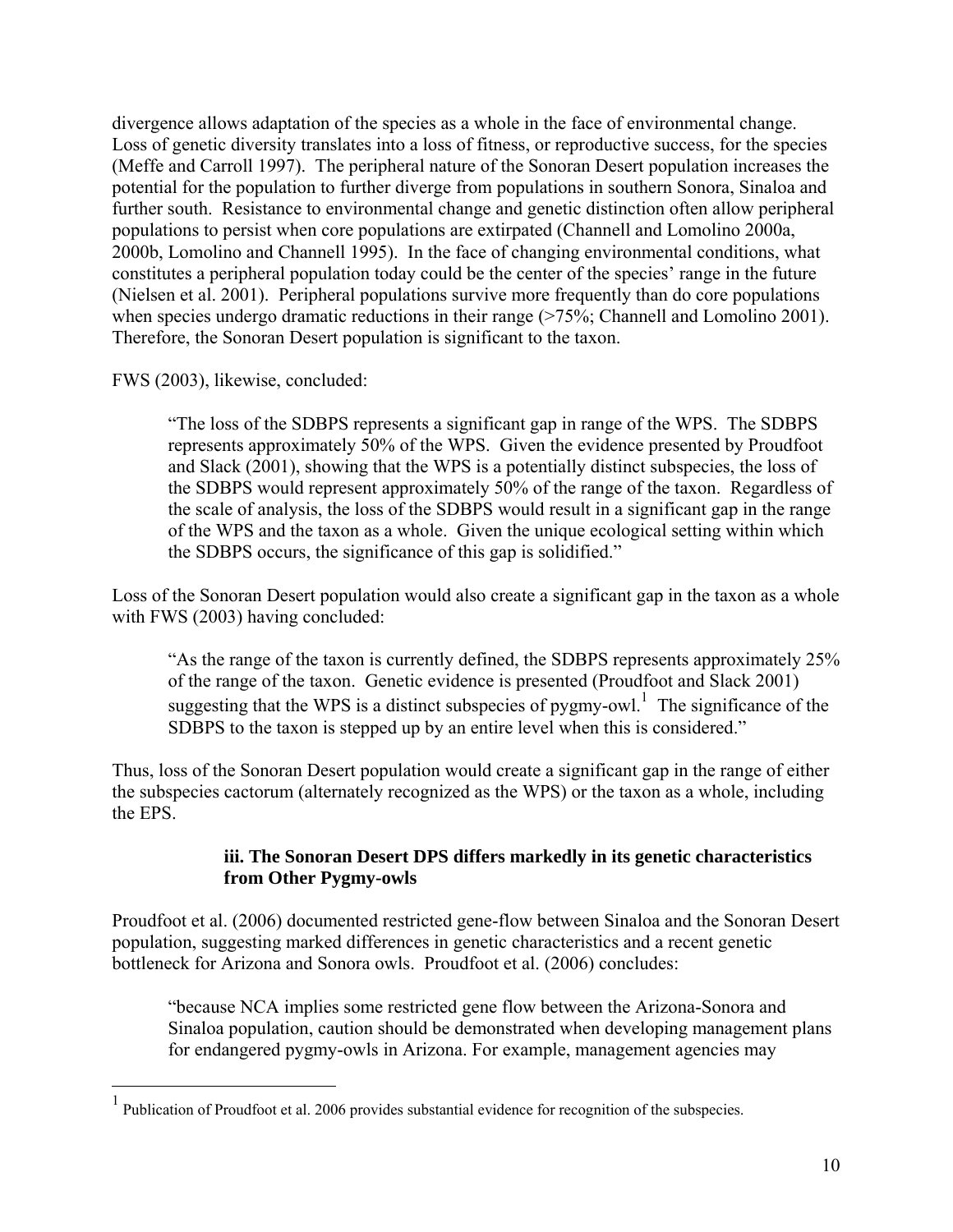consider excluding the Sinaloan group when estimating potential gene flow, immigration through dispersal, and projected recovery of pygmy-owls in Arizona."

Proudfoot et al. (2006) found substantially less genetic diversity in Arizona and Sonora populations than further south, stating:

"with only three haplotypes in Arizona, one haplotype in Texas, and 27 haplotypes in Mexico, results from this study indicate northern expansion and recent colonization of Arizona, Sonora, and Sinaloa, and Texas and Tamaulipas, with low levels of divergence reflecting a recent common ancestry (Hewitt 2000). Based on estimates derived from MDIV, dates for divergence time for the Arizona/Sonora/Sinaloa populations and Texas/Tamaulipas/South Central Mexico populations range between 1.04 and 3.14 myr."

Similar information was recently used by FWS to conclude the Yellowstone population of the Grizzly Bear has marked genetic characteristics with the agency concluding:

"Several genetics studies have confirmed the uniqueness of grizzly bears in the Yellowstone area. The Yellowstone area population has been isolated from other grizzly bear populations for approximately 100 years or more (Miller and Waits 2003). Yellowstone grizzly bears have the lowest relative heterozygosity of any continental grizzly population yet investigated (Paetkau et al. 1998; Waits et al. 1998b). Only Kodiak Island grizzly bears, a different subspecies (*Ursus arctos middendorfi*), have lower heterozygosity scores (26.5 percent), reflecting as much as 12,000 years of separation from mainland populations (Paetkau et al. 1998; Waits et al. 1998b). Miller and Waits (2003) conclude that gene flow between the Yellowstone area and the closest remaining population was limited prior to the arrival of European settlers but could only speculate as to the reasons behind this historical separation. The apparent long-term difference in heterozygosity between Yellowstone and other Montana populations indicates a unique set of circumstances in which limited movement between these areas has resulted in a markedly different genetic situation for the Yellowstone population" (Federal Register: November 17, 2005, Volume 70, Number 221, Page 69853-69884).

In sum, the best available information indicates that the Sonoran Desert population is significant because it occurs in a unique ecological setting, its loss would create a significant gap in range, and it differs markedly from other pygmy-owl populations.

#### **B. The Arizona Population qualifies as a DPS**

Alternately, the Service could reinstate listing of the Arizona DPS based on the following information.

#### **1. Discreteness**

The Arizona DPS is discrete because it is delimited by international governmental boundaries within which differences in control of exploitation, management of habitat, conservation status, or regulatory mechanisms exist that are significant in light of section  $4(a)(1)(D)$  of the Act.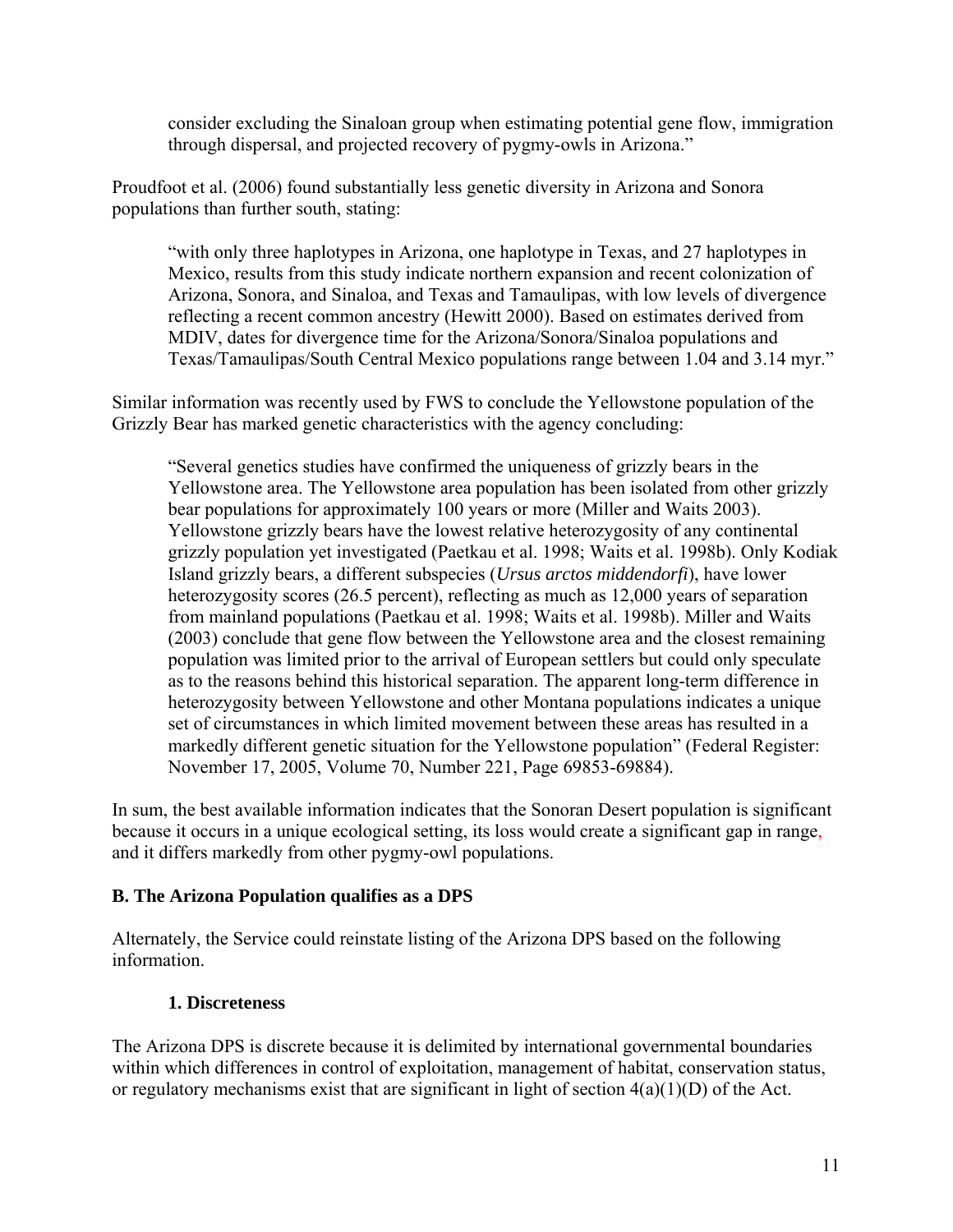Currently, pygmy-owls in Sonora receive little protection and are subject to rampant habitat loss from livestock grazing, conversion to bufflegrass and other factors (Flesch and Steidl 2006a).

## **2. Significance**

The Arizona DPS is significant for all of the same reasons as the Sonoran Desert population. Like the Sonoran Desert population, the Arizona DPS occurs in a unique ecological setting and differs markedly in its genetic characteristics from pygmy-owls in Sinaloa and elsewhere in the species range. Loss of the Arizona DPS would also create a significant gap in the species range, resulting in loss of roughly a third of the subspecies range, and half of the species range in the Sonoran Desert.

The Arizona DPS is also significant because it represents the entire range of *G. ridgwayi cactorum* in the U.S. The Service has listed several species, including the bald eagle, gray wolf, Canada lynx, and grizzly bear to avoid extinction of these species in the U.S. This is consistent with the purposes of the Endangered Species Act, which declared that preservation of the Nation's imperiled species is of "esthetic, ecological, educational, historical, recreational, and scientific value to the Nation and its people." 16 U.S.C. § 1531(a)(3). Congress cited the case of the bald eagle throughout the legislative history as an example of why it is necessary to list a DPS of a species when it is threatened with extinction in the U.S., although common in Canada and Alaska. Clearly, Congress intended the Service to list DPS of species to avoid loss of those species from the nation.

## **C. The subspecies** *G. ridgwayi cactorum* **is a listable entity and should be listed because it is threatened or endangered in a significant portion of range.**

Should FWS determine that neither the Arizona or Sonoran Desert populations qualify as distinct population segments, there is no question that the subspecies *G. ridgwayi cactorum* qualifies as a listable entity under the Act and thus should be listed because it is threatened or endangered in a significant portion of its range, including at a minimum all of its range in Arizona and northern Sonora which is roughly 49% of the range of the subspecies.

## **III. Ecology and Biology of the Pygmy-owl in the Sonoran Desert**

## **A. Nesting**

The pygmy-owl begins nesting activities in late winter to early spring. The presence of large saguaros or other columnar cacti, or large trees with cavities created by woodpeckers is a key factor influencing pygmy-owl nesting (most recently Flesch 2003a, b, Flesch and Steidl 2002). Females lay between 3 and 7 eggs and incubates for approximately 28 days; the young fledge about 28 days after hatching. (Bent 1938, Heintzelman 1979, Proudfoot and Johnson 2000).

## **B. Calling and Foraging**

Flesch (2003b) found that perch substrates used for calling were generally the largest trees available and that individuals called from the upper third of trees. Calling also occurs from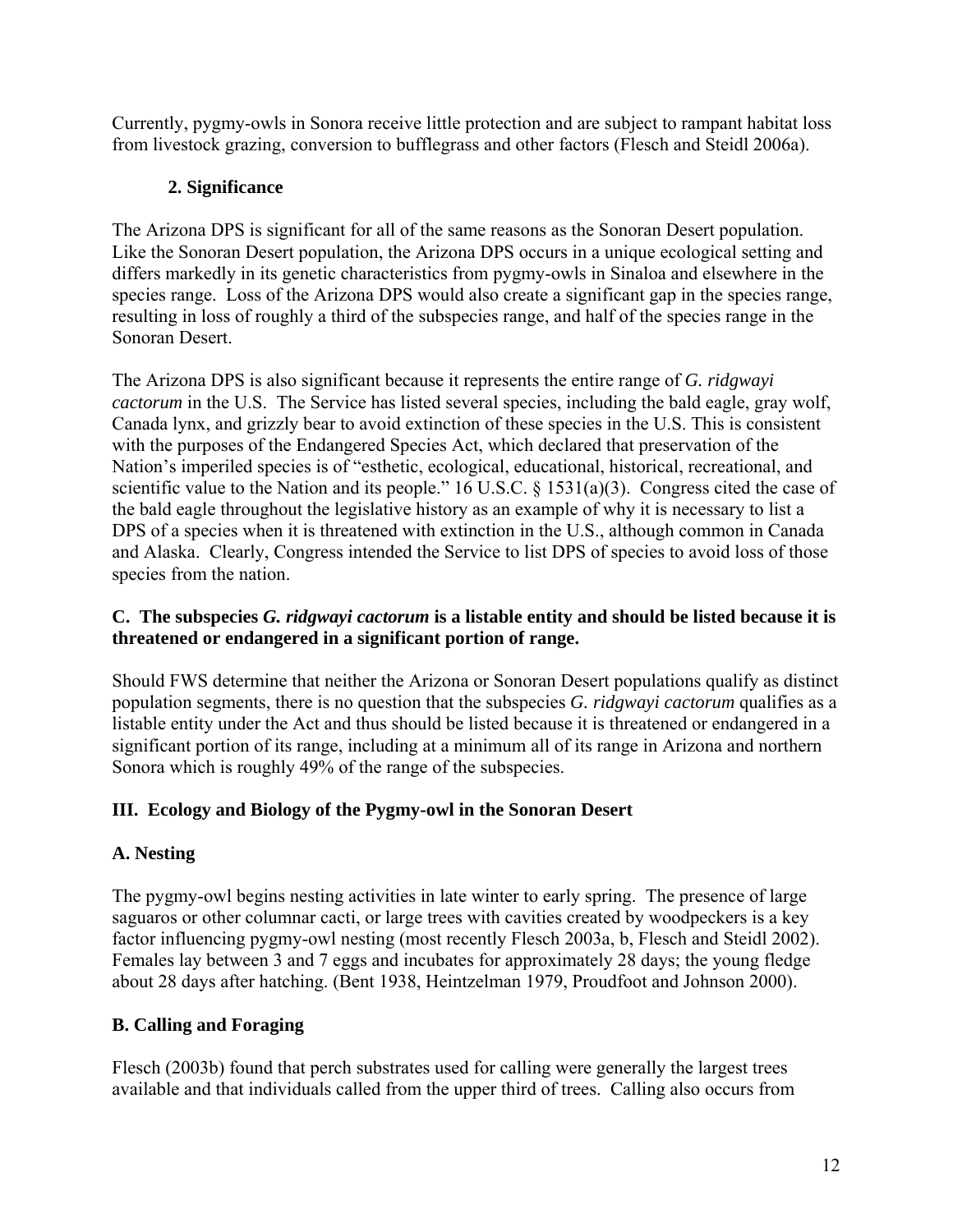inside cavities, which may aid advertisement of potential nest cavities to females (Proudfoot and Johnson 2000, Flesch 2003b).

The pygmy-owl's diverse diet includes birds, lizards, insects, small mammals (Bendire 1888, Sutton 1951, Sprunt 1955, Earhart and Johnson 1970, Oberholser 1974), and frogs (Proudfoot et al. 1994b). Flesch (2003b) stated that the same vegetation patches and perch substrates used for calling are also likely preferred for foraging.

## **C. Distribution**

Based on recognition of *G. ridgwayi* by Proudfoot et al. (2006), the distribution of the cactus ferruginous pygmy-owl includes the lowlands from southeastern Texas to Tamaulipas and Nuevo Leon in northeastern Mexico, and from central Arizona south to Michoacan in lowland western Mexico, of which Sonora and Sinaloa has been recognized as the subspecies *G.r. cactorum* (Cartron et al. 2000, Proudfoot et al. 2006). The separate species, *G. brasilianum*, extends through South America as far as Argentina and is considered common in much of its range (Johnsgard 1988, Cartron et al. 2000).

## **D. Habitat Requirements**

In the Sonoran Desert, pygmy-owls occur in three distinct vegetation types: riparian woodlands, Sonoran Desertscrub, and semidesert grasslands (Wilcox et al. 1999, Cartron et al. 2000b, Flesch 2003a, b). Although quantitative studies with a sufficient sample size to fully characterize pygmy-owl habitat have not been conducted in Arizona, habitat descriptions and data from hundreds of occupied sites in Sonora (Flesch 2003a, Flesch and Steidl 2002) indicate these areas share several features that are important to pygmy-owls, including a mix of woodland vegetation or dense scrub and openings, combined with one or more large columnar cacti or tall trees with cavities. In all three vegetation types, these characteristics are often found in association with washes or other riparian habitats. In Sonora, for example, Flesch (2003a) concluded:

"All areas occupied by owls supported large columnar cacti or large trees with cavity potential and either scrub, woodland or forest vegetation with woody trees ≥2 m tall. In the Sonoran Desert, pygmy-owls occupied upland desertscrub or savannah with woody trees and saguaros, riparian woodland, or well-developed desertscrub along drainages. In semidesert grasslands, pygmy-owls occupied mesquite woodland or dense savannah associated with one or more drainages and upland savannah or scrub with scattered trees or shrubs and saguaros."

Wilcox et al. (2000) found that pygmy-owl nesting and perching sites had greater vegetation density and diversity, greater stem densities at upper canopy levels, and a greater degree of canopy layering than random sites, although in most cases these differences were not statistically significant. Flesch (2003b) found that pygmy-owl calling sites were typically the tallest trees and surrounded by moderately dense, patchy vegetation. These findings suggest that pygmyowls require mature vegetation that does not occur everywhere on the landscape. Indeed, FWS (2005) concluded: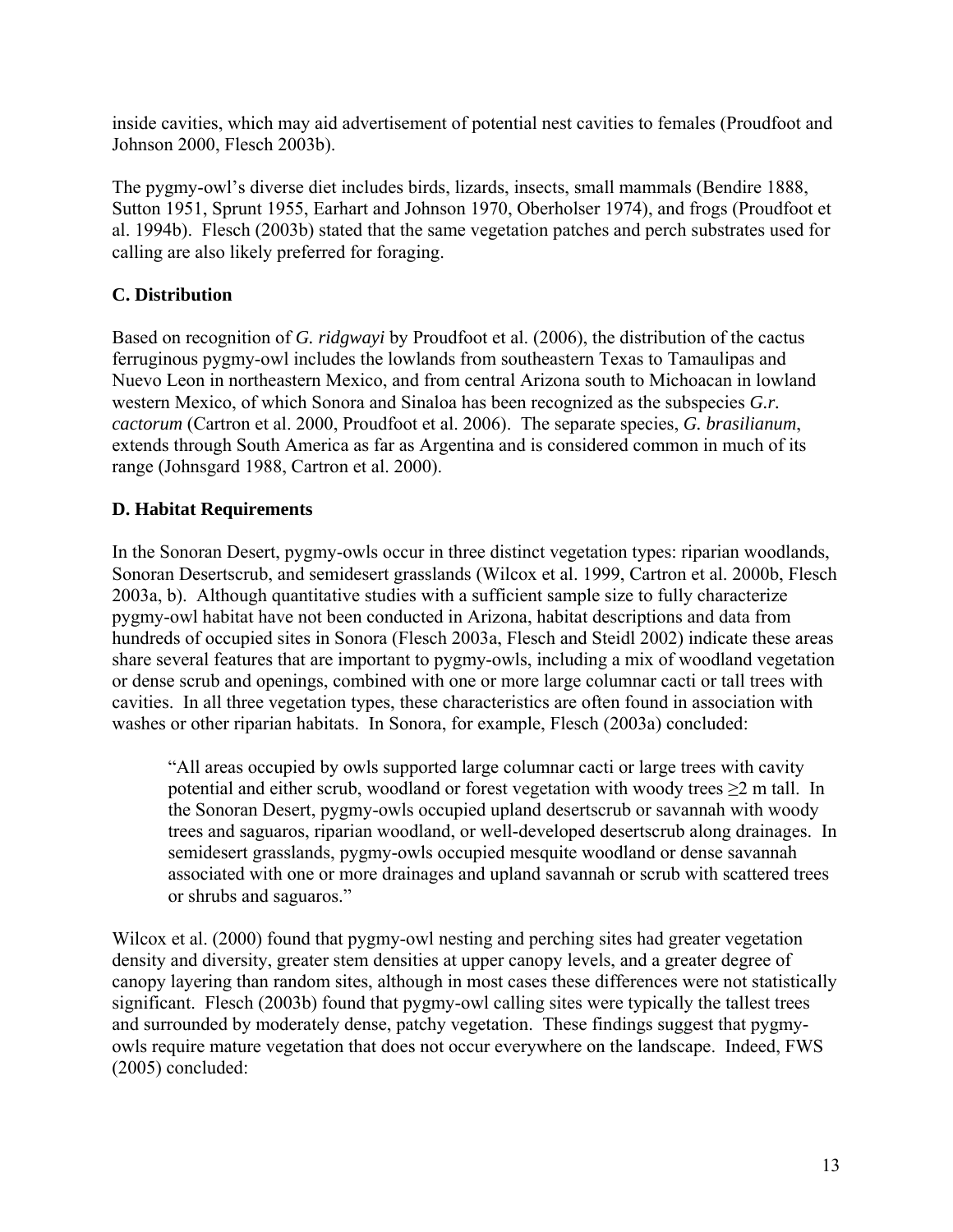"While there are hundreds of thousands of acres of Sonoran desertscrub, not all of this plant community is vegetatively suitable for pygmy-owls. Preliminary habitat assessment data appear to indicate that those areas of Sonoran desertscrub characterized by high plant species diversity, high structural diversity, and the presence of tall canopy are the areas being used by pygmy-owls. These areas are typically located along drainages and wash systems, or in areas with better soil and moisture conditions, such as bajadas. The occurrence of these areas is more limited than overall distribution of Sonoran desertscrub."

Dense woodland vegetation likely provides cover from predators, thermal extremes, and habitat for key prey species, and openings likely provide areas where prey is visible and there is flight space for pygmy-owls to capture prey. Such characteristics are often found in association with desert washes, where xeroriparian vegetation provides abundant cover, but the surrounding area provides sufficient openings for foraging. Flesch (2003b), for example, concluded:

"Vegetation cover in occupied woodlands was moderate and patchy, and vegetation volume near the ground was often moderate around perch substrates. This structure provided good horizontal and vertical visibility that may be important for the perch-andpounce or sit-and-wait hunting strategies of pygmy-owls. Woodlands along drainages provided cover for hunting, roosting, and escape, whereas saguaros and desertscrub vegetation in uplands contributed potential nest and roost cavities and cover."

As an obligate-cavity nester, pygmy-owls require cacti or trees large with one or more cavities. Tall cacti and trees also provide perching sites for foraging and calling (Wilcox et al. 1999, Cartron et al. 2000, Flesch 2003a, b). The requirement for these structures further accentuates the pygmy-owl's dependence on riparian or xeroriparian habitats, which in some landscapes contain the only available tall structures. Cartron et al. (2000) concluded:

"Thus, nest location may strongly reflect nest cavity availability. Historical records suggest that in riparian areas, mesquite, a hard wood less readily excavated by Gila woodpeckers and northern flickers, was less frequently used than softwood trees (Hunter 1988). With the loss and alteration of riparian areas in Arizona, saguaros may now provide the most available source of cavities for nesting; most recent nest sites have, in fact, been located in saguaro cavities. However, two nests monitored in 1999 were located in eucalyptus and an Arizona ash. The eucalyptus was an integral component of an exotic landscape, but the ash was in an ephemeral wash surrounded by uplands of mesquite/grassland vegetation with no available saguaros. The only cavities in the area were in the large trees along the wash. Within certain portions of the cactus ferruginous pygmy-owl's range in Arizona, riparian and xeroriparian vegetation communities may still contain the only available pygmy-owl nest sites."

In sum, the pygmy-owl's dependence on a combination of patchy, dense vegetation, and large structures frequently associated with drainages, make the species highly sensitive to activities that result in vegetation clearing, changes in drainage patterns, or loss of cavity-harboring structures, such as columnar cacti or tall trees.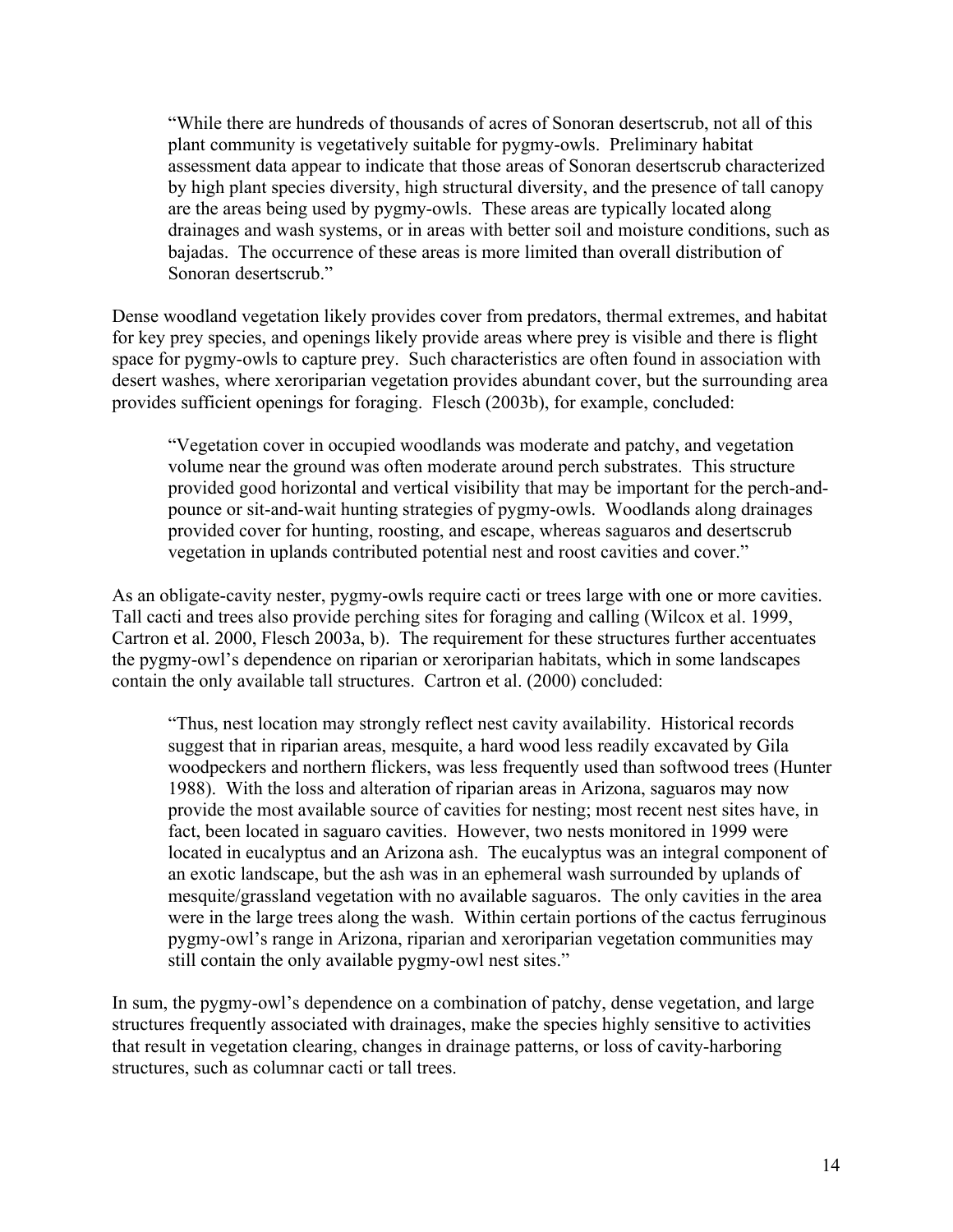#### **E. Population Status**

The Sonoran Desert population of pygmy-owls has severely declined in Arizona, is declining in northern Sonora Mexico and is threatened by multiple factors across its range. According to numerous accounts, the pygmy-owl was historically quite common in south-central Arizona, particularly in riparian forests and bosques along the state's rivers (Bendire 1888, Fisher 1983, Breninger 1898, Gilman 1909, Bent 1938, Johnson et al. 2000). Johnson et al. (2000), for example, note that after their discovery in 1872, pygmy-owls were frequently collected and considered common:

"During the next five decades, naturalists collected many specimens of this owl and typically described the subspecies as common or fairly common along some streams and rivers of central and southern Arizona."

With the rampant destruction of Arizona's riparian forests and woodlands, the pygmy-owl declined sharply (Davis and Russell 1979, Johnson *et al*. 1979, Monson and Phillips 1981, AGFD 1988a, Johnson-Duncan *et al*. 1988, and Millsap and Johnson 1988, Johnson et al. 2000). Johnson et al. (2000) conclude:

"Evidence of a sharp population decline dating back to the early  $20<sup>th</sup>$  century exists for the Phoenix area, including the lower Salt River. Along the lower and middle Gila Valley, a severe population decline is also apparent but its timing is uncertain. In southern Arizona, changes in the overall status of the owl are more difficult to detect in part due to the lack of baseline information. However, along Rillito Creek and the Santa Cruz River in particular, an early population decline is also probable. Along these two rivers, and along the Salt and Gila rivers, the owl's population decline could have coincided with intensive woodcutting and the construction of the first dams, causing deforestation and reduced waterflow early in the 20<sup>th</sup> century."

Loss of pygmy-owls from riparian forests of southern Arizona resulted in the truncation of the population's range. Pygmy-owls were reported to be present as far north as New River, 35 miles north of Phoenix (Fisher 1893), whereas pygmy-owls currently cannot be found further north than Northwest Tucson, where they have declined to a single male owl and have not nested in several years. Further, pygmy-owls and their habitat has been eliminated from all of the major rivers of southern Arizona, with the possible exception of the lower San Pedro River.

Today, pygmy-owls primarily occur in Sonoran desertscrub, where surveys indicate the population is critically small and near extinction. During the 1970s and 1980s reports of pygmyowls were sporadic and widely spaced, but included many areas where the species no longer occurs, such as Sabino Canyon, the confluence of the Salt and Verde Rivers, and Sonoita Creek, Dudleyville Crossing and Aravaipa Creek on the Lower San Pedro River (Hunter 1988). The small number of reports in combination with the ease of detection of the species and interest by birders, led Hunter (1988) to conclude:

"There may be additional unpublished reports of the species in Arizona, but the species is highly sought after by the bird-watching community and such reports invariably surface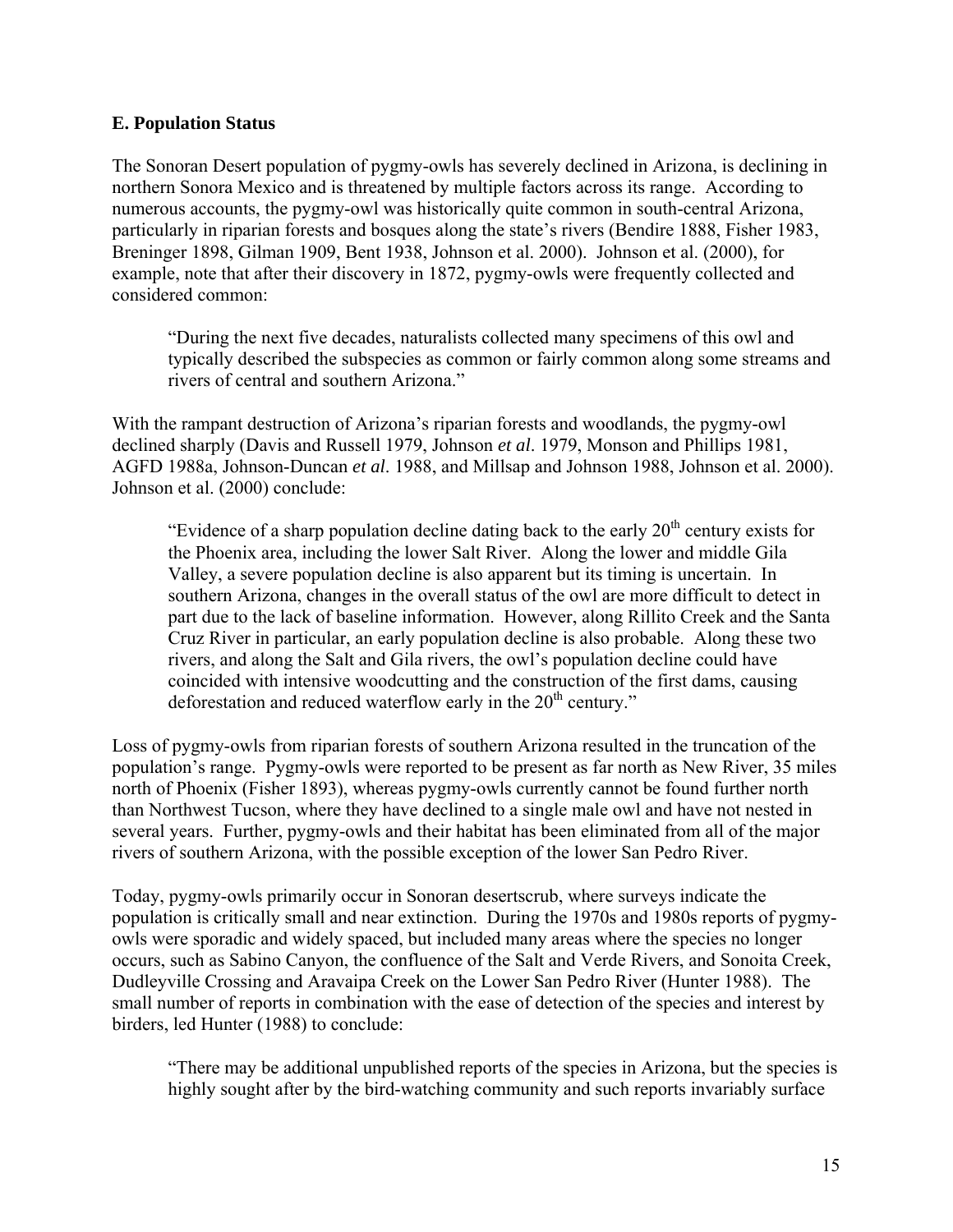on 'birding hotlines.' In addition, the species is relatively easy to detect as it is active in the daytime and is often found calling in the early morning hours or is found being scolded by songbirds. The dramatic increase of bird-watching during the last 20 years in central and southern Arizona, resulting in less than twenty documented reports, provides compelling evidence of the restriction from much of the historical range of this species."

Interest and concern for the pygmy-owl grew in the 1990s with surveys for the species begun in 1990 in Organ Pipes National Monument, filing of a petition to list the pygmy-owl as threatened or endangered under the Endangered Species Act in 1992 (Galvin et al. 1992), and the beginning of extensive broadcast surveys for the species in 1993, where observers broadcast recorded vocalizations to locate pygmy-owls. Despite substantially increased survey effort, known pygmy-owls remain few with 41 individuals being the most found in any year (Abbate 1996, 1998, 1999, Richardson et al. 2000, FWS 2003, FWS 2004, FWS 2005)(Table 1).

| Year | <b>Adult pygmy-owls</b> |
|------|-------------------------|
| 1993 | 2                       |
| 1994 | 2                       |
| 1995 | 7                       |
| 1996 | $15 - 18$               |
| 1997 | 8                       |
| 1998 | 15                      |
| 1999 | 41                      |
| 2000 | 30                      |
| 2001 | 36                      |
| 2002 | 24                      |
| 2003 | 21                      |
| 2004 | 20                      |

**Table 1.** Numbers of adult pygmy-owls documented in Arizona 1993-2001.

The few number of owls documented in Arizona is far below minimum thresholds for population viability (e.g. Gilpin and Soule 1986). More birds may be present on Tohono O'odham lands, but given unknowns about their numbers or management of these areas, and the patchy and potentially limited distribution of the species' habitat, these lands cannot be assumed to harbor sufficient birds to rescue Arizona populations. Indeed, Richardson et al. (2000) conclude

"While there is a considerable amount of potentially suitable cactus ferruginous pygmyowl habitat that remains unsurveyed, we have learned the following information about the distribution of cactus ferruginous pygmy-owls within Arizona: 1) despite increased survey efforts and an increased number of cactus ferruginous pygmy-owl detections, the Arizona population of cactus ferruginous pygmy-owls appears small; 2) the currently known population of cactus ferruginous pygmy-owls occurs chiefly in desertscrub habitats rather than riparian habitats reported in historical accounts; 3) the population of cactus ferruginous pygmy-owls appears patchily distributed across suitable habitat with population pockets occurring in southwest Tucson; southern Pinal County, the Altar Valley, Organ Pipe Cactus National Monument, and the Tohono O'odham Reservation."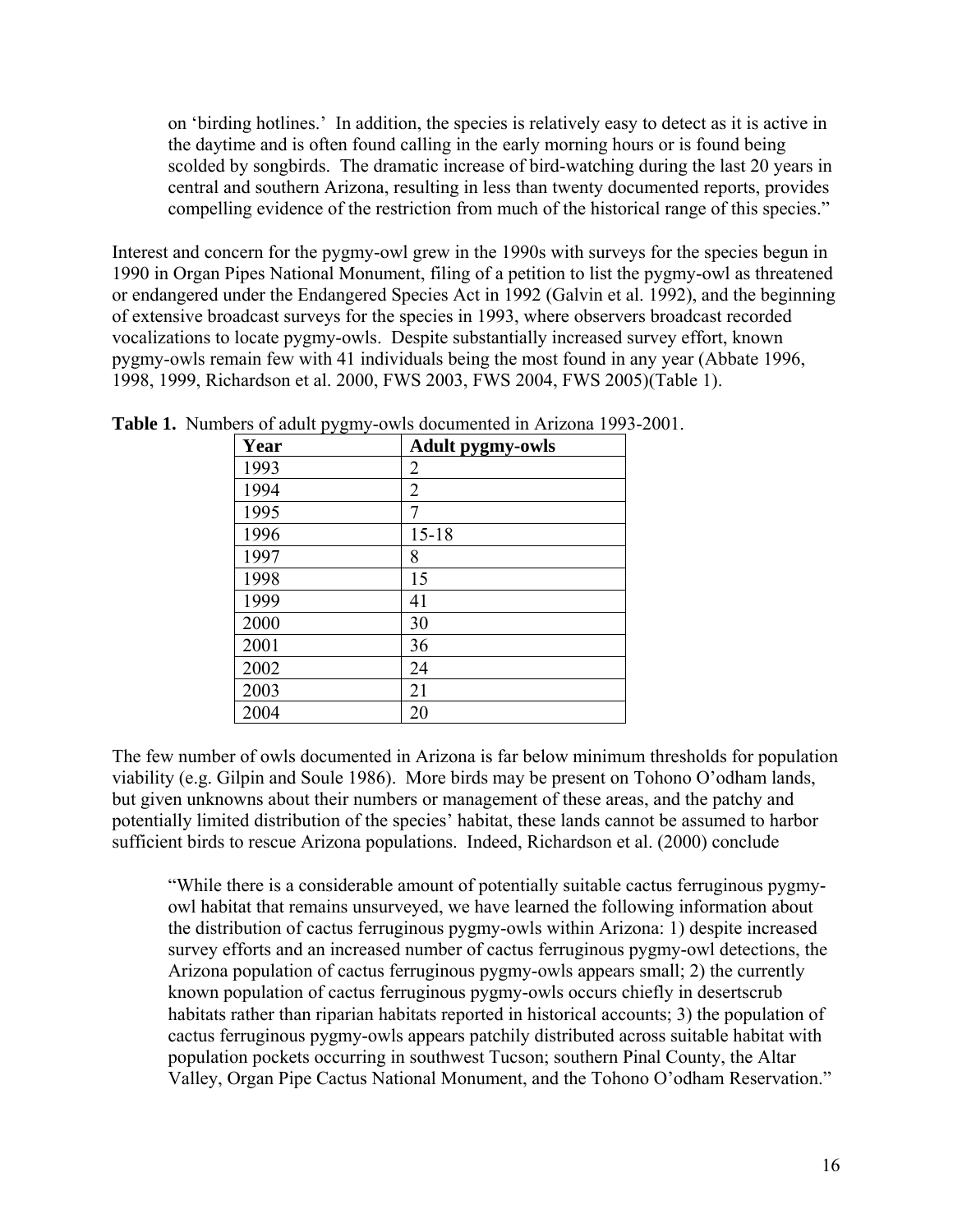It should be noted that in proposing to delist the subspecies, FWS in no way concluded that pygmy-owls in Arizona are secure and viable.

Pygmy-owls have also declined in northern Sonora, Mexico where like Arizona, pygmy-owls primarily occur in Sonoran desertscrub and grassland with appropriate nest structures (Flesch and Steidl 2005, Flesch and Steidl 2006a and b, Flesch 2007). Flesch and Steidl (2006a) surveyed randomly selected transects, totaling just under 54 km, in northern Sonora, Mexico for pygmy-owls between 2000-2004 and identified a decline in owl abundance that averaged -7% per year. Based on this analysis, Flesch and Steidl (2006a) determined that pygmy-owls in northern Sonora declined by an estimated 37 percent from 2000 to 2004 and concluded:

"Should this apparent decline continue, recovery strategies that rely on pygmy-owls from Sonora could be jeopardized as will continued persistence of pygmy-owl populations in northern Sonora."

Flesch and Steidl (2006b) note that determining whether these declines result from "short-term natural variation" or represent "a long-term systematic decline" will take further study, and further note that observed declines are strongly influenced by the year 2000 when a higher number of birds were observed, but ultimately conclude:

"Nonetheless, because pygmy-owl populations have declined to endangered levels in Arizona, we believe that the decline we observed in northern Mexico is cause for concern and continued study."

Observed declines continued in 2006 with Flesch (2007) concluding:

"In 2006, I surveyed all 54 km of transects that had been surveyed each year since 2000, determined occupancy in 102 territories, and monitored 47 nests within 110 km of Arizona. Abundance of pygmy-owls was similar to that observed in 2005 and has declined by an average of  $4.4 \pm 1.9\%$  ( $\pm$  SE) per year ( $P = 0.0027$ ) since 2000, a 26% decline over 7 years. Further, territory occupancy declined  $3.2 \pm 1.2$ % per year ( $P =$ 0.010) between 2002 and 2006 or 13% over 5 years, providing additional evidence that populations of pygmy-owls have recently declined in northern Sonora."

That observed declines represent a true decline in the population is bolstered by an observed correspondence between abundance and occupancy with Flesch (2007) concluding:

"Importantly, the similarity of trends in occupancy and abundance provides an additional line of evidence that pygmy-owls are declining in northern Sonora. Should this apparent decline continue, recovery strategies in Arizona that rely on pygmy-owls from Sonora will be jeopardized as will the persistence of pygmy-owls in northern Sonora."

Populations in Sonora are also severely threatened by habitat loss with Flesch and Steidl (2006a) concluding: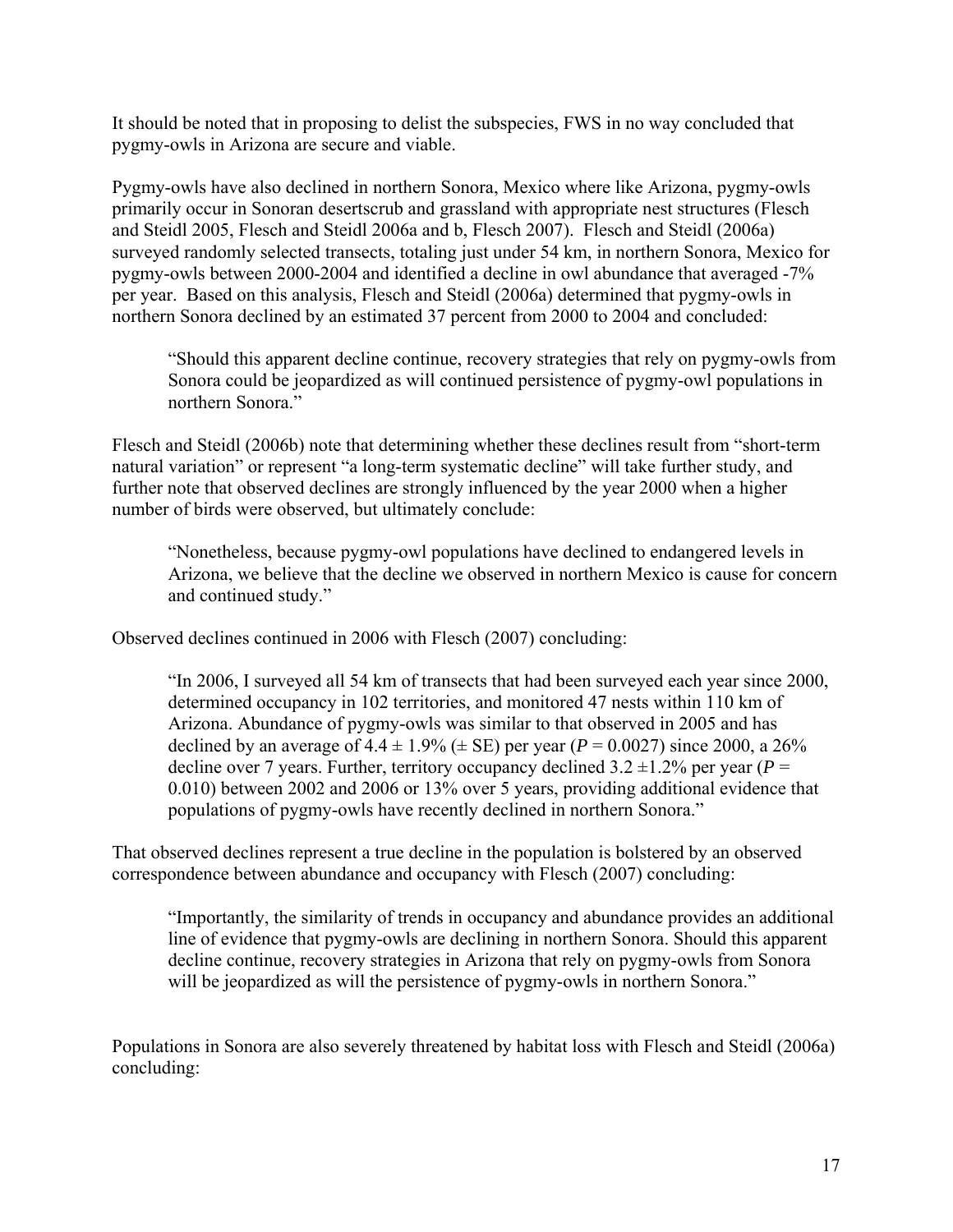"Numerous threats to pygmy-owl habitat exist in northern Sonora, however, including woodcutting, vegetation clearing for agriculture or buffelgrass (*Pennisetum ciliare*), and overgrazing, and there are few regulatory mechanisms in place to protect habitat."

These threats have resulted in habitat loss over large expanses of northwest Mexico. For example, an estimated 1.2 million hectares have been intentionally cleared and planted with buffelgrass and most remaining pygmy-owl habitat in Sonora is slated by the government for clearing (Burquez et al. 1998). The combination of massive habitat loss and observed declines indicates the pygmy-owl is severely threatened in Sonora, Mexico. Thus, the Sonoran Desert population is threatened throughout all or a significant portion of its range.

## **IV. The Sonoran Desert Distinct Population Segment Qualifies as a Threatened or Endangered species under the Endangered Species Act**

The Service is required to determine, based solely on the basis of the best scientific and commercial data available, whether a species is endangered or threatened because of any of the following factors: (1) the present or threatened destruction, modification, or curtailment of its habitat or range; (2) overutilization for commercial, recreational, scientific or educational purposes; (3) disease or predation; (4) the inadequacy of existing regulatory mechanisms; or (5) other natural or manmade factors affecting its continued existence. 16 U.S.C. §1533(a)(1) and 1533(b).

The Sonoran Desert population of pygmy-owls is at risk of extinction now or in the foreseeable future because of the present or threatened destruction of habitat or range, an inadequacy of existing regulations and to a lesser extent other factors. FWS (2005), for example, concluded for Arizona:

"The pygmy-owl is threatened by present and potential future destruction and modification of its habitat throughout a significant portion of its range in Arizona. One of the most urgent threats to pygmy-owls in Arizona continues to be the loss and fragmentation of habitat… There are currently no provisions under Arizona statute addressing the destruction or alteration of pygmy-owl habitat."

#### **A. The Present or Threatened Destruction, Modification, or Curtailment of its Habitat or Range**

Numerous threats to pygmy-owl habitat exist in Arizona and Sonora, including urban sprawl, woodcutting, vegetation clearing for agriculture, livestock grazing, and exotic plant species invasion (Abouhaider 1992, Burquez and Martinez-Yrizar 1997, Burquez et al. 1998, Abouhaider and McPherson 1999, Flesch 2003a, FWS 2005, Flesch and Steidl 2006a). Loss and fragmentation of habitat have led to loss of pygmy-owls from portions of their range and likely caused declines in abundance in the United States and Sonora (Hunter 1988, Milsap and Johnson 1988, Johnson et al. 2000, Flesch and Steidl 2005).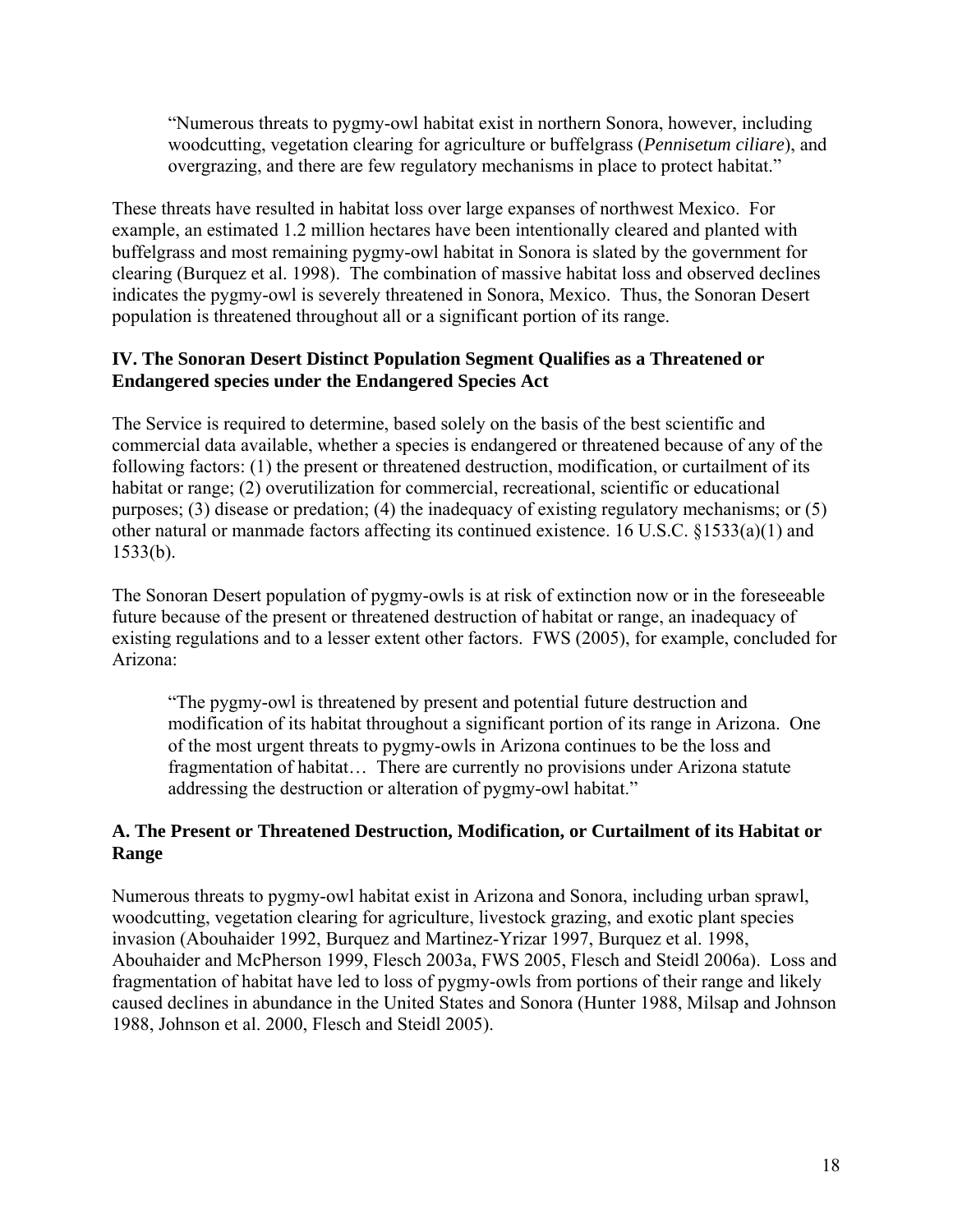#### **i. Riparian forest destruction**

Evidence indicates that the widespread destruction of riparian woodlands throughout Arizona and Sonora led to a decline in the pygmy-owl's range and declines in abundance (Hunter 1988, Milsap and Johnson 1988, Burquez and Martinez-Yrizar 1997, Johnson et al. 2000). It is estimated that between 85 to 90% of riparian bottomland forests in the southwestern United States have been modified or lost; these alterations and losses are attributed to woodcutting, urban and agricultural encroachment, water diversion and impoundment, channelization, groundwater pumping, livestock overgrazing, and hydrologic changes resulting from various land-use practices (e.g., Phillips et al. 1964, Carothers 1977, Kusler 1985, Jahrsdoerfer and Leslie 1988, USFWS 1988, 1997, U.S. GAO 1988, Szaro 1989, Dahl 1990, State of Arizona 1990, Bahre 1991). Likewise, in Sonora there has been widespread destruction of riparian habitats for agriculture and other uses. Burquez and Martinez-Yrizar (1997), for example, concluded about riparian habitats in Mexico:

"Although agricultural development in the desert was relatively small in scale and confined to areas with a shallow water table, nonetheless it had seriously affected riparian habitats by the end of the nineteenth century. After many years of low rates of population increase, growth in Sonora has accelerated rapidly. The coastal plain did not play a significant role in development until the appropriation of the vast underground aquifers in the Rio Concepcion, Rio Sonora, and Rio Matape basins in the late 1940s. The deltas of the Rio Mayo and Rio Yaqui were not extensively altered until the construction of dams upriver in the 1940s, 1950s, and 1960s. These reservoirs opened the way to further growth through the generation of electricity and the stimulus to rapid expansion of agriculture. By the late 1970s the deltas were almost entirely converted to agriculture. Within a few years of intensive development, huge expanses of natural vegetation had been cleared. The vast mesquite forests of the Llanos de San Juan Bautista, in the delta of the Rio Sonora, disappeared with the colonization of the Costa de Hermosillo irrigation district… In the Rio Yaqui and Rio Mayo deltas, more than 1,000,000 ha of mesquite, cottonwood, and willow riparian forests and coastal thornscrub disappeared once dams upriver started to operate."

In recent decades, riparian woodlands have continued to be modified and destroyed by agricultural development, mesquite logging, livestock grazing, groundwater pumping, urban expansion, and general watershed degradation (Phillips et al. 1964, Brown et al. 1977, State of Arizona 1990, Bahre 1991, Stromberg et al. 1992, Stromberg 1993a, 1993b, Burquez and Martinez-Yrizar 1997). The human population in both Arizona and Sonora continues to grow at a rapid rate with concurrent demand for water. In Arizona, for example, population growth in Sierra Vista is known to be depleting the aquifer that supports perennial flow in the San Pedro River and if growth is not curbed and serious conservation measures not implemented, will likely result in drying of the river and loss of the riparian habitats it currently supports. Likewise in Mexico, woodcutting in the Rio Magdelena watershed associated with one of the larger human populations of any watersheds in northern Mexico has likely resulted in reduced pygmy-owl occupancy. Flesch and Steidl (2006b) concluded: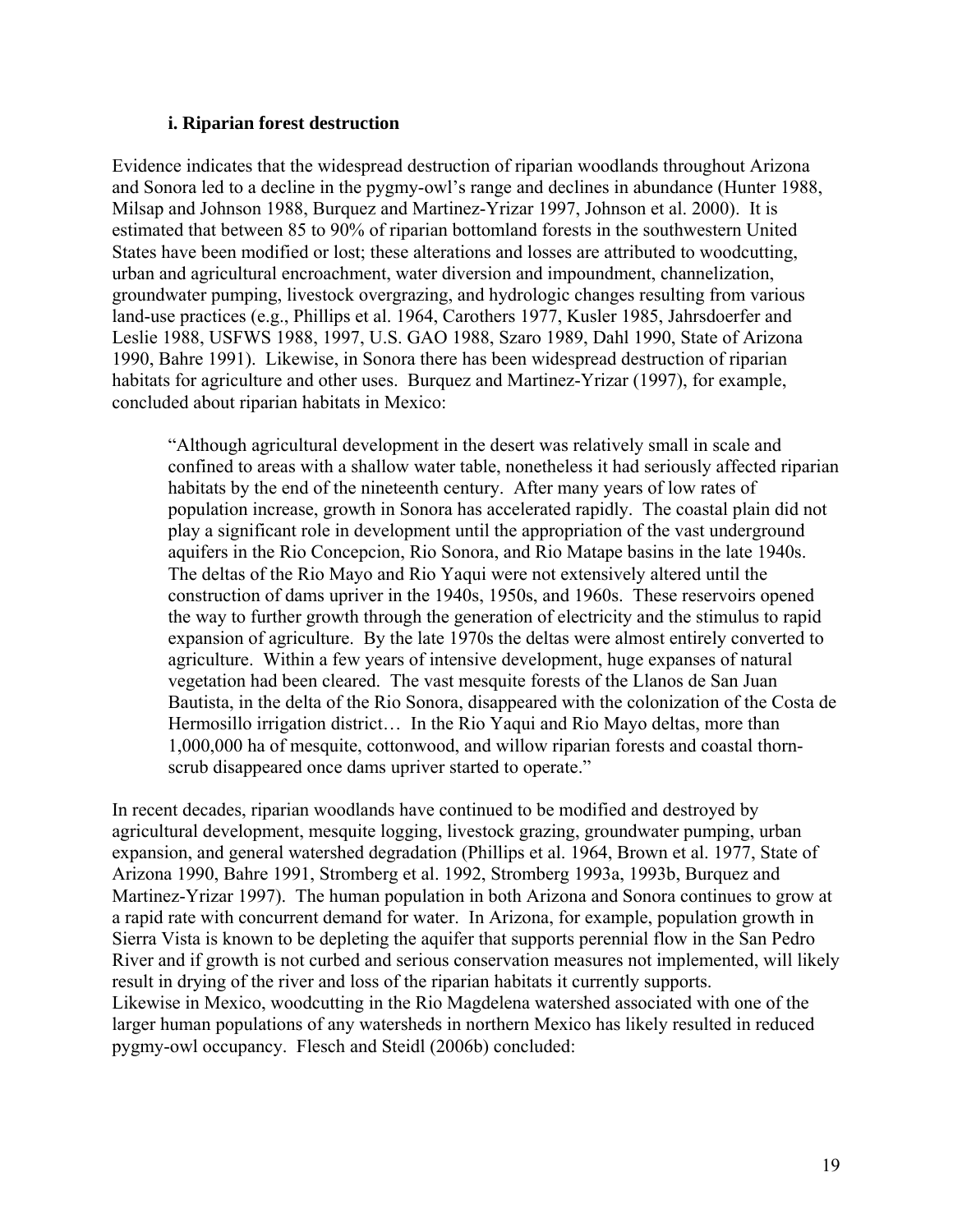"Territory occupancy was at least 21% lower in the Rio Magdelena watershed than in any of the 6 other watersheds we studied. Such variation may be related to differences in habitat characteristics that explained variation in trends in abundance among years (Flesch and Steidl 2006). For example, the cumulative effects of land-use activities by humans (mainly woodcutting and agriculture) were associated with greater declines in abundance between 2000 and 2004 (Flesch and Steidl 2006). Land use by humans is especially intense in the Rio Magdelena watershed that harbors a larger human population than any of the other watersheds we studied, which likely reduces habitat quality for pygmy-owls."

#### **ii. Urban sprawl**

Urban sprawl is a serious threat to the continued existence of the pygmy-owl in both Arizona and Sonora (FWS 2005, Burquez and Martinez-Yrizar 1997). Pima County, where most remaining pygmy-owls in Arizona reside, is one of the fastest growing counties in the U.S. with the counties' population expected to increase from 889,000 to 1,200,000 (26%) by 2020 (SDCP 2004). Likewise in Sonora, the population is growing rapidly with Burquez and Martinez-Yrizar (1997) observing that urban centers in the deserts of Sonora have grown "exponentially." Of particular concern, Burquez and Martinez-Yrizar (1997) document that urban sprawl in Sonora has in several cases eclipsed preserves:

"Urban development has also taken its toll on nature reserves. Three of them have already disappeared through the ignorance and complacency of local authorities. The Arroyo Los Nogales and the Zona Protectora Forestal de Hermosillo were buried in oblivion and later integrated into urban centers. Recently, the reserve that the Centro Ecologico de Sonora had been endowed by a former governor was cleared to promote urban development by a subsequent governor."

Urban sprawl affects pygmy-owls and there habitat in several ways. Housing development results in the direct removal of nesting and perching structures, such as saguaro cactus, in the footprint of the houses, yards and driveways created during development. Housing development also indirectly impacts pygmy-owls and their habitat by increasing road networks and traffic, introducing house cats, and altering hydrological patterns (FWS 2004). Discussing the impacts of roads and road networks, for example, FWS (2004) concluded:

"The presence of transportation infrastructure (i.e. roads) often degrades and fragments habitat, and given that such infrastructure is typically part of a network or system, the effects are often synergistic and widespread (Seiler 2001). Where such features are already present, the initial adverse effects of new residential development are the result of increased use of that infrastructure. Roads present a mortality hazard to pygmy-owls. While narrower roads or wider roads with medians that incorporate trees can minimize the risk of mortality, it cannot be eliminated. Further, the risk of vehicle-strike mortality is likely related to the number of vehicles using the road; a greater number of vehicles (or a greater frequency of use) can reasonably be expected to increase the probability that a pygmy-owl will be struck. Given the pygmy-owl's rarity and patchy distribution, any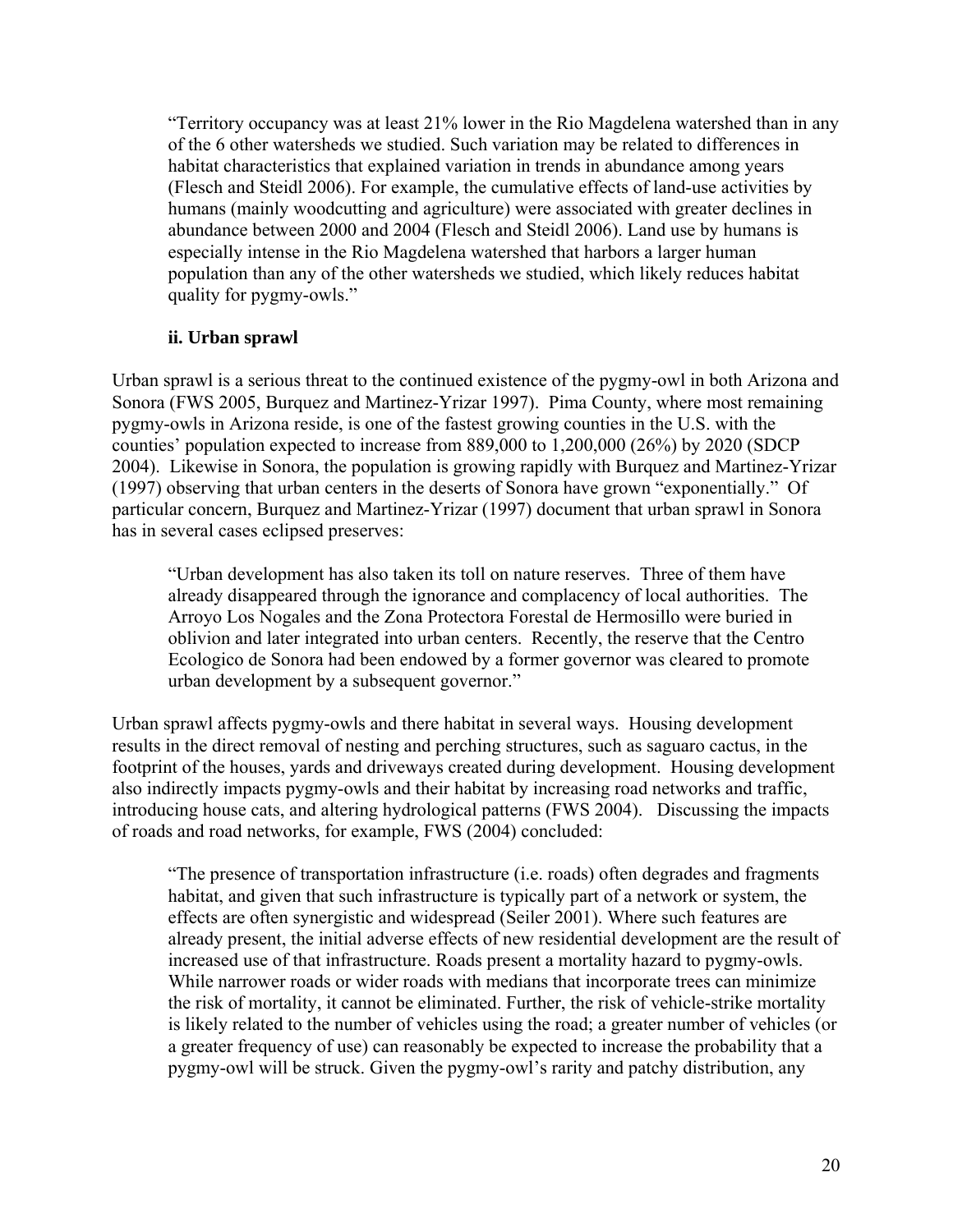vehicle strike mortality could have serious adverse consequences to a regional subpopulation."

Although documenting bird mortality or injury is quite difficult, Cartron et al. (2000a) note that a pygmy-owl "nesting near a house," was rescued after colliding with a car window. The bird survived, but suffered cerebral hemorrhage. Based on this and other observations, they concluded that "human related factors may be a significant cause of owl mortality."

Another source of mortality for pygmy-owls in association with urban sprawl is house cats. One adult owl and a juvenile were killed by a house cat in Texas (Cartron et al. 2000a). Based on existing studies, FWS (2004) determined that house cats will travel up to 0.6 miles into adjacent habitat and thus determined that housing development impacts an area the size of the development plus this additional distance.

Finally, housing development can affect pygmy-owls by altering drainage patterns thereby altering the distribution, quantity and quality of xeroriparian vegetation depended on by the owl. Direct construction in, or channelization of washes can result in destruction and loss of xeroriparian habitat with direct impacts on the pygmy-owl. Likewise, construction of roads that bisect washes or construction of houses between washes can result in increases in the velocity of flow, resulting in scour of vegetation, which again results in the direct loss of pygmy-owl habitat (FWS 2004).

In contrast to the above impacts, Cartron et al. (2000b) observed that there may be some association between pygmy-owls and low density housing development, noting that "[i]n the Tucson area, which supports many of the known owls (Feller and Corman 1993, Lesh and Corman 1995), documented habitat occupancy is higher in low density (one house per 3.3 acres or more) residential areas," and further that this may be because of increased vegetation density due to irrigation and the presence of large, ornamental trees. Cartron et al. (2000b) also observed, however, that: "[r]ecent survey efforts have resulted in an increased number of owl detection in areas with little or no residential development," and further that: "[s]tatewide, there are now more known nests in non-residential areas than in residential areas." If increased vegetation density associated with low density housing does attract pygmy-owls, which is very much uncertain, it is quite possible that that such habitat may be a sink for the pygmy-owl because of the increased risk of mortality from collision, house cats and other factors. Regardless of uncertainty about the effects of low density housing development on pygmy-owls, much development occurring within the range of the species is not low-density and thus has known negative impacts on the species, as discussed above (FWS 2004). Indeed, FWS (2004) concluded:

"One of the most urgent threats to pygmy-owls in Arizona continues to be the loss and fragmentation of habitat (U.S. Fish and Wildlife Service 1997, Abbate *et al.* 1999). The complete removal of vegetation and natural features required for many large-scale and high-density developments directly and indirectly affects the pygmy-owl (Abbate *et al.*  1999)."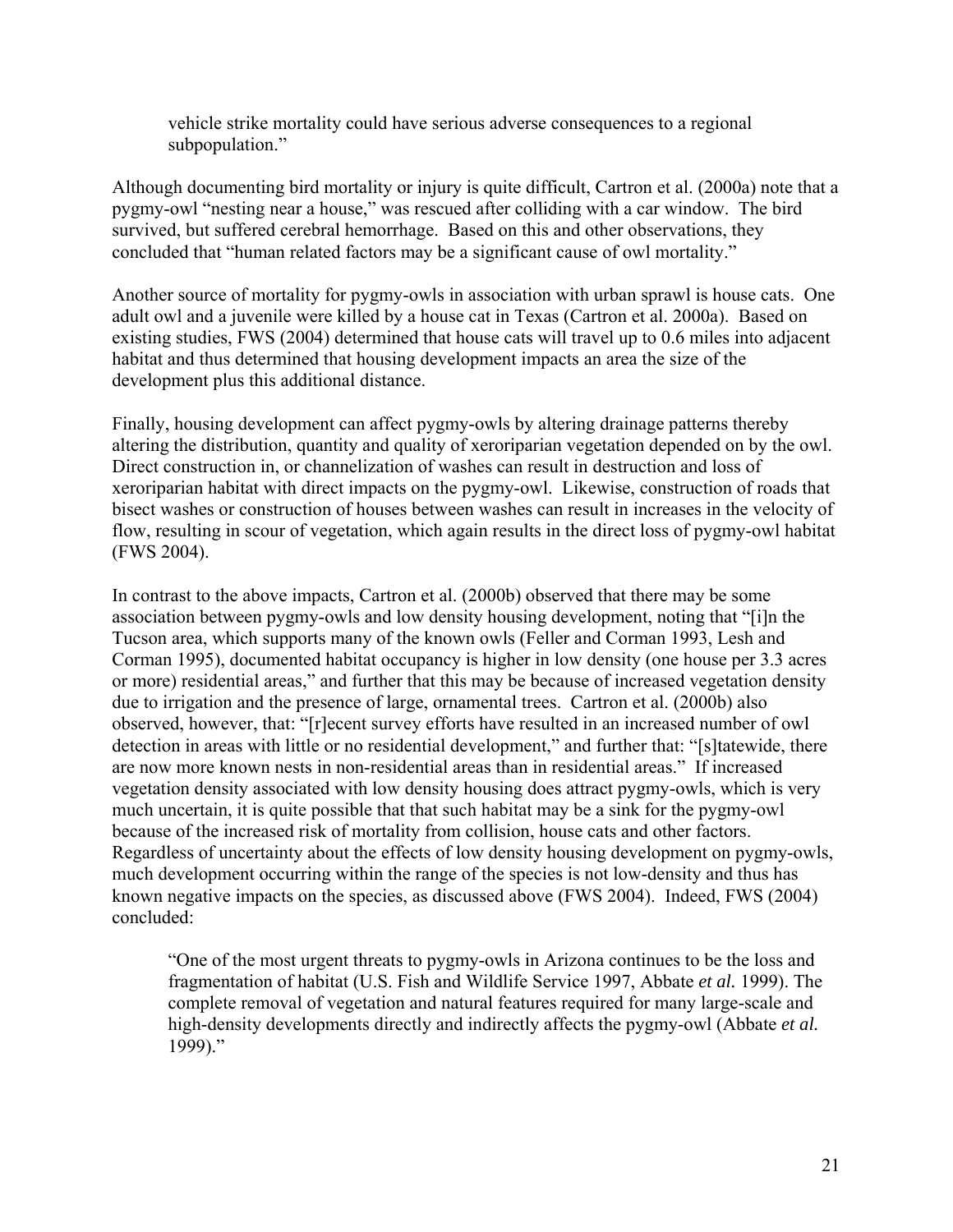#### **iii. Buffelgrass Conversion and Invasion**

In large portions of Sonora, native vegetation has been purposefully converted to African buffelgrass (*Pennisetum ciliaris*) to provide forage for livestock, which in combination with spread of buffelgrass into adjacent areas, including portions of Arizona, is leading to massive loss of pygmy-owl habitat. Burquez et al. (1998) note that buffelgrass:

"is the dominant herbaceous plant in large tracts of the Southwestern USA and northern Mexico (8-10 million ha according to Cox 1991). In the Sonoran Desert it is actively invading natural desertscrub and thornscrub communities. Buffelgrass, 30 years after its introduction to NW Mexico, is altering the landscape at a fast pace."

In Sonora, lands are actively being cleared for buffelgrass with Burquez et al. (1998) concluding:

"Sonora has now more than 600,000 ha officially planted with buffelgrass. The government provides subsidies for desertscrub clearings for buffel, and permits are issued annually to increase their extent. Clearings are usually larger than officially granted, and many areas are converted illegally without government permits. These factors give a conservative estimate of about 1.2 million ha deliberately cleared in the state of Sonora… The area proposed by government agencies [for conversion to buffelgrass] cover most of the Sonoran Desert subdivision Plains of Sonora, portions of the foothills of Sonora, and tropical deciduous forests."

Conversion to and invasion by buffelgrass results in the direct loss and fragmentation of pygmyowl habitat by eliminating large columnar cacti and other vegetation required by pygmy-owls for nesting, perching and cover, likely reducing prey, and increasing fire frequency (Flesch 2003a). In many areas, buffelgrass is permanently maintained through prescribed fire and in some cases plowing (Burquez and Martinez-Yrizar 1997), effectively preventing recovery of vegetation necessary for pygmy-owl habitat.

Where vegetation is not actively cleared and bufflegrass has invaded on its own, large cacti and other vegetation utilized by the pygmy-owl are frequently lost in subsequent fires carried by the non-native. Many desert trees, shrubs, and cacti, including saguaros, are poorly adapted to fire and cannot withstand buffelgrass fires; those that survive a fire generally still suffer severe damage and are eliminated in subsequent fires (Burquez-Montijo et al. 2002). Esque *et al.* (2000) reported mortality of adult saguaros in excess of 20 percent after a fire in desertscrub at Saguaro National Park. In areas where naturalized stands of buffelgrass are becoming dominant, natural fire cycles begin within a few years following colonization, which enlarges the affected area by eliminating the desert and thornscrub species and providing new seed sources (Burquez-Montijo et al. 2002). Thus, the introduction of buffelgrass into fire-intolerant desert communities results in a permanent conversion to a buffelgrass savanna with reduced plant cover and diversity (Van Devender and Dimmit 2000), containing stands of nonnative weeds and relatively few native desertscrub species (e.g. *Encelia farinose*, *Simmondsia California*, and *Acacia greggii*) that are tolerant of fire.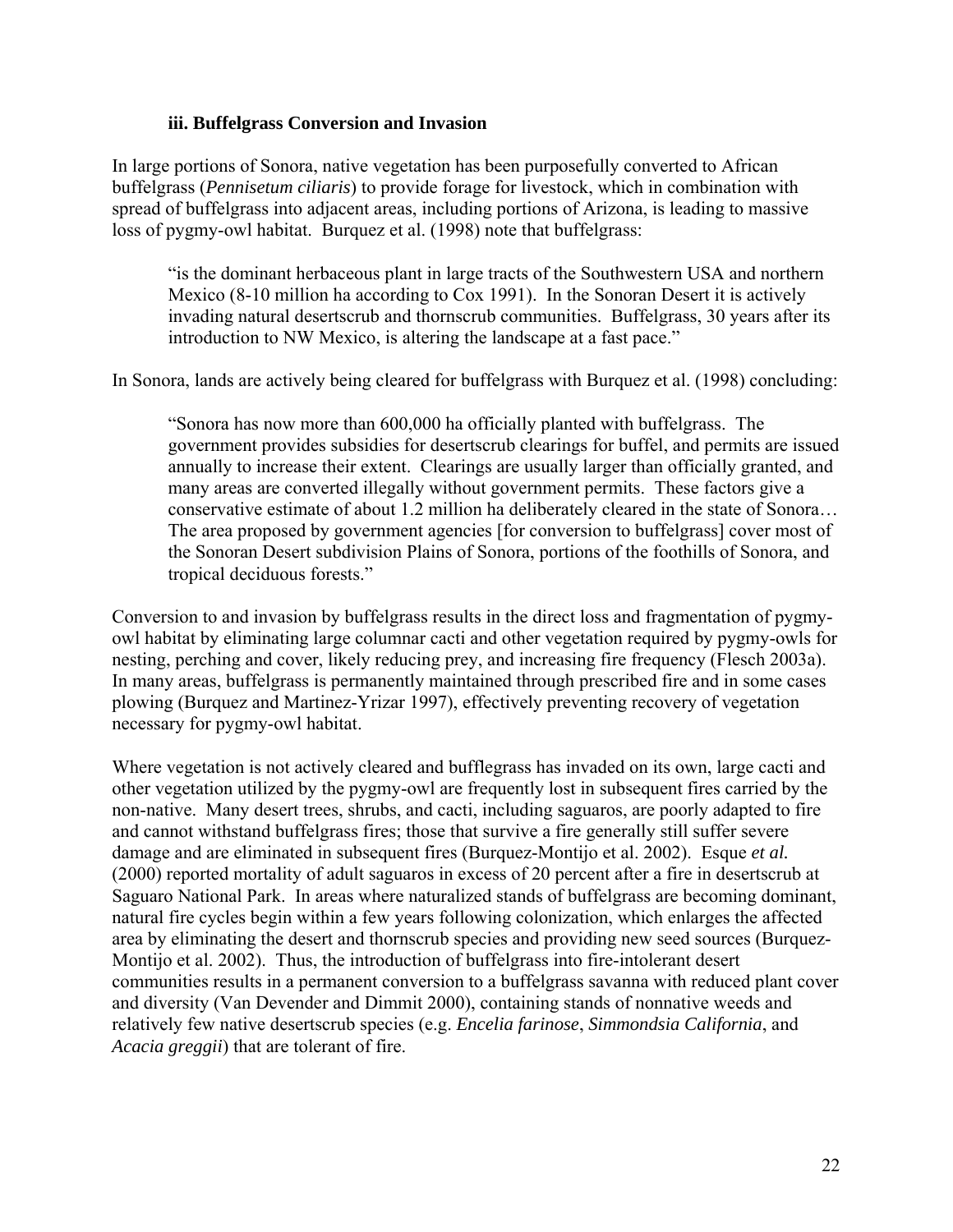Although it has not been directly studied, conversion to bufflegrass likely also severely impacts many of the pygmy-owl's prey species, potentially resulting in a decrease in prey abundance. Burquez and Martinez-Yrizar (1997) reported that:

"Paired samples on neighboring plots with and without introduced buffelgrass show an order of magnitude decrease in species numbers, and a fourfold decrease in standing crop biomass."

It seems highly unlikely that losses in species diversity and overall productivity of this magnitude would not impact pygmy-owl prey abundance.

Buffelgrass is just one of many invasive plant and animal species that are threatening ecosystems in the Southwest (Minckley and Deacon 1991; Rosen *et al.*, 1994, Bahre 1995, Stromberg and Chew 1997). Biological invasions, such as that of buffelgrass, are now rated among the top ten threats to the integrity of Sonoran Desert ecosytems (Nabhan 2000). Desert habitats are described as being relatively "open" to colonization by exotics compared with grasslands and woodlands because ground cover is so sparse (Esque and Schwalbe 2002). As with buffelgrass, these other non-native species are reducing vegetation diversity and structure and altering fire regimes with concurrent impacts on pygmy-owl habitat.

## **iv. Livestock Grazing**

In addition to the severe impacts caused by conversion of land to buffelgrass to provide forage for cattle, livestock grazing directly impacts pygmy-owl habitat by eliminating riparian habitat, reducing saguaro establishment and by spreading non-native species. Livestock grazing results in the direct removal of riparian vegetation through browsing, trampling and changes in channel morphology, and has been a primary factor in the loss of most riparian woodlands in the Southwest (Schulz and Leininger 1990, Armour et al. 1991, Fleishner 1994, Krueper 1996, Ohmart 1994 and 1996, Belsky et al. 1999).

In uplands, studies show that livestock grazing negatively affects saguaro regeneration. Abouhaider (1992) compared paired adjacent plots in Saguaro National Monument, where one plot had not been grazed since 1958 and the other had not been grazed since 1978, and concluded that:

"Data analysis indicated that significantly more young saguaros existed on the area free of grazing the longest (20 years longer)."

All of the variation between the two plots was in the youngest age class (11-20 years), reflecting the fact that livestock grazing retards saguaro regeneration. With prolonged grazing, lack of regeneration will overtime result in decline and loss of saguaros from the landscape.

Flesch (personal communication) found that at fine scales pygmy-owls may select areas with more bare ground, which can be created by livestock grazing, probably because prey is more vulnerable in such areas. Given the pervasiveness of livestock grazing in Arizona and Sonora, the above impacts on saguaros and riparian vegetation, and the fact that nest sites in saguaros and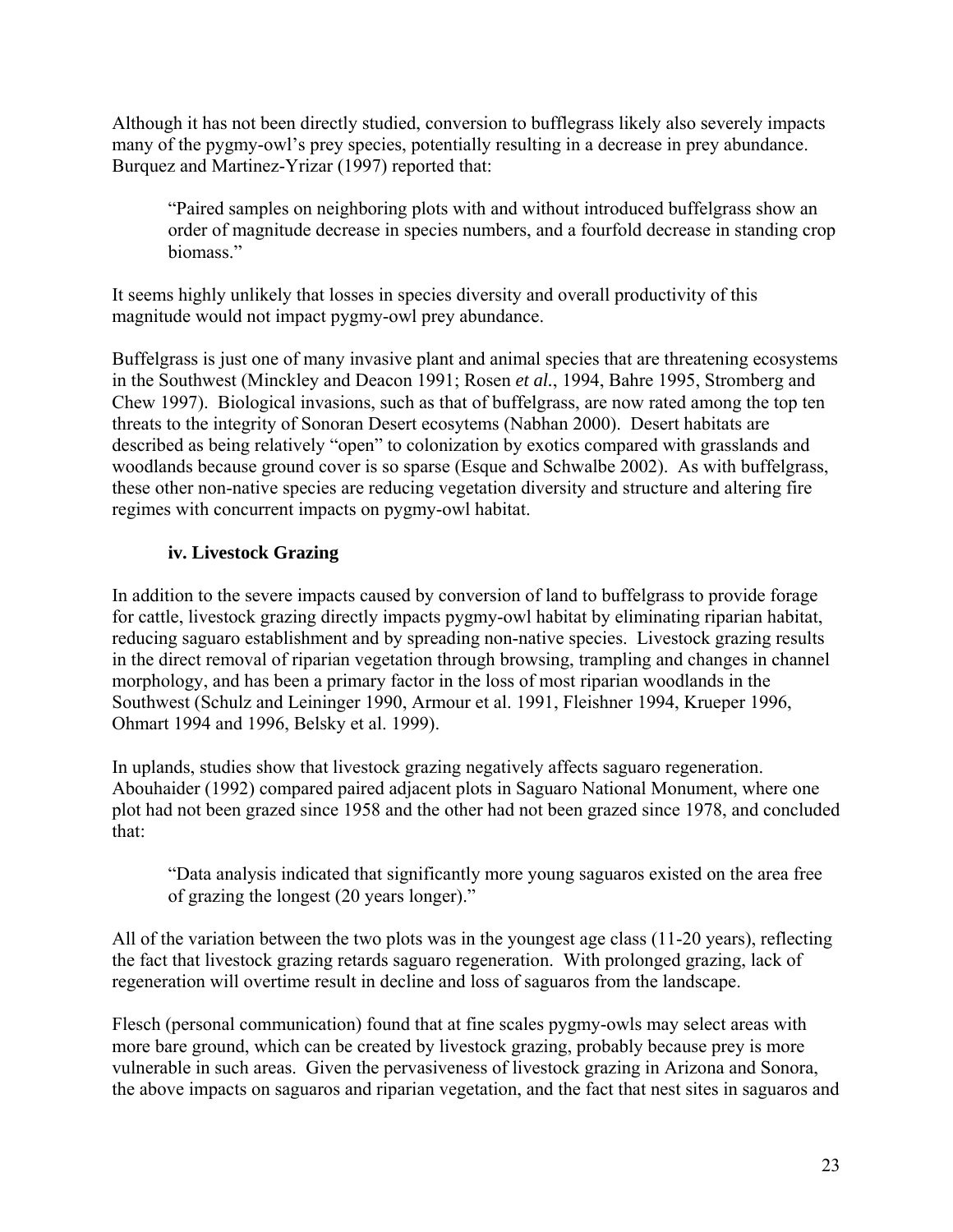large riparian trees are limiting for pygmy-owls in many areas, however, livestock grazing has likely resulted in loss and degradation of pygmy-owl habitat over a majority of the landscape.

### **v. Border wall**

Recent plans by the U.S. to construct a wall along the Mexican border to impede illegal migration may impact the ability of pygmy owls to move from Mexico to Arizona and vice versa, thereby limiting gene flow and ensuring that birds from Mexico will not be able to supplement the Arizona population. This will almost certainly increase risk of extinction in the U.S., leading to a substantial range loss for the Sonoran Desert population. Flesch (2007), for example, concluded:

"In addition to habitat management, enhancing and maintaining landscape permeability should foster movement and immigration of pygmy-owls from Sonora to Arizona. Pygmy-owls often fly short distances just above the ground when crossing vegetation openings both during natal dispersal and when traversing their home ranges (Flesch and Steidl 2007a). Recent plans to replace permeable wire fences and vehicle barriers with tall impermeable walls along the U.S.-Mexican border may limit movements by pygmyowls and other species (Segee and Neeley 2006, Cohn 2007)."

## **B. Overutilization for Commercial, Recreational, Scientific, or Educational Purposes**

## **i. Disturbance by Human Activity**

Although overall pygmy-owls are very tolerant of humans, there is some evidence that professional and recreational birding tours may disturb individual pygmy-owls, particularly those in proximity to large human population centers, and disturbance by humans may cause individual pygmy-owls to lose reproductive fitness or vacate a territory. This is unlikely a major factor in pygmy-owl declines past or present.

## **C. Disease or Predation**

#### **i. Disease**

Hematozoa (blood parasites) may cause neonatal bacterial diarrhea, marginal anemia, and septicemia (Hunter et al. 1987), reducing survival and recruitment of birds. However, no evidence of hematozoa in pygmy-owls in Texas (Proudfoot and Radomski 1997) or Arizona has been recorded (Proudfoot unpubl. data). Trichomoniasis can cause mortality of raptors (Boal et al. 1998) that ingest infected prey. Most species of raptors in the Tucson area, including small owls such as screech-owls and elf owls, have had documented cases of trichomoniasis (AGFD unpubl. data). House finches and doves are prey items for pygmy-owls in Arizona and are carriers of trichomoniasis (Abbate et al. 1999). Recent investigations in Texas and Arizona have indicated the regular occurrence of avian parasites in the materials inside of pygmy-owl nest cavities. The numbers of parasites may be high enough to impact nestling pygmy-owls (Proudfoot et al. 2005b). The West Nile Virus (WNV) is causing significant mortality in nearly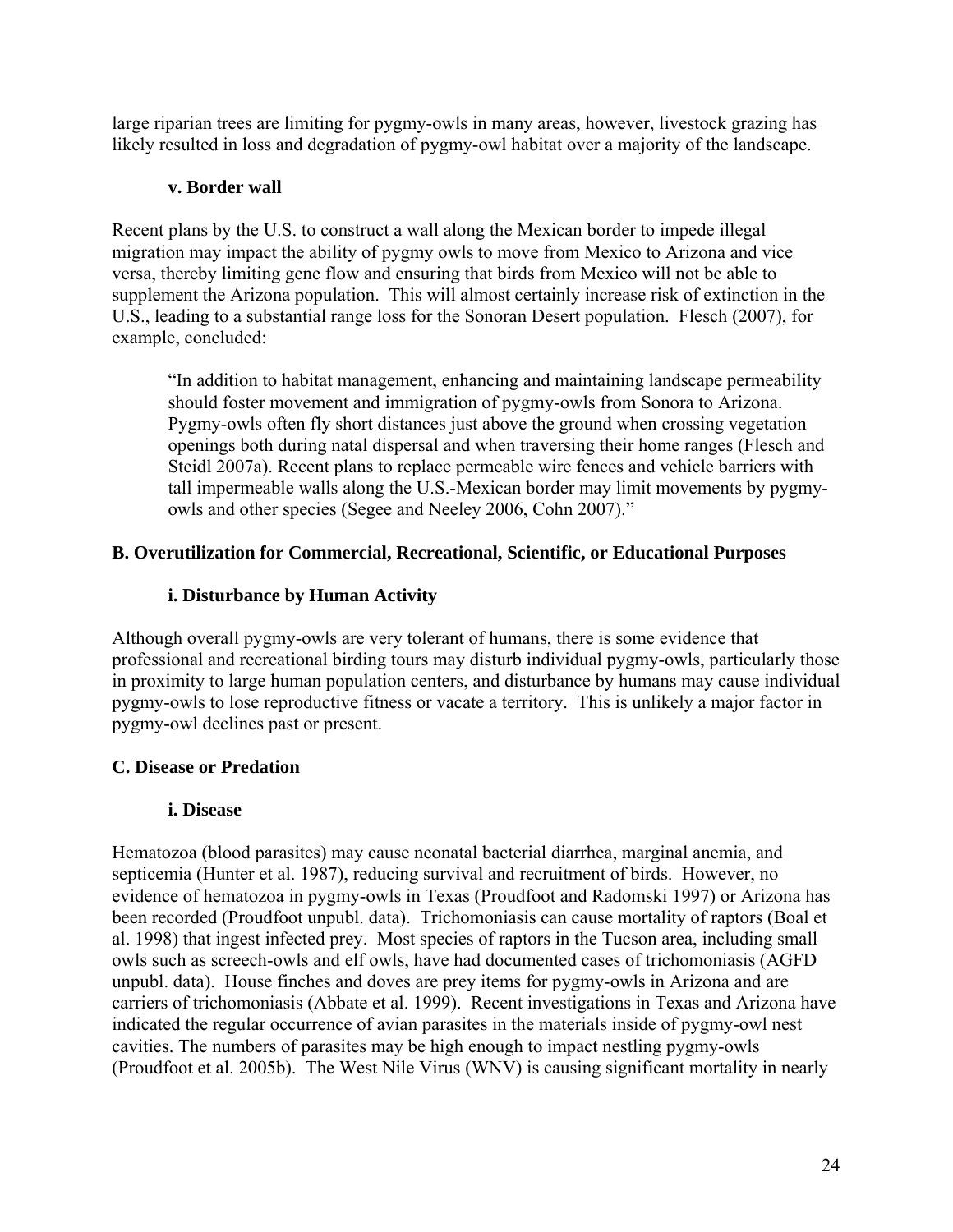all bird species and continues to spread across North America, and constitutes a grave threat to pygmy-owls.

## **ii. Predation**

Pygmy-owls are susceptible to predation from a wide variety of species. In Texas, eggs and nestlings were depredated by racoons (*Procyon lotor*) and bullsnakes (*Pituophis melanoleucus*), and adults were killed by great horned owls (*Bubo virginianus*), Harris' hawks *(Parabuteo unicinctus*), Cooper's hawks *Accipiter cooperii*), and eastern screech-owls (*Otus asio*) (Proudfoot and Johnson 2000, G. Proudfoot unpubl. data). Many of these same predators are suspected to have taken pygmy-owls in Arizona (Abbate et al. 2000, AGFD unpubl. data). Pygmy-owls are particularly vulnerable to predation and other threats during and shortly after fledging (Abbate et al. 1999). AGFD telemetry monitoring in 2002 indicated at least four of the nine young produced that year were eaten by predators prior to or shortly after dispersal during a year when tree species failed to leaf out due to drought conditions (AGFD unpubl. data). These observations, in conjunction with observations from previous years indicate cover near nest sites may be important for young to fledge successfully (Abbate et al. 1999, Wilcox et al. 1999, Wilcox et al. 2000).

## **D. The Inadequacy of Existing Regulatory Mechanisms**

As a listed endangered species under the Endangered Species Act, the cactus ferruginous pygmyowl formerly received substantial protection in Arizona. Under the Act, federal agencies are prohibited from permitting, funding, or carrying out actions that jeopardize the continued existence of any endangered species, and have affirmative duties to use their authorities to recover endangered species. To ensure this occurs, the Act requires federal agencies to consult with FWS when their actions may affect endangered species. These requirements provided substantial protection for the pygmy-owl. As of July 12, 2005, FWS evaluated 871 actions with potential impacts on the pygmy-owl in Arizona. In all of these cases, FWS determined whether or not projects were likely to adversely affect the pygmy-owl, and in cases where there were likely to be impacts, required or recommended mitigations to reduce or remove these impacts (FWS 2005).

As a listed species, the pygmy-owl benefited from designation of critical habitat, which greatly expanded the above consultation requirements by prohibiting federal agencies from permitting, funding, or carrying out actions that adversely modify critical habitat. This prohibition applied to private lands where development or other actions modified waterways because such action requires a federal permit from the Army Corps of Engineers under the Clean Water Act and thus required private landowners to mitigate their impacts on the pygmy-owl and its habitat by conducting surveys, modifying development plans and other actions. Given the pygmy-owl's association with riparian and xeroriparian areas, these protections were particularly important. Critical habitat also provided local governments, private landowners and others important information about the pygmy-owl's habitat needs and indeed, Pima County substantially relied on pygmy-owl critical habitat when identifying conservation areas for the "Sonoran Desert Conservation Plan" and "multi-species habitat conservation plan."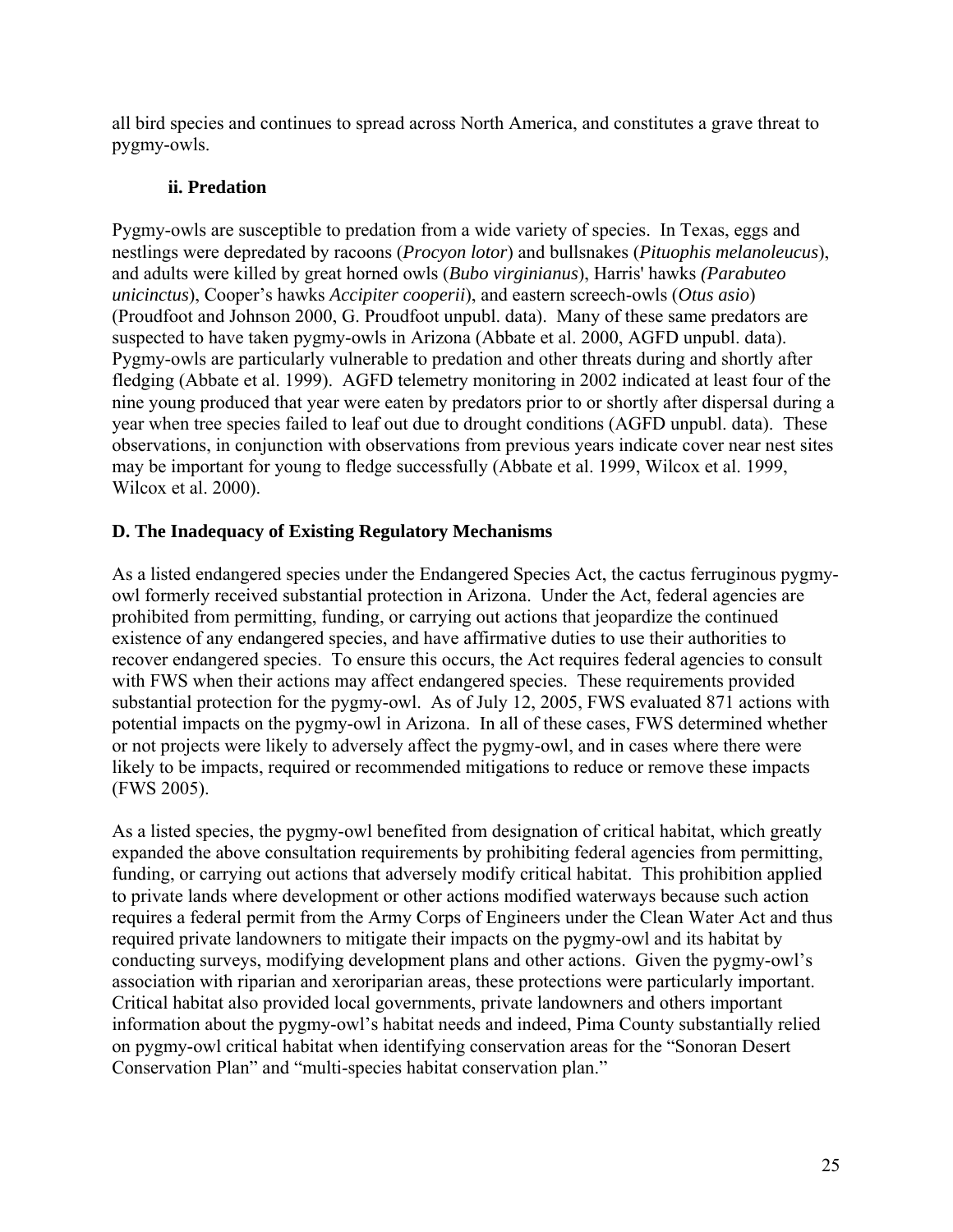Listing of the pygmy-owl also prohibited individuals from taking pygmy-owls, which includes any action that would "harass, harm, pursue, hunt, shoot, wound, kill, trap, capture, or collect" pygmy-owls. Because take has been interpreted to include habitat protection, this prohibition provided further protection to the pygmy-owl's habitat.

With delisting of the pygmy-owl, these protections and resulting mitigations have disappeared. As discussed below, no other law or regulation provides a similar degree of protection and the pygmy-owl is at substantially increased risk of extinction.

## **i. U.S. Federal Law**

In the absence of protection under the Endangered Species Act, the pygmy-owl receives little protection from other federal laws or regulations. The ferruginous pygmy-owl is protected under the Migratory Bird Treaty Act ("MBTA"). 16 U.S.C. §§ 703-712. The MBTA prohibits "take" of any migratory bird. "Take" is defined as: "to pursue, hunt, shoot, wound, kill, trap, capture, or collect, or attempt to pursue, hunt, shoot, wound, kill, trap, capture, or collect." However, unlike the ESA, there are no provisions in the MBTA for preventing habitat destruction unless direct mortality or destruction of active nests occurs.Under the National Environmental Policy Act (NEPA), federal agencies must consider the impacts of their actions on the environment, including the pygmy-owl and its habitat. However, NEPA fails to require that environmentally benign alternatives are selected or that impacts to pygmy-owls or their habitat are avoided, and thus fails to provide substantial protection. No other federal law or regulation provides substantial protection to the pygmy-owl.

## **ii. Arizona State Law**

The State of Arizona lists the ferruginous pygmy-owl (subspecies not defined) as endangered (AGFD 1988). However, this designation does not provide special regulatory protection. Arizona regulates the capture, handling, transportation, and take of most wildlife, including *G. b. cactorum*, through game laws, special licenses, and permits for scientific investigation. There are no provisions for habitat protection under Arizona endangered species law.

## **iii. Local conservation mechanisms**

**Sonoran Desert Conservation Plan / Multiple Species Conservation Plan.** Before discussing proposed protections for the pygmy-owl under the Sonoran Desert Multiple Species Conservation Plan (MSCP), it is important to note that when considering whether or not to list a species, the Fish and Wildlife Service is not to consider promised or future management actions, but instead only the current management and status of the species. In numerous cases, FWS has been forced by judicial action to reverse decisions not to list species because they relied on promised management actions, including decisions over the Barton Spring's salamander, Queen Charlotte goshawk, jaguar, Alexander Archipelago wolf and coho salmon. This is not merely a legalistic technicality. There is good reason for considering only the current management and status. States, Federal agencies and private interests can easily promise to protect and recover species in order to avoid or delay a listing that they consider potentially controversial, but there is no way of knowing whether they will follow through on their promises or whether their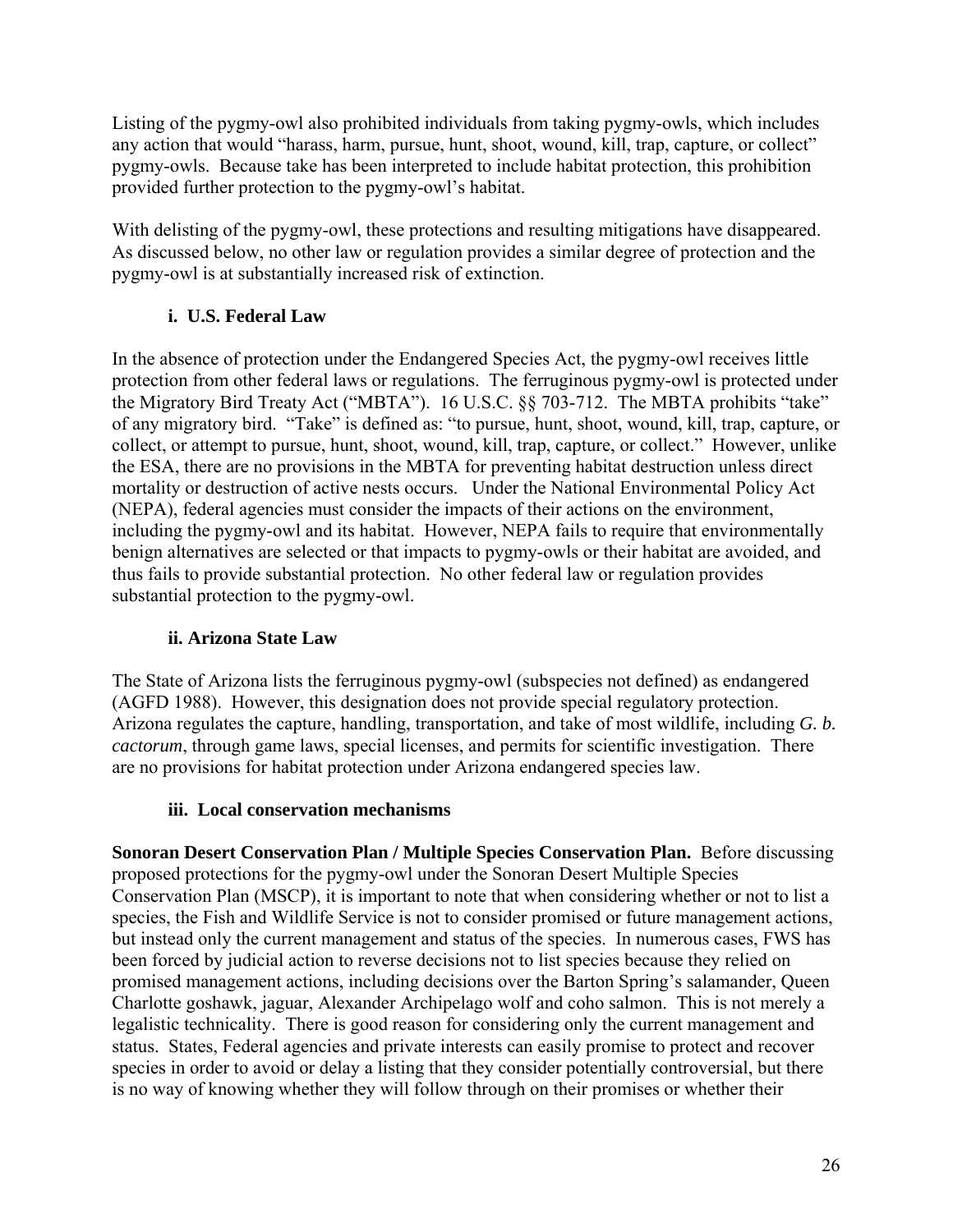actions will result in recovery. To protect species from ongoing destruction, modification or curtailment of habitat or range, listing under the Act is required while management actions are being tested. If it turns out promised management actions result in substantial recovery, then at that point they can be incorporated into a recovery plan for the species. In response to the above court decisions, FWS has developed a policy for evaluating the contribution of conservation efforts towards negating the need for listing, which identifies criteria for determining the certainty a conservation effort will be implemented and whether it is likely to be effective (FR: March 28, 2003 V. 68, No. 60). We have considered this policy when evaluating ongoing conservation efforts, and understand that FWS must do the same when considering listing of the Sonoran Desert population of the pygmy-owl. Clearly, the pygmy-owl is experiencing ongoing habitat destruction that is placing it in danger of extinction and thus requires protection as an endangered species, regardless of untested and promised management actions.

Pima County's Multiple Species Conservation Plan includes the pygmy-owl on its list of "covered species based on provision of several conservation measures. Under the MSCP, Pima County would protect habitat for the owl (and 35 other covered species) through acquisition of land and conservation easements, State land leases, and protection and management of these and other existing conserved land (e.g. County parks). Overall, there is little certainty that the MSCP will be implemented or effective.

The County plans to protect the pygmy-owl through continued discretionary application of its "Conservation Lands System" (CLS). The CLS requires varying percentages of habitat protection on private lands where there has been a requested increased zoning density depending on the property's location in the CLS categories (e.g. Biological Core Management Area, Multiple Use Management Area, etc). The County would also protect the pygmy-owl by implementing several "special conditions, management, and monitoring directives" in addition to the Conservation Lands System including prioritizing protection of and acquiring priority owl habitat and supporting and participating in owl research and experiments.

Pima County's MSCP is not yet final and so many related conservation commitments cannot be assured. Some elements of the MSCP such as application of the Conservation Lands System to proposed new development would also only occur at the discretion of the Board of Supervisors even after approval of the MSCP.

The County has promised to acquire pygmy-owl habitat proactively and to fill any gaps left by discretionary implementation of the CLS. But the County has not yet established a funding mechanism for the specific purpose of pygmy-owl conservation and is not likely to do so in the future. The County has also actively directed acquisitions away from occupied pygmy-owl habitat in areas with significant development pressure.

Acquisition of important habitat for a broad range of species would likely continue with funding under a 2004 "Habitat Protection Priority Areas" bond. But important pygmy-owl habitat and known locations were never included as criteria for identifying the Habitat Protection Priority Areas so any benefits to the species are likely to be more accidental than designed.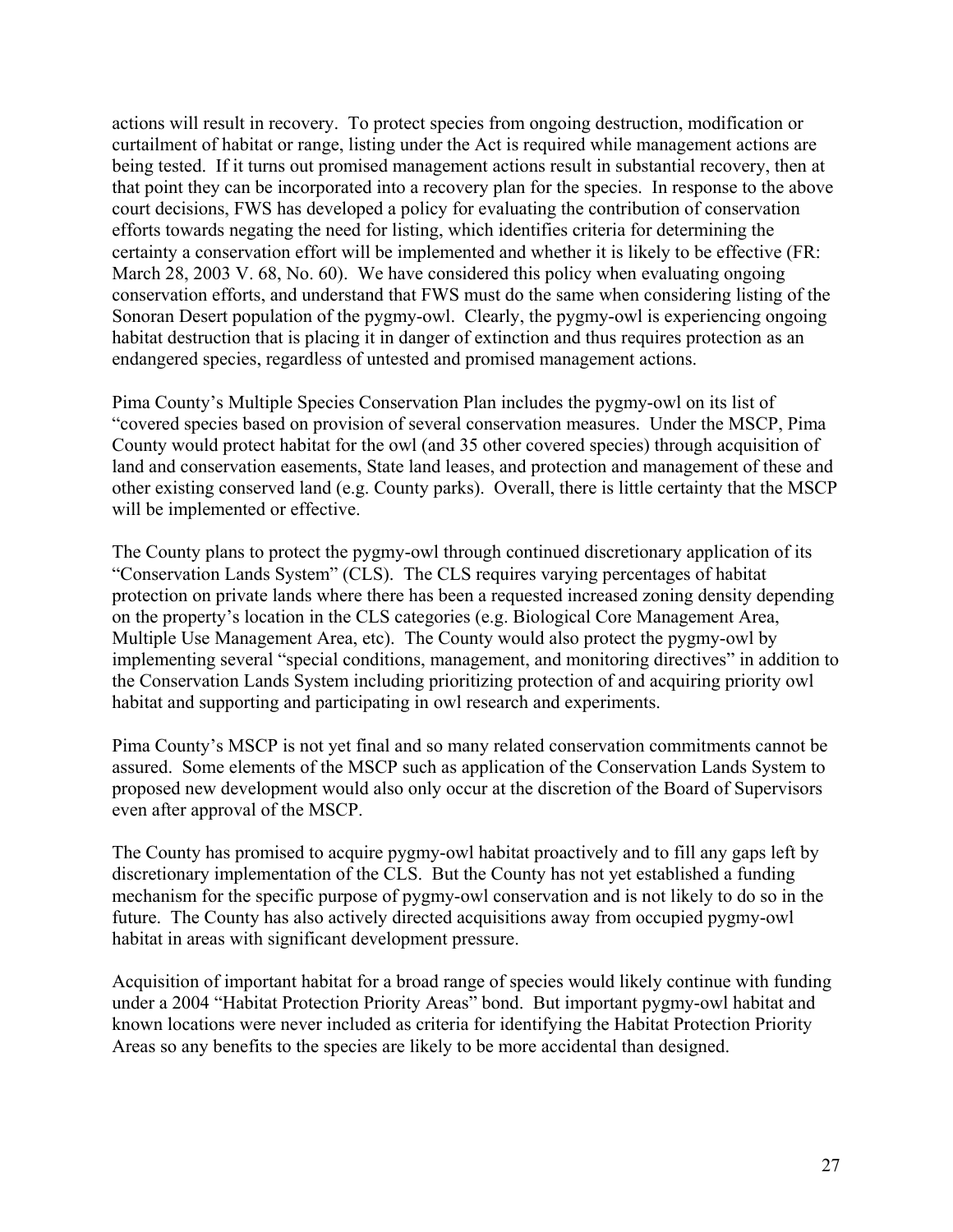Other directives for pygmy-owl special conditions, management, and monitoring have not yet been identified as of filing of this petition. Crucial pygmy-owl conservation conditions such as required surveys prior to approval of development projects, required avoidance of occupied pygmy-owl habitat, in-kind mitigation for any unavoidable development impacts to occupied pygmy-owl habitat, and pygmy-owl specific protective management measures are not included in the MSCP.

### **iv. Mexican Law**

The national species protection law in Mexico, NORMA, does not list the ferruginous pygmyowl as a protected species and the pygmy-owl receives no other protection under Mexican law.

## **v. Conclusion**

In sum, the pygmy-owl is not receiving substantial protection in either the U.S. or Mexico and needs the protections of the Act to avoid extinction. Although Pima County's MSCP may eventually provide some protection to the pygmy-owl in Pima County, such protection is uncertain and its effectiveness unknown because it has yet to be implemented, funding yet to be identified and much of its provisions discretionary. The MSCP also provides no protection to pygmy-owls outside of Pima County, including the species' substantial range in Mexico. For these and other reasons, the pygmy-owl should again be listed as an endangered species under the Endangered Species Act.

## **E. Other Natural or Manmade Factors Affecting its Continued Existence**

## **i. Genetic Stochasticity**

Low genetic variability can lead to a reduction in reproductive success and environmental adaptability. Caughley and Gunn (1996) note that small populations can become extinct entirely by chance even when their members are healthy and the environment favorable. The pairing of siblings or parents with their offspring is rare in raptors, only 18 cases have been recorded (Carlson et al. 1998). Four of the seven incestuous species listed by Carlson et al. (1998) include barn owls, burrowing owls (*Athene cunicularia*), screech-owls, and spotted owls (*Strix occidentalis*). In 1998 and 1999, two cases of sibling pygmy-owls pairing and breeding were documented (Abbate et al. 1999). Additional cases of sibling pairings have been documented in 2001 and 2002 (AGFD unpubl. data). These unusual pairings likely resulted from extremely low numbers of available mates within range of dispersal, and/or from barriers (including fragmentation of habitat) that create dispersal bottlenecks and funnel dispersing owls into the same area. Further, because the pygmy-owl is nonmigratory, there may be an additional limitation on the flow of genetic material between populations which may reduce the chance of demographic and genetic rescue through recruitment from adjacent populations. Proudfoot and Slack (2001) found that average haplotype diversity among pygmy-owls in Arizona (e.g., Northwest Tucson) was low relative to pygmy-owls in Sonora, Mexico. They speculated that the lack of genetic diversity in pygmy-owls in Arizona may have been a product of "founder events" (i.e., a small number of owls immigrating to an area and starting a population).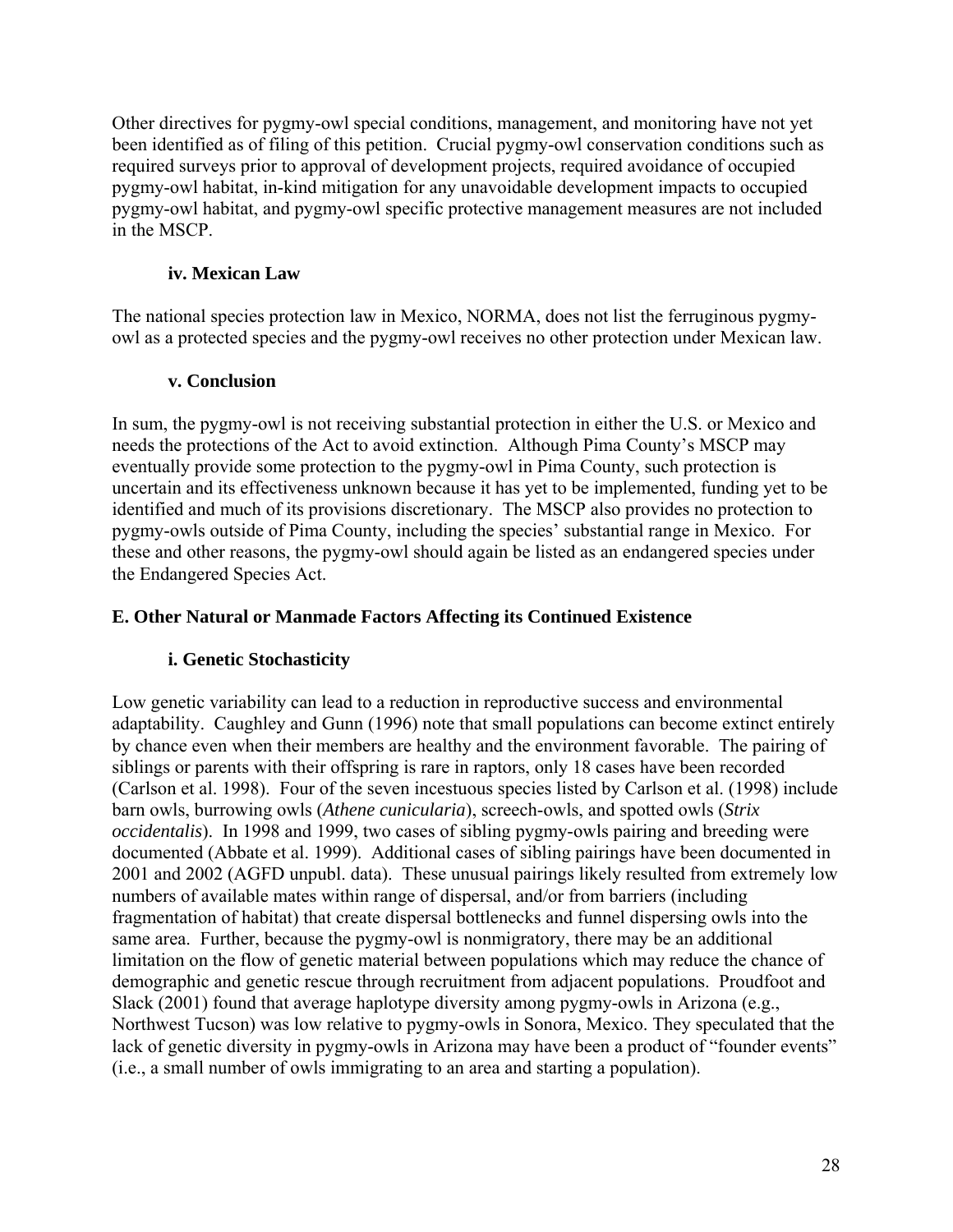#### **ii. Fire and non-native species invasions**

Fires can negatively affect pygmy-owls by altering their habitat (Abbate et al. 1999). Of particular concern is the introduction of fire into Sonoran Desertscrub communities invaded by buffelgrass. Sonoran Desertscrub is not adapted to fire, as native grasses do not provide the necessary fine fuels. Recent introduction and spread of nonnative annual plants, such as cheatgrass (*Bromus* sp.), Mediterranean grass (*Schismus barbatus*), and Sahara mustard (*Barassica tournefortii*); as well as the perennial buffelgrass, increase fire frequency and intensity in desertscrub communities (Minnich 1994). When nonnative annual plants dry during annual dry seasons or droughts, they can form continuous stands of fine fuels that carry fire. These fine fuels have resulted in increased fire frequency in desertscrub (Rogers and Steele 1980, Schmidt and Rogers 1988, Minnich 1994).

Once established, alien grasses, such as buffelgrass, suppress the regeneration of key desert species by setting in motion a grass/fire cycle by providing the fine fuel necessary to initiate and propagate fire (d'Antonio and Vitousek 1992). Alien grasses recover more rapidly than native species following such fires and cause a further increase in susceptibility to fire (D'Antonio and Vitousek 1992). Theoretically, if subsequent fires were prevented, it might take as long as twenty years for the total plant density to recover, and much longer for plant species composition to recover (Esque and Schwalbe 2002).

Many desert trees, shrubs, and cacti, including saguaros, are poorly adapted to fire and cannot withstand fires. Those that survive a fire generally still suffer severe damage and are eliminated in subsequent fires (Burquez-Montijo et al. 2002). Esque *et al.* (2000) reported mortality of adult saguaros in excess of 20 percent after a fire in desertscrub at Saguaro National Park. Loss of saguaros in particular, as well as other native desert vegetation, results in severe degradation and loss of pygmy-owl habitat.

## **V. Critical Habitat Should be Designated for the Pygmy-owl**

## **i. Critical Habitat is Beneficial to Listed Species**

Critical habitat is defined by Section 3 of the ESA as:

(i) the specific areas within the geographical area occupied by the species, at the time it is listed in accordance with the provisions of section 1533 of this title, on which are found those physical or biological features (I) essential to the conservation of the species and (II) which may require special management considerations or protection; and

(ii) specific areas outside the geographical area occupied by the species at the time it is listed in accordance with the provisions of section 1533 of this title, upon a determination by the Secretary that such areas are essential for the conservation of the species.16 U.S.C. §1532(5).

Therefore, critical habitat should ensure an adequate amount of protected habitat in a spatial configuration that allows for the long-term survival and recovery of the species, including a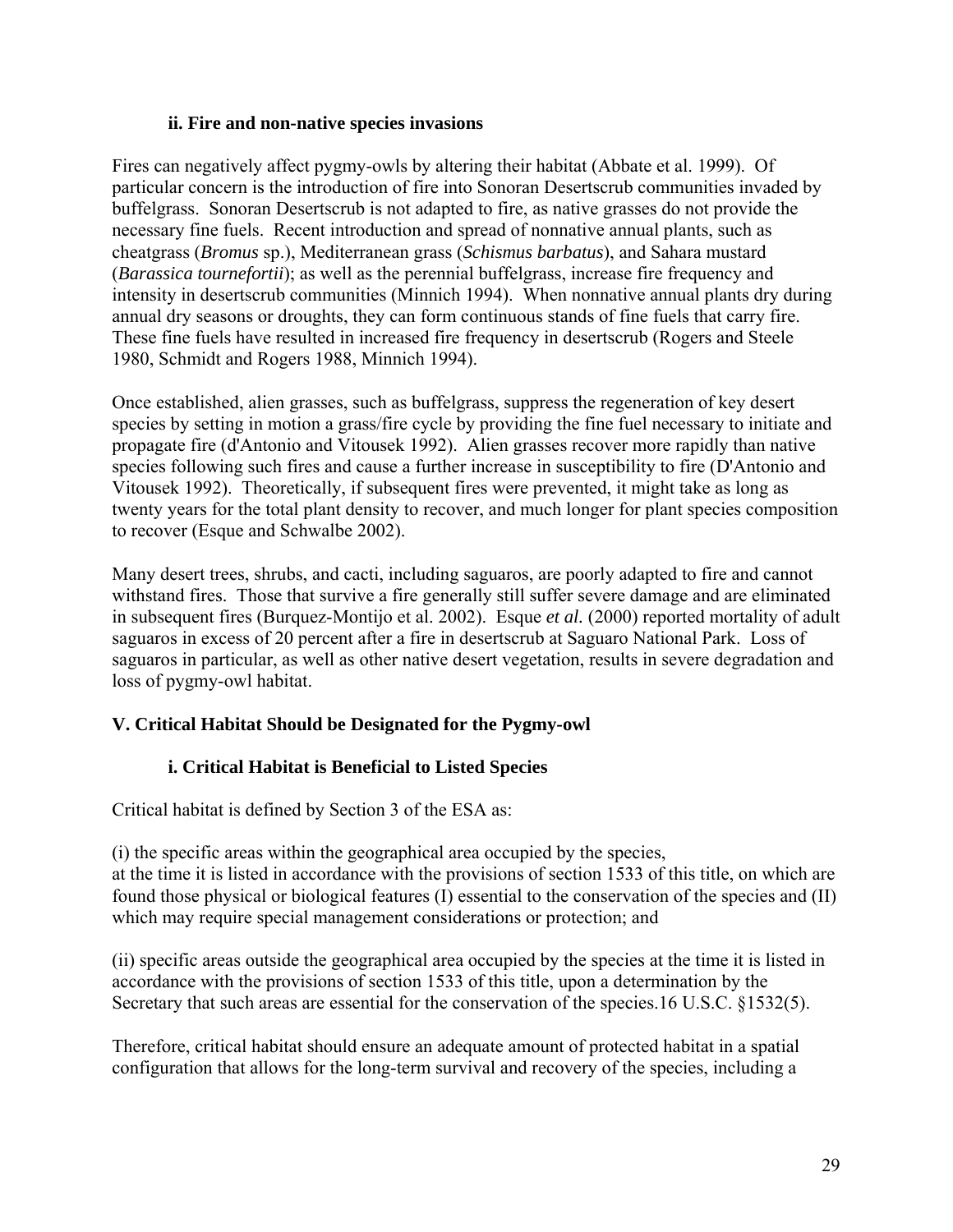network of interconnected reserves that provide for self-sustaining populations, genetic interchange, migration and dispersal. These are basic tenets of conservation biology.

The designation and protection of critical habitat "provide[s] a means whereby the ecosystems upon which endangered species and threatened species depend may be conserved." 16 U.S.C. §1536(a)(2). The designation of critical habitat provides listed species with additional protections under Section 7 of the ESA. The Section 7 consultation requirements provide that no action authorized, funded, or carried out by any federal agency will "jeopardize the continued existence of any endangered species or threatened species *or result in the destruction or adverse modification of [critical habitat].*" 16 U.S.C. §1536(a)(2) (emph. added). A more scrutinizing level of consultation is conducted when habitat is designated as "critical." If critical habitat is involved in the consultation, the project must not impede recovery of the species. In comparison, a project that may affect a species' occupied habitat that is not officially designated as "critical habitat" must only show that its impact on that habitat will not jeopardize the continued existence of the species.

Several courts of appeal have recently invalidated the Service's position that critical habitat does not provide additional benefit above and beyond listing alone, holding that such a position violates congressional intent and the plain language of the Act. These rulings have emphasized that critical habitat provides additional protection to species, primarily through the requirement that actions not impede recovery and through the protection of unoccupied habitat, and thus it adds an additional layer of protection to the consultation requirement. *See, e.g. Gifford Pinchot Task Force v. U.S. Fish and Wildlife Serv.*, 378 F.3d 1059, 1069-1070 (9th Cir. 2004); *Sierra Club v. U.S. Fish and Wildlife Serv.*, 245 F.3d 434, 441-42 (5th Cir. 2001); *N.M. Cattle Growers Ass'n v. United States Fish and Wildlife Serv.,* 248 F.3d 1277, 1283 & n. 2 (10th Cir. 2001) (holding invalid the Service's regulation defining destruction or adverse modification of critical habitat in terms of impeding the recovery *and* survival of a species and determining jeopardy consultation is not functionally equivalent to consultation under the destruction/adverse modification standard). These cases should lie to rest further efforts on the part of the Service to argue that critical habitat is irrelevant.

The Ninth Circuit's decision reiterated that recovery is a key purpose of the Endangered Species Act, one that is largely implemented through the critical habitat provisions of the Act. The court noted that the Service had been operating under regulations that failed to acknowledge the crucial and distinct role of critical habitat: "That the agency was operating under a regulation that we now hold was impermissible has an inescapable bearing on the requisite showing of whether the [Service] considered recovery in its critical habitat inquiry." *Gifford Pinchot* at 1071.

Critical habitat designation also protects species by helping to define the meaning of "harm" under Section 9 of the ESA, which prohibits unlawful "take" of listed species, including harming the species through habitat degradation. Although "take" through habitat degradation is not expressly limited to harm to "critical habitat," it is practically much easier to demonstrate the significance of the impact to a species' habitat where that habitat has already been deemed "essential," or "critical," to the species' continued survival. *See Palila v. Hawaii Department of Land and Natural Resources*, 852 F. 2d 1106 (9th Cir. 1988).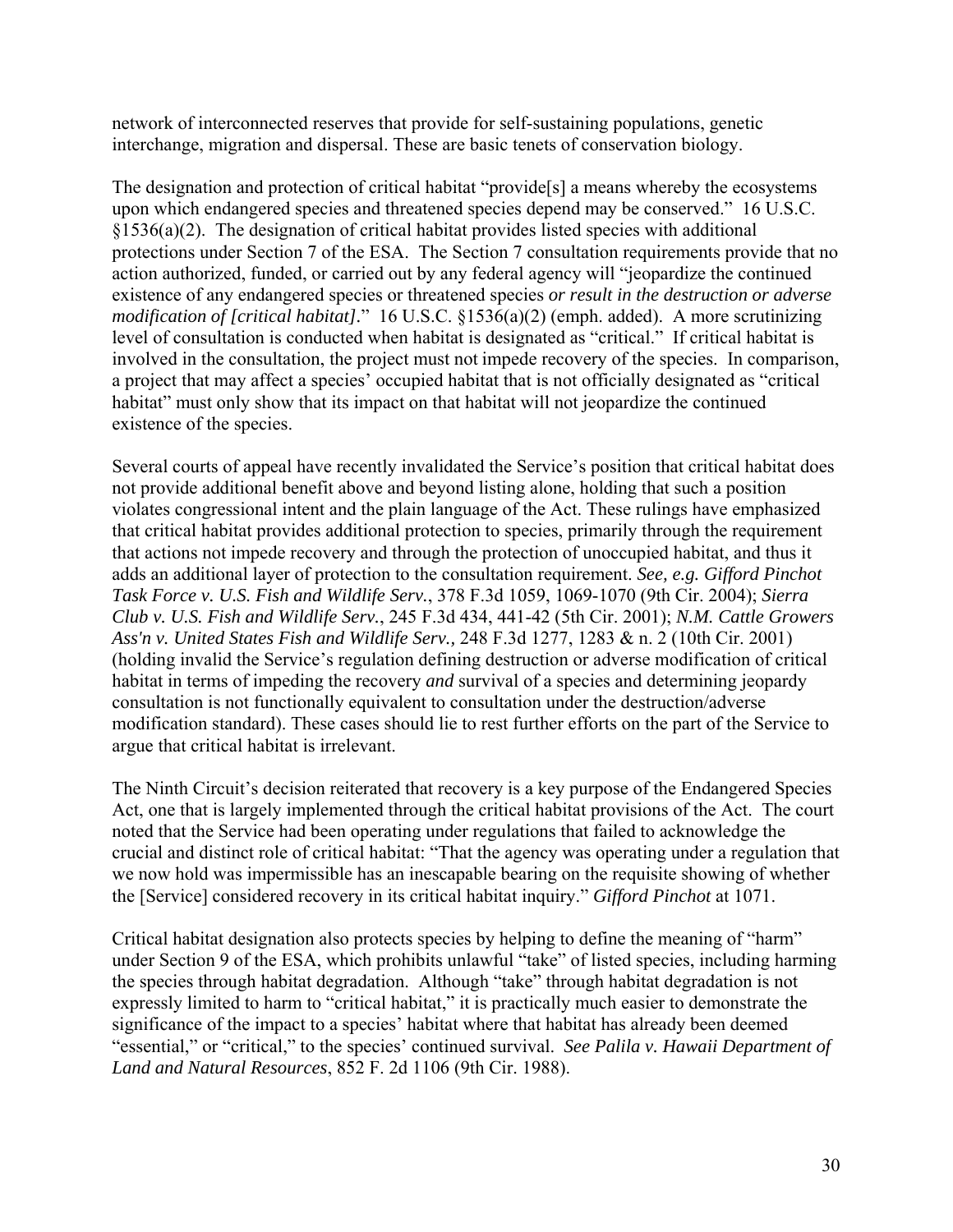Critical habitat also helps species by providing for agency accountability through the citizen suit provision of the Act. The citizen suit provision permits members of the public to seek judicial review of the agency's compliance with its mandatory statutory duty to consider the habitat needs of imperiled species. Also, the designation of critical habitat provides valuable information for the implementation of recovery plans.

Endangered Species Act "critical habitat" protections are a crucial tool to recover endangered species. A peer-reviewed study in the April 2005 issue of BioScience, "The Effectiveness of the Endangered Species Act: A Quantitative Analysis," concludes that species with critical habitat for two or more years are more than twice as likely to have improving population trends than species without. Critical habitat is particularly important for the pygmy-owl because there are so few individuals of the species left in Arizona. Development project proponents and responsible federal agencies routinely take advantage of this desperate situation by denying that particular projects will result in any harm and dismissing any responsibility to mitigate impacts or improve the status of the species. For example, the U.S. Army Corps of Engineers has steadfastly denied that development projects near Tucson may affect the pygmy-owl unless the species is either present or critical habitat is designated on a particular property. The existence of designated critical habitat at a particular project site provides virtually irrefutable proof that the project "may affect" the species, thereby triggering formal ESA section 7 consultation duties by responsible federal agencies. Pygmy-owl critical habitat has also provided essential guidance in identifying development project mitigation standards under the Pima County government's Sonoran Desert Conservation Plan and Multiple Species Conservation Plan as a means to balance long-term pygmy-owl conservation with reasonable future urban development.

In sum, critical habitat is a separate and additional requirement of the Act that provides important protections for listed species not otherwise provided by law. Without critical habitat designated with recovery as the goal, the pygmy-owl's chances of persisting and recovering are greatly diminished.

## **VI. Processing of this Petition**

Petitioners request that the Service use its authority pursuant to Section 4(b)(7) of the Endangered Species Act (ESA), 16 U.S.C. § 1533(b)(7), and 5 U.S.C. § 533(e) to emergency list either the Sonoran Desert DPS, Arizona DPS or western subspecies of the pygmy-owl as endangered and to initiate a rulemaking to make that emergency designation permanent. Pygmyowls in Arizona are at critically low numbers with imminent threats to the remaining vestiges of habitat and populations in Sonora are declining and threatened by severe habitat loss and conversion. This dwindling population and the imminent threats constitute an emergency posing a significant risk to the well-being of this species. Immediate action to protect these populations is necessary.

This petition is submitted under the provisions of the ESA, 16 U.S.C. §§1531 et seq., 50 C.F.R. 424.14, and the APA, 5 U.S.C. §533. The Service is bound to process this petition within a predetermined time frame as defined by CFR 424.14(c). The regulations require the Service to make a finding within 90 days of receipt of this petition as to whether the petition presents substantial scientific information indicating that the emergency listing may be warranted. The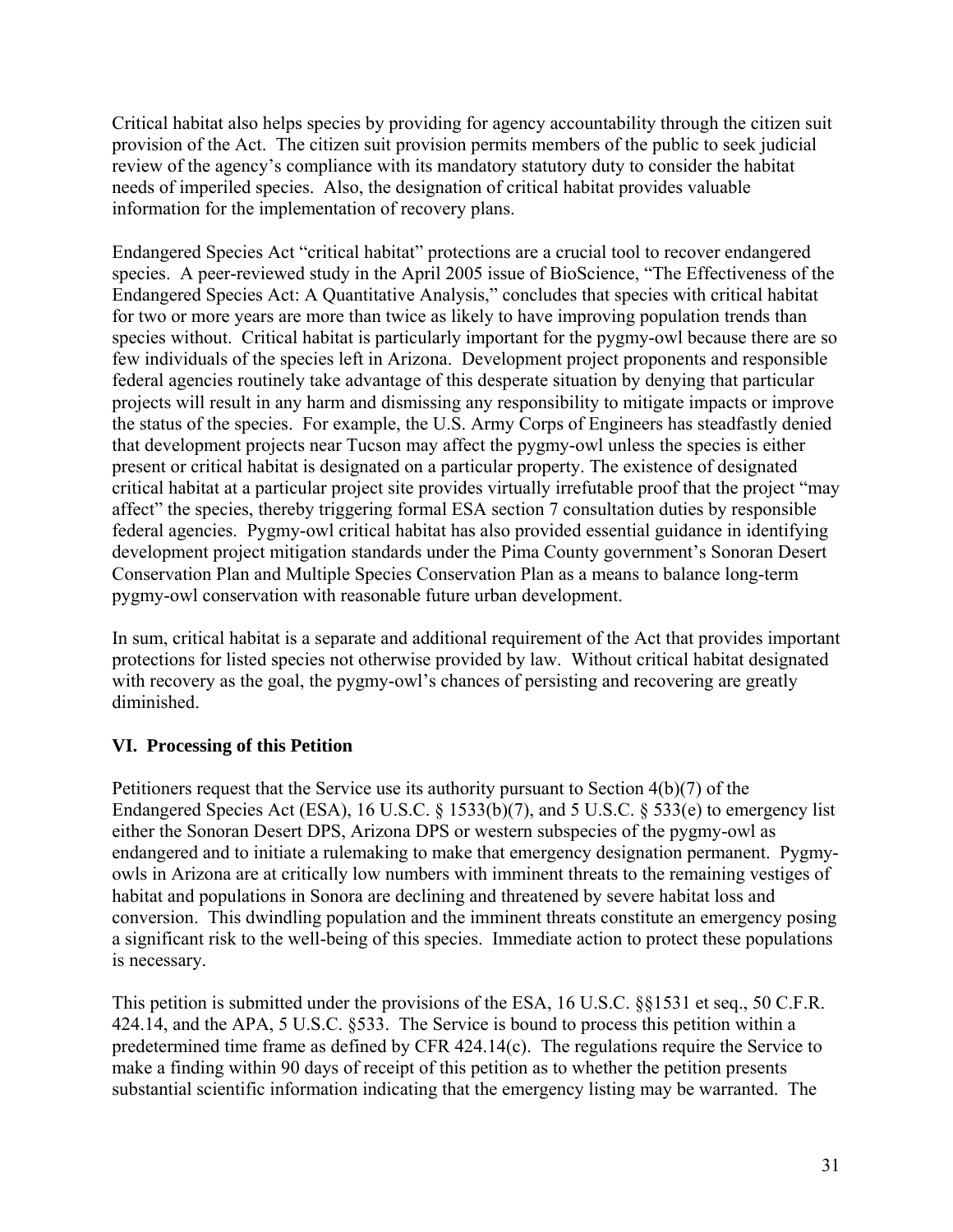finding shall be promptly published in the Federal Register. 50 CFR  $424.14(c)(1)$ . If warranted for emergency listing, the Service must immediately list the species as an endangered species. Within 12 months of receiving this petition, the Service is required to determine how it will proceed with the permanent listing, and shall promptly publish notice of such intention in the Federal Register. 50 CFR 424.14(c)(3). Petitioner fully expects the Service to comply with these mandatory deadlines.

D. Noah Greenwald Conservation Biologist Center for Biological Diversity 917 SW Oak St. Suite 413 Portland, OR 97205 503-484-7495

#### **VII. References Cited**

Abbate, D., A. Ditty, S. Richardson, and R. Olding. 1996. Cactus ferruginous pygmy-owl survey and nest monitoring in the Tucson Basin area, Arizona: 1996. Final Rep. Internal Enhance. #U95503, Arizona Game and Fish Dept., Phoenix.

Abbate, D., S. Richardson, R. Wilcox, M. Terrio, and S. Belhumeur. 1999. Cactus ferruginous pygmy-owl investigations in Pima and Pinal counties, Arizona: 1997-1998. Arizona Game and Fish Dept. Reg. 5 Wildl. Prog., Phoenix.

Abbate, D.J., W.S. Richardson, R.L. Wilcox, and S. Lantz. 2000. Cactus ferruginous pygmy-owl investigations in Pima and Pinal Counties, Arizona: 1999. Reg. V Wldlf. Prog. Arizona Game and Fish Dept. Tucson.

Abbitt, R.J.F. and J.M. Scott. 2001. Examining differences between recovered and declining endangered species. Conserv. Biol. 15(5): 1274 - 1284.

Abbott, L.B. and McPherson, G.R. 1999. Nonnative grasses in southern Arizona: historical and contemporary perspectives. Pp. 3-6 in A century of parks in southern Arizona. Second conference on research and resource management in southern Arizona national park areas: May 5-7, 1998 (L. Benson and B. Gebow, eds.). Natl Park Serv., U.S.G.S., Phoenix, AZ.

Abouhaider, F. 1989. Influence of livestock grazing on saguaro seedling establishment. M.S. Thesis, Arizona State Univ., Tempe, AZ.

Abouhaider, F. 1992. Influence of livestock grazing on saguaro seedling establishment. Pp. 57- 61 in Proceedings of the Symposium on Research in Saguaro National Monument (C.P. Stone and E.S. Bellantoni, eds.). Tucson, AZ.

Armour, C. L., D. A. Duff, , and W. Elmore. 1991. The effects of livestock grazing on riparian and stream ecosystems. Fisheries 16(1):7-11.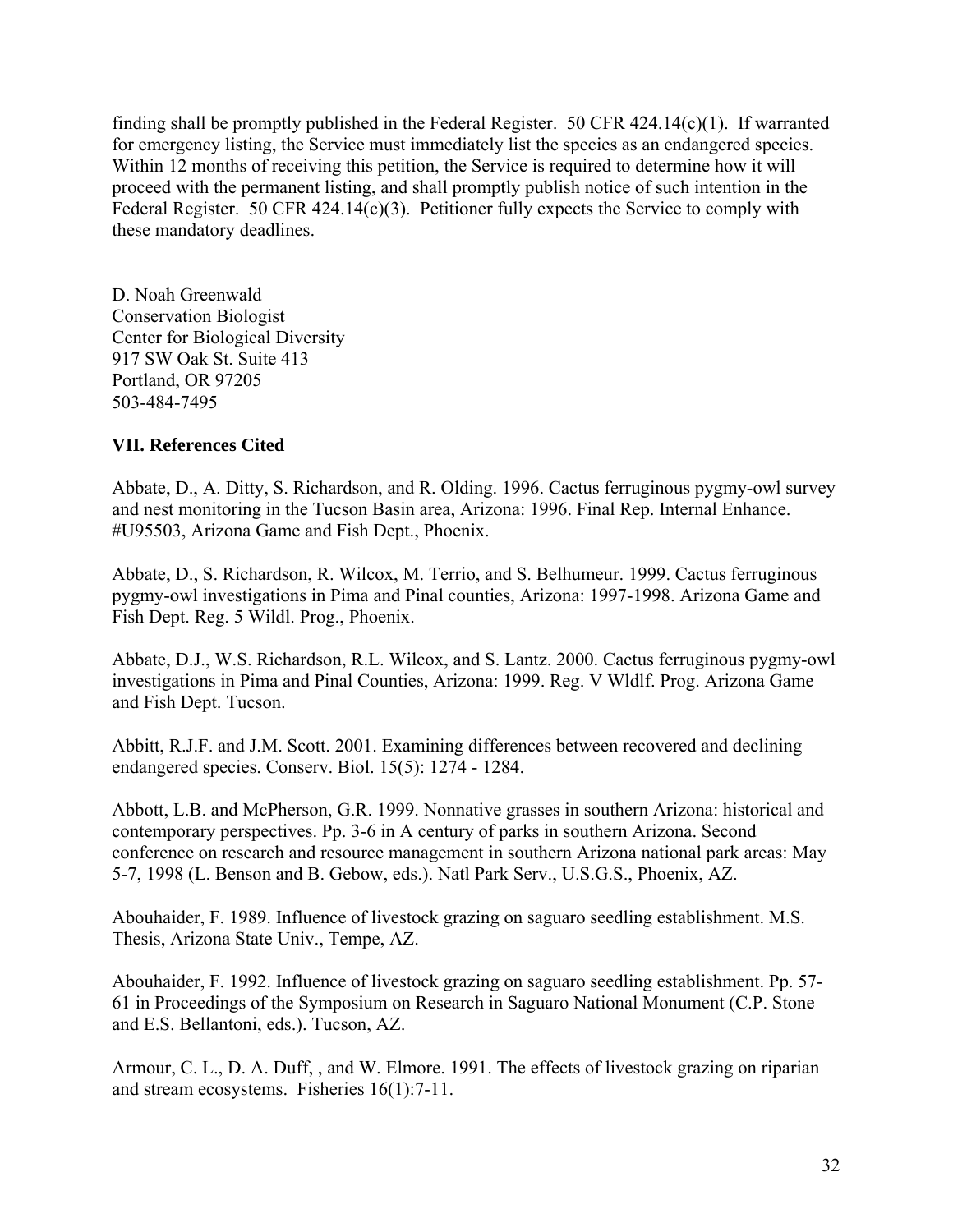Arriaga, L, AE Castellanos, E Moreno, and J Alarcon. 2004. Potential ecological distribution of alien invasive species and risk assessment: a case study of buffel grass in arid regions of Mexico. Conservation Biology 18: 1504-1514.

Angermeier, P.L. and J.R. Karr. 1994. Biological integrity versus biological diversity as policy directives. BioScience 44:690-697.

AOU (American Ornithologists Union). 1957. Checklist of North American birds. 5th ed. Am. Ornithol. Union, Baltimore, MD.

Arizona Game and Fish Department. 1996. Arizona's Species of Special Concern. Phoenix, Arizona. 22 pp.

Bahre, C.J. 1987. Wild hay harvesting in southern Arizona: a casualty of the march of progress. J. Ariz. Hist. 28:69-78.

Bahre, C.J. 1991. A legacy of change: historic human impact on vegetation in the Arizona borderlands. Univ. Arizona Press, Tucson.

Bahre, C.J. 1995. Human impacts on the grasslands of southeastern Arizona. Pages 230-264 in M.P. McClaran and T.R. VanDevender (eds.), The Desert Grassland, University of Arizona Press, Tucson.

Bahre, C.J. and M.L. Shelton. 1993. Historic vegetation change, mesquite increases, and climate in southeastern Arizona. J. Biogeog. 20:489-504.

Banks, R.C. 1979. Human-related mortality of birds in the United States. USDI, Fish and Wildl. Serv. Spec. Sci. Rep. Wildl. 215.

Beissinger, S.R. and M.I. Westphal. 1998. On the use of demographic models of population viability in endangered species management. J. Wildl. Manage. 62:821-841.

Belsky, A. J., A. Matzke, and S. Uselman. 1999. Survey of livestock influences on stream and riparian ecosystems in the western United States. Journal of Soil and Water Conservation 54(1):419-431.

Belnap, J. 1990. Microbiotic crusts: their role in past and present ecosystems. Park Science  $10(3):3-4.$ 

Belsky, A.J., A. Matzke, and S. Uselman. 1999. Survey of livestock influences on stream and riparian ecosystems in the western United States. J. Soil and Water Conserv. (first quarter 1999):419-431.

Bendire, C.E. 1888. Notes on the habits, nests and eggs of the genus Glaucidium boie. Auk 5:366-372.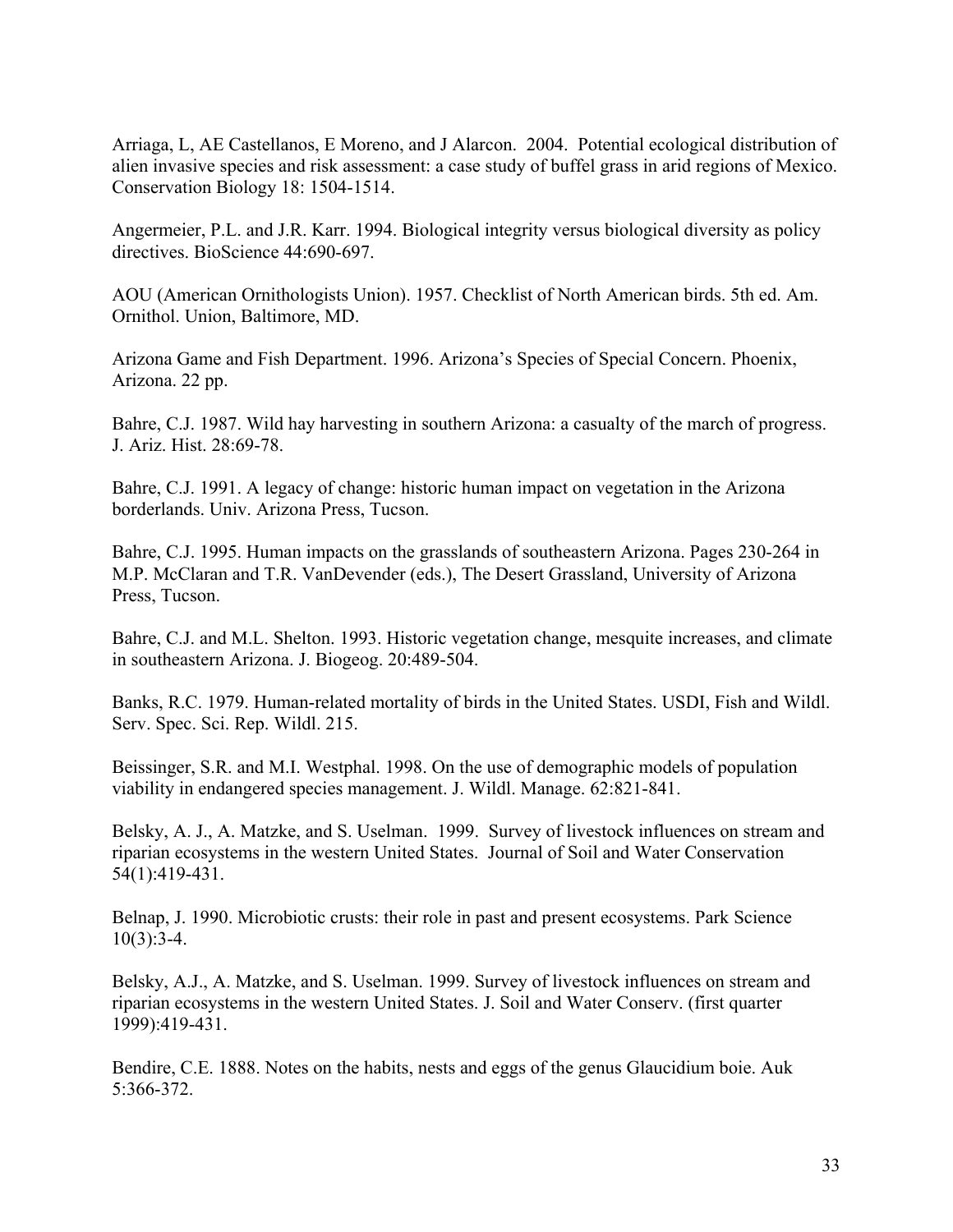Bendire, C.E. 1892. Life histories of North American birds with special reference to their breeding habits and eggs. U.S. Nat. Mus. Spec. Bull. 1.

Bent, A.C. 1938. Life histories of North American birds of prey, part 2. U.S. Natl. Mus. Bull. 170.

Binford, L.C. 1989. A distributional survey of the birds of the Mexican state of Oaxaca. Ornithol. Monog. no. 43. Am. Ornithol. Union, Washington, D.C.

Blake, J.G., G.E. Niemi, and J.A. Hanowski. 1992. Drought and annual variation in bird populations. Pages 419-430 in J.M. Hagan and D.W. Johnson, editors. Ecology and conservation of neotropical migrant landbirds. Smithsonian Institution Press, Washington, D.C., USA.

Boal, C. W. , R. W. Mannan, and K. S. Hudelson. 1998. Trichomoniasis in Cooper's hawks from Arizona. J. Wildl. Diseases 34:590-593.

Bock, C.E. and J.H. Bock. 1988. Grassland birds in southeastern Arizona: impacts of fire, grazing, and alien vegetation. Internatl. Counc. for Bird Protec. Tech. Publ. 7:43-58.

Bock, C.E. and J.H. Bock. 1993. Cover of perennial grasses in southeastern Arizona in relation to livestock grazing. Cons. Biol. 7:371-377.

Boyce, M.S. 1992. Population viability analysis. Ann. Rev. Ecol. Syst. 23:481-506.

Boyce, M.S. 1993. Population viability analysis and adaptive management for threatened and endangered species. Trans. 58th North Amer. Wildl. Res. Conf. 58:520-527.

Boyle, S.A. and F.B. Samson. 1985. Effects of nonconsumptive recreation on wildlife: a review. Wildl. Society Bull. 13:110-116.

Branson, F.A. 1985. Vegetation changes on western rangelands. Range Monograph 2, Soc. Range Manage., Denver, CO.

Breninger, G.F. 1898. The ferruginous pygmy-owl. Osprey 2(10):128.

Brown, D.E. (ed). 1982. Biotic communities of the American Southwest--United States and Mexico. Desert Plants 4:1-342.

Brown, D.E. 1994. Biotic Communities of the Southwestern United States and Northwestern Mexico. University of Utah Press, Salt Lake City, Utah. 342 pp.

Brown, D.E, C.H. Lowe, and J.F. Hausler. 1977. Southwestern riparian communities: their biotic importance and management in Arizona. Pp. 201-211 in Importance, preservation, and management of riparian habitats: symposium (R.R. Johnson and D.A. Jones (tech. coords.).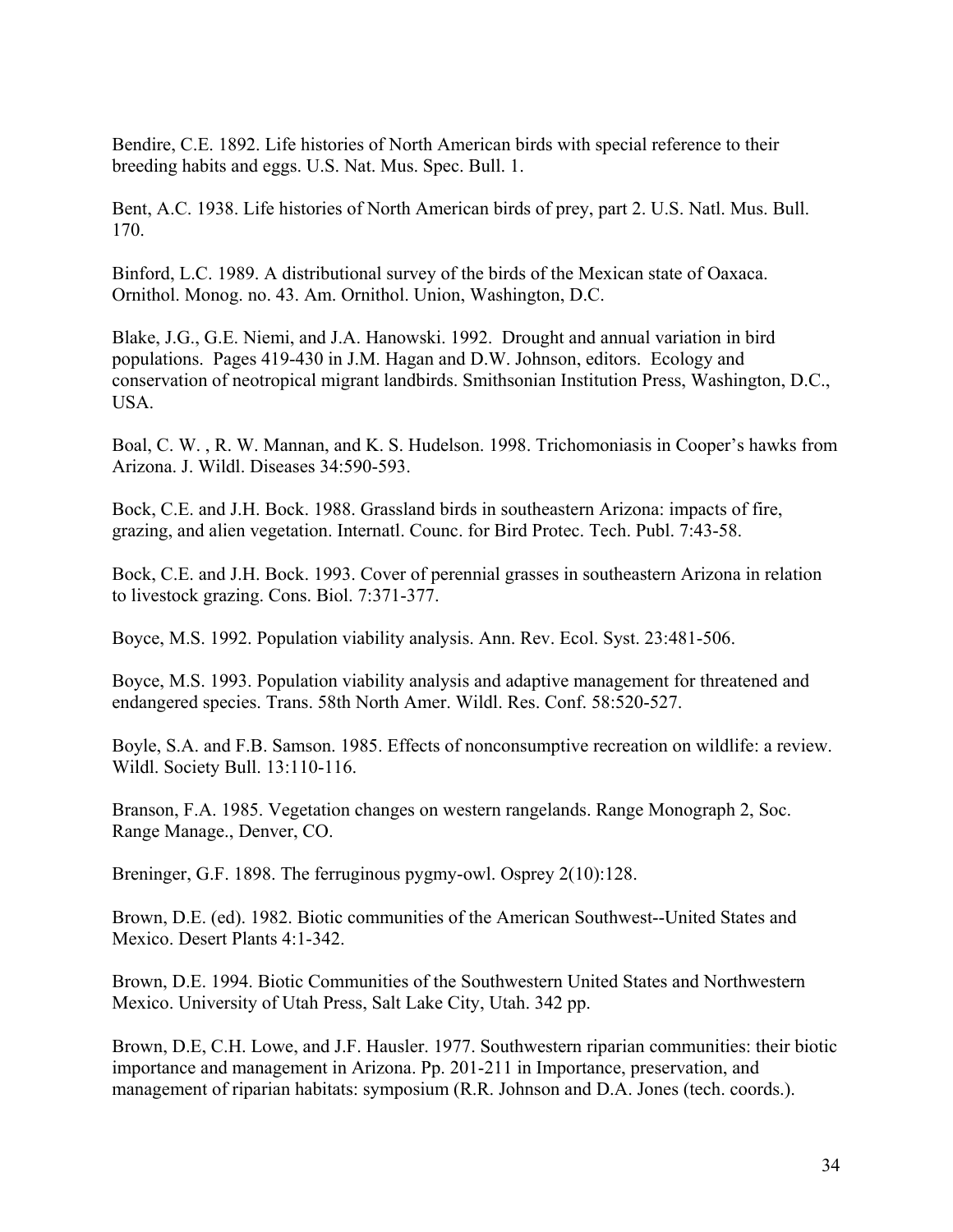GTR-RM-43; USDA For. Serv., Rocky Mountain Forest and Range Exper. Stat., Fort Collins, CO.

Brown, J.R. and S. Archer. 1989. Woody plant invasion of grasslands: establishment of honey mesquite (Prosopis glandulosa var. glandulosa) on sites differing in herbaceous biomass and grazing history. Oecologia 80:19-26.

Brown, J.H.. 1984. On the relationship between abundance and distribution of species. The American Naturalist 124: 255-279.

Burquez, A. and A. Martinez-Yrizar. 1997. Conservation and landscape transformation in Sonora, Mexico. Journal of the Southwest 39(3&4): 370-389.

Burquez-Montijo A., M.E. Miller, and A. Martinez-Yrizar. 2002. Mexican grasslands, thornscrub, and the transformation of the Sonoran Desert by invasive exotic buffelgrass (Pennisetum ciliare). In B. Tellman (ed.) Invasive exotic species in the Sonoran region. The University of Arizona Press and the Arizona-Sonora Desert Museum, Tucson. pp. 126-146.

Burton, J.A. (ed.). 1984. Owls of the world. 2nd ed. Tanager Books, Dover NH.

Cade, T.J. and S.A. Temple. 1995. Management of threatened bird species: evaluation of the hands-on approach. Ibis 137:S161-S172.

Carlson, P.C., W.S. Lahaye, and A.B. Franklin. 1998. Incestuous behavior in spotted owls. Wilson Bull., 110:562-564.

Carothers, S.W. 1977. Importance, preservation, and management of riparian habitats: an overview. Pp. 2-4 in Importance, preservation, and management of riparian habitats: a symposium (R.R. Johnson and D.A. Jones, tech. coords.). GTR-RM-43; USDA For. Serv., Rocky Mountain Forest and Range Exper. Stat., Fort Collins, CO.

Carson, H.L. 1959. Genetic conditions which promote or retard the formation of species. Cold Spring Harbor Symposium in Quantitative Biology 24: 87-105.

Cartron, J. E. and D. M. Finch (eds.). 2000. Ecology and conservation of the cactus ferruginous pygmy-owl in Arizona. RMRS-GTR-43. USDA Forest Serv., Rocky Mountain Res. Stat., Ogden, UT.

Cartron, J.E., W.S. Richardson, and G.A. Proudfoot. 2000a. The cactus ferruginous pygmy-owl" taxonomy, distribution, and natural history. Pp. 5-15 in J.E. Cartron and D. M. Finch (eds.) Ecology and conservation of the cactus ferruginous pygmy-owl in Arizona. RMRS-GTR-43. USDA Forest Serv., Rocky Mountain Res. Stat., Ogden, UT.

Cartron, J.E., S.H. Soleson, S. Russell, G.A. Proudfoot, and W.S. Richardson. 2000b. The ferruginous pygmy-owl in the tropics and at the northern end of its range: habitat relationships and requirements. Pp. 47-53 in J.E. Cartron and D.M. Finch (eds.), Ecology and conservation of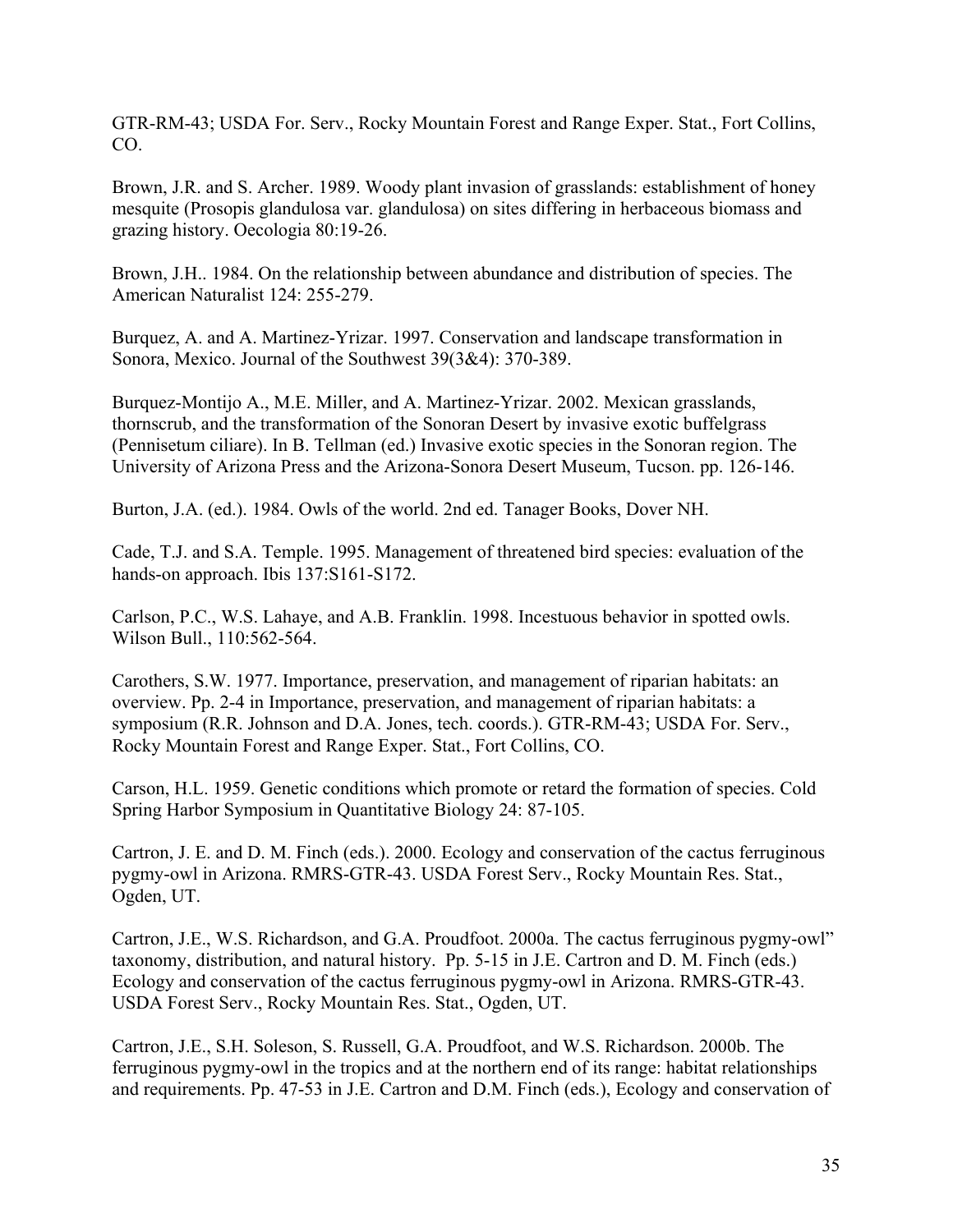the cactus ferruginous pygmy-owl in Arizona. RMRS-GTR-43. USDA For. Serv., Rocky Mountain Research Station, Ogden, UT.

Castellanos, A, F Yanes, and D Valdez-Zamudio. 2002. Drought-tolerant exotic buffelgrass and desertification. In: B. Tellman (ed.), Weeds across borders: proceedings of a North American conference, Arizona-Sonora Desert Museum, Tucson.

Caughley, G. and A. Gunn. 1996. Conservation biology in theory and practice. Blackwell Science Inc.

Caughley, G., D. Grice, R. Barker, and B. Brown. 1988. The edge of the range. Journal of Animal Ecology 57: 771-775.

Chaney, E., W. Elmore, and W.S. Platts. 1990. Livestock grazing on western riparian areas. Produced for Environ. Protect. Agency by Northwest Resource Info. Cntr., Inc., Eagle, ID. 45 pp.

Channell, R. and M. Lomolino. 2000a. Dynamic biogeography and conservation of endangered species. Nature 403: 84-86.

Channell, R. and M. Lomolino. 2000b. Trajectories of extinction: spatial dynamics of contraction of geographic range. Journal of Biogeography 27: 169-179.

Churcher, P.B. and J.H. Lawton. 1987. Predation by domestic cats in an English village. J. Zool. London 212:439-455.

Clark, R.J., D.G. Smith, and L.H. Kelso. 1978. Working bibliography of owls of the world. Natl. Wildl. Fed. Raptor Info. Ctr. Washington, DC.

Cline, K.W. 1988. Raptor nest and roost management in the southeast. Pp. 175-188 in Proc. of the southeast raptor management symposium and workshop. Virginia Polytechnic Inst. and State Univ., Blacksburg, 14-16 September, 1988.

Cox, J.R., M.H. Martin, F.A. Ibarra, J.H. Fourie, N.F.G. Retham, and D.G. Wilcox. 1988. The influence of climate and soils on the distribution of four African grasses. Journal of Range Management 41: 127-139.

Curnutt, J.C., S.L. Pimm, and B.A. Maurer. 1996. Population variability in sparrows in space and time. Oikos 76: 131-144.

D'Antoniio, C.M. and P.M. Vitousek. 1992. Biological invasions by exotic grasses, the grass/fire cycle, and global change. Annual Review of Ecology, Evolution, and Systematics 23: 63-87.

Dahl, T.E. 1990. Wetland losses in the United States, 1780s to 1980s. USDI Fish and Wildl. Serv., Washington, D.C. 13 pp.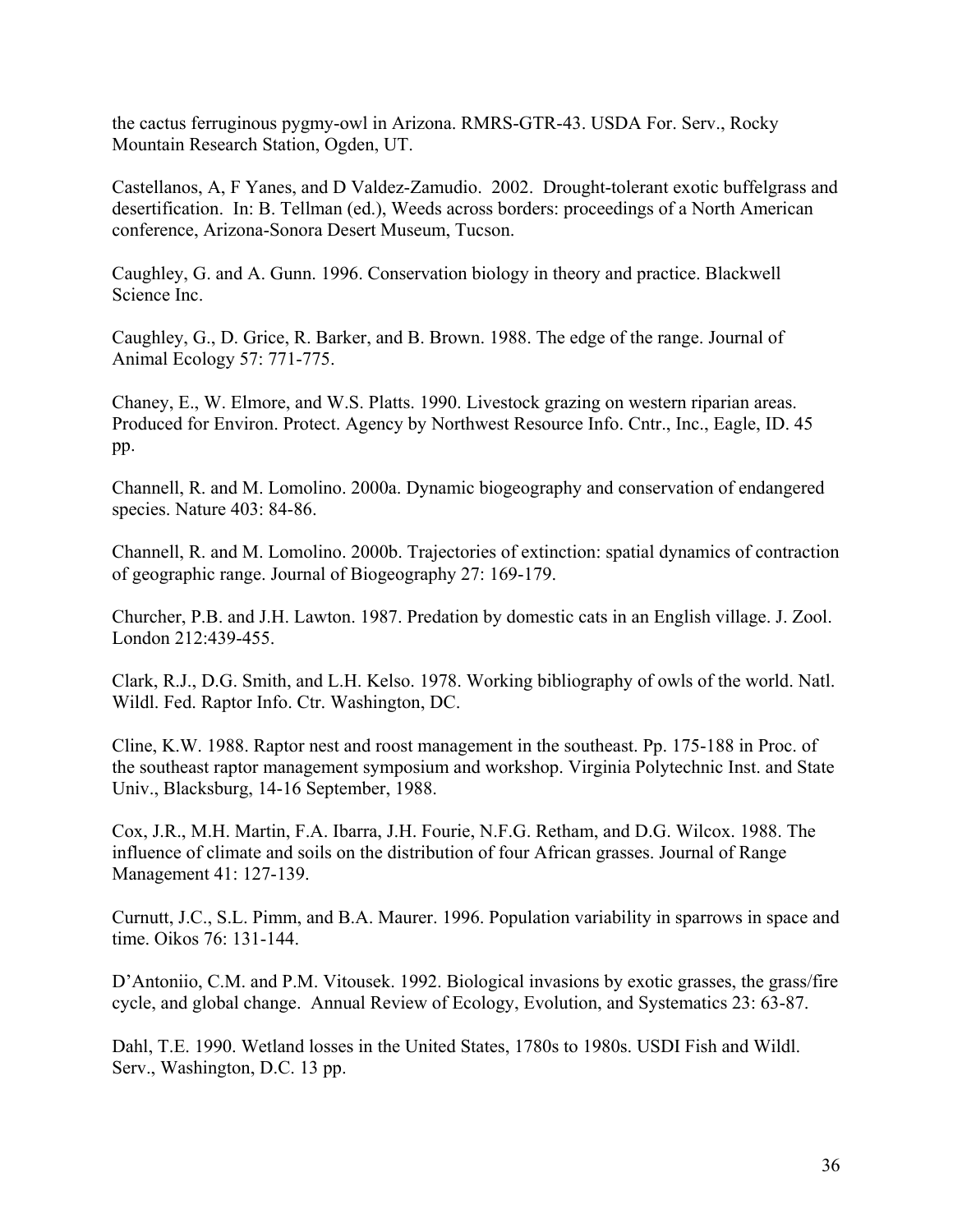Davis, G.P. Jr. 1982. Man and wildlife in Arizona: the American exploration period, 1824-1865. Arizona Game and Fish Department, Phoenix, Arizona.

Davis, W.A. and S.M. Russell. 1979. Birds in southeastern Arizona. Tucson Audubon Soc., Tucson, AZ.

Davis, W.A. and S.M. Russell. 1984. Birds in southeastern Arizona. 2nd ed. Tucson Audubon Soc., Tucson, AZ.

Davis, W.A. and S.M. Russell. 1990. Birds in southeastern Arizona. 3rd ed. Tucson Audubon Soc., Tucson, AZ.

Dunne, J. 1989. Cryptogamic soil crusts in arid ecosystems. Rangelands 11(4):180-183.

Esque, T.C., C.R. Schwalbe, P.J. Anning and W.L. Halvorson. 2000. Exotics grasses, long-lived species and managing desert landscapes: a case history at Saguaro National Park. Page 20, in Program and Abstracts, Creative Cooperation in Resource Management, Third Conference on Research and Resource Management in the Southwestern Deserts, Tucson, May, 2000.

Esque, T.C. and C.R. Schwalbe. 2002. Alien grasses and their relationships to fire and biotic change in Sonoran Desertscub In B. Tellman (ed.) Invasive exotic species in the Sonoran region. University of Arizona Press and Arizona-Sonoran Desert Museum.

Esque, TC, CR Schwalbe, DF Haines, and WL Halvorson. 2004. Saguaros under seige: invasive species and fire. Desert Plants 20(1): 49-55.

Falls, B.A. 1973. Noteworthy bird records from south Texas (Kennedy County). Southwest. Nat. 18:244-247.

Fisher, A.K. 1893. The hawks and owls of the United States in their relation to agriculture. U.S. Dept. of Agriculture Division of Ornithology and Mammalogy Bulletin 3: 1-210, U.S. Gov. Print. Off., Washington D.C.

Fleischner, T.L. 1994. Ecological costs of livestock grazing in western North America. Conserv. Biol. 8(3):629-644.

Flesch, A.D. 1999. Cactus ferruginous pygmy-owl surveys and nest monitoring on and around the Buenos Aires National Wildlife Refuge, Altar Valley, Arizona. A report to USDI Fish and Wildl. Serv., FWS Coop. Agreement No. 1448-00002-99-G943. 21 pp.

Flesch, A.D. 2003a. Distribution, abundance, and habitat of cactus ferruginous pygmy-owls in Sonora, Mexico. M.S. Thesis. University of Arizona, Tucson, AZ. 161 pp.

Flesch, A.D. 2003b. Perch-site selection and spatial use by cactus ferruginous pygmy-owls in south-central Arizona. Journal of Raptor Research 37: 151-157.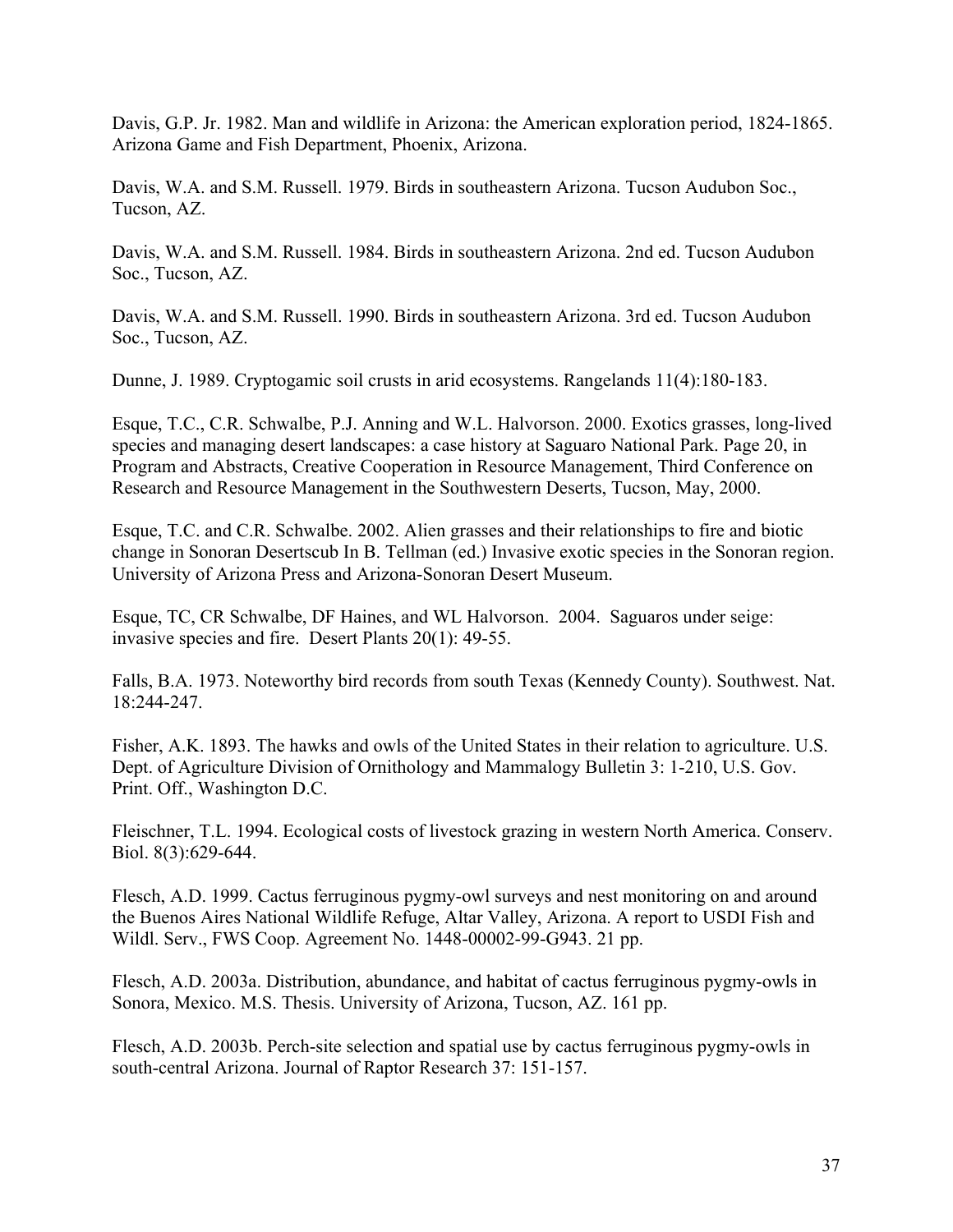Flesch, A.D. 2007. Population and Demographic Trends of Ferruginous Pygmy-owls in Northern Sonora Mexico and Implications for Recovery in Arizona. Draft Final Report. School of Natural Resources, University of Arizona, Tucson, AZ.

Flesch, A.D. and R.J. Steidl. 2000. Distribution, habitat and relative abundance of cactus ferruginous pygmy-owls in Sonora, Mexico: 2000 annual report. School of Renewable Natural Resources, University of Arizona, Tucson, Arizona.

Flesch, A.D. and R.J. Steidl. 2001. Cactus ferruginous pygmy-owl and nongame bird surveys on the Cabeza Prieta National Wildlife Refuge, 2001. Final Report to U.S. Fish and Wildlife Service, Cabeza Prieta National Wildlife Refuge, Ajo, Arizona. USFWS Cooperative Agreement No. 1448-20181-00-G918.

Flesch, A.D. and R.J. Steidl. 2002. Nest-site selection by cactus ferruginous pygmy-owls in northern Sonora, Mexico. Final report to Sonoran Joint Venture, Migratory Bird Office, U.S. Fish and Wildlife Service, Tucson, Arizona. USFWS Cooperative Agreement No. 1448-201181- 01-J862.

Flesch, A.D. and R.J. Steidl. 2005. Association between roadways and cactus ferruginous pygmy-owls in northern Sonora, Mexico. 2004-2005 Annual Report to Arizona Dept. of Transportation, Tucson, Arizona. A.G. Contract No. KR02-1957TRN JPA 02-156.

Flesch, A.D. and R.J. Steidl. 2006a. Population trends and implications for monitoring cactus ferruginous pygmy-owls in northern Mexico. Journal of Wildlife Management 70(3): 867-871.

Flesch, A.D. and R.J. Steidl. 2006b. Population trends of ferruginous pygmy-owls in northern Mexico and implications for Tumacacori and other Arizona national park units. Final Report. School of Natural Resources, University of Arizona, Tucson, AZ.

Flesch, A.D. 2007. Population and Demographic Trends of Ferruginous Pygmy-owls in Northern Sonora Mexico and Implications for Recovery in Arizona. School of Natural Resources, University of Arizona, Tucson, AZ.

Franklin, KA, K Lyons, PL Naglere, D Lampkin, EP Glenn, F Molina-Freaner, T Markow, and AR Huete. 2005. (accepted for publication July 2005). Buffelgrass (Pennisetum ciliare) land conversion and productivity in the Plains of Sonora, Mexico. Biological Conservation.

Freethy, R. 1992. Owls: a guide for ornithologists. Bishopsgate Press Ltd., Kent, England.

Friedmann H., L. Griscom, and R.T. Moore. 1950. Birds of Mexico. Part I. Pac. Coast Avifauna 29.

Gash, J.H.C., C.A. Nobre, J.M. Roberts and R.L. Victoria. 1996. Amazonian deforestation and climate. John Wiley and Sons, Chichester, U.K. 611 pp.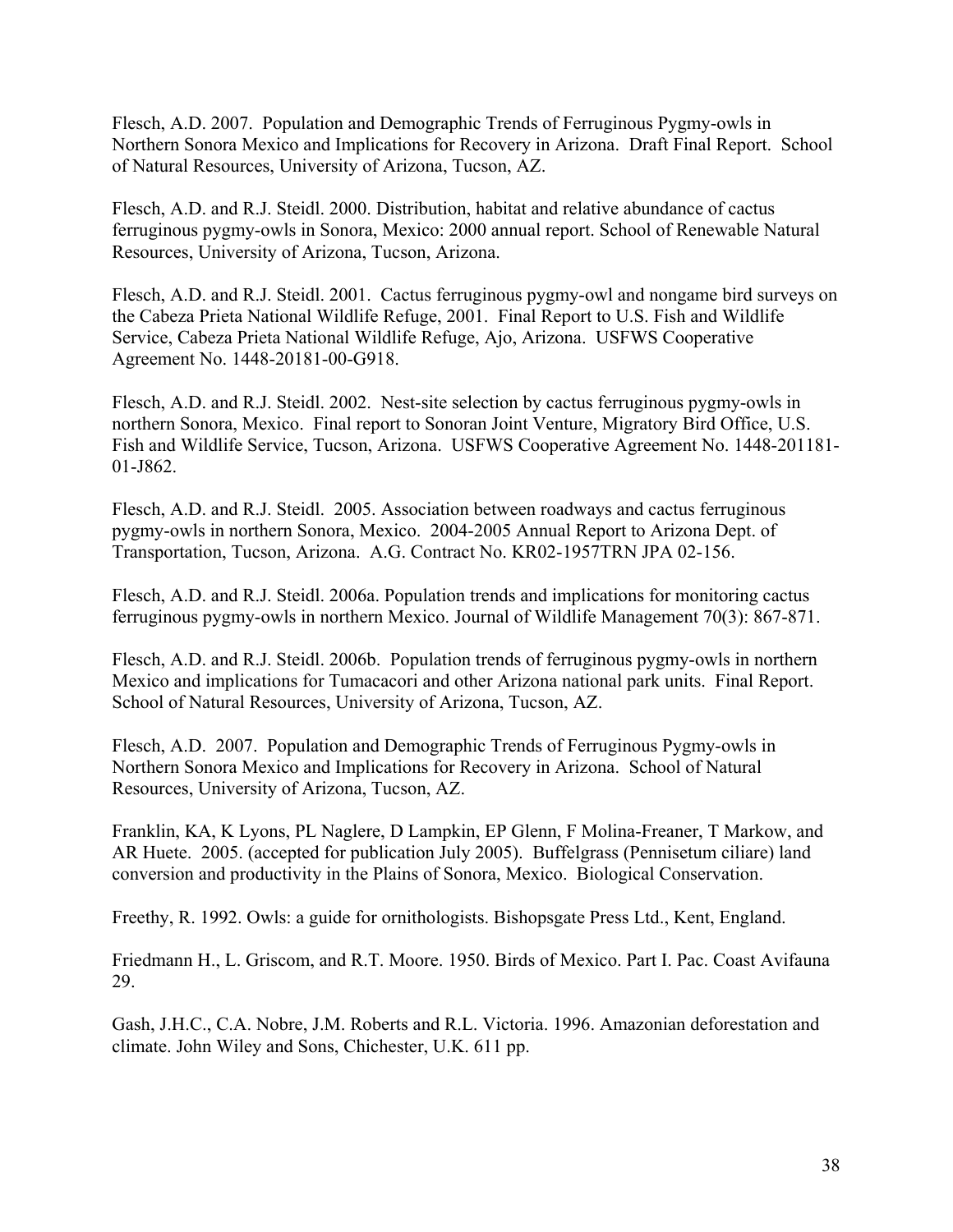Gehlbach, F.R. 1994. The Eastern Screech-owl, life history, ecology, and behavior in the suburbs and countryside. Texas A&M Univ. Press, College Station.

Gifford, G.F. and R.R. Hawkins. 1978. Hydrologic impact of grazing on infiltration: a critical review. Water Resources Res. 14:305-313. Gilman, M.F. 1909. Some owls along the Gila River in Arizona. Condor 11:145-150.

Glendening, G.E. 1952. Some quantitative data on the increase of mesquite and cactus on a desert grassland range in southern Arizona. Ecology 33(3):319-328.

Glinski, R.L. 1998. Conservation of Arizona raptors in The Raptors of Arizona, R.L. Glinski, editor. The University of Arizona Press, Tucson, Arizona.

Griscom, L. and M.S. Crosby. 1926. Birds of the Brownsville region, southern Texas. Auk  $43.18 - 36$ 

Grossman, M.L. and J. Hamlet. 1964. Birds of prey of the world. Bonanza Books, New York.

Grumbine, R.E. 1994. What is ecosystem management? Conserv. Biology 8:27-38.

Gryimek, H.C.B. (ed.). 1972. Gryimek's animal life encyclopedia. Van Nostrand Reinhold Co., New York.

Harris, M.P. 1984. The puffin. T  $\&$  A D Poyser, Calton, Staffordshire, England.

Harris Environmental Group, Inc. 1998. Cactus ferruginous pygmy-owl 1998 survey of southern Arizona. Rep. to U.S. Fish and Wildl. Serv., Phoenix, AZ. 39pp.

Harris Environmental Group, Inc., R.B. Duncan and Assoc., and Dames and Moore. 1999. Pima County cactus ferruginous pygmy-owl 1999 survey. Contract # 07-26-H-125828-0499. Prepared for County Administrators Office, Pima County. Tucson, AZ.

Haskell, H.S. 1945. Effects of conservative grazing on a desert grassland range as shown by vegetational analysis. M.S. thesis, Univ. of Arizona.

Hawks, T. 2001. Grazing and the endangered masked bobwhite quail in Sonora, Mexico. Western Gamebird Alliance, http://www.gamebird-alliance.org/maskedpaper.html.

Hensley, M.M. 1954. Ecological relations of the breeding bird population of the desert biome in Arizona. Ecological Monographs 24: 185-207.

Hocking, D., M. Ounsted, M. Gorman, D. Hill, V. Keller, and M.A. Baker. 1992. Examination of the effects of disturbance on birds with reference to its importance in ecological assessments. J. Environ. Manage. 36:253-286.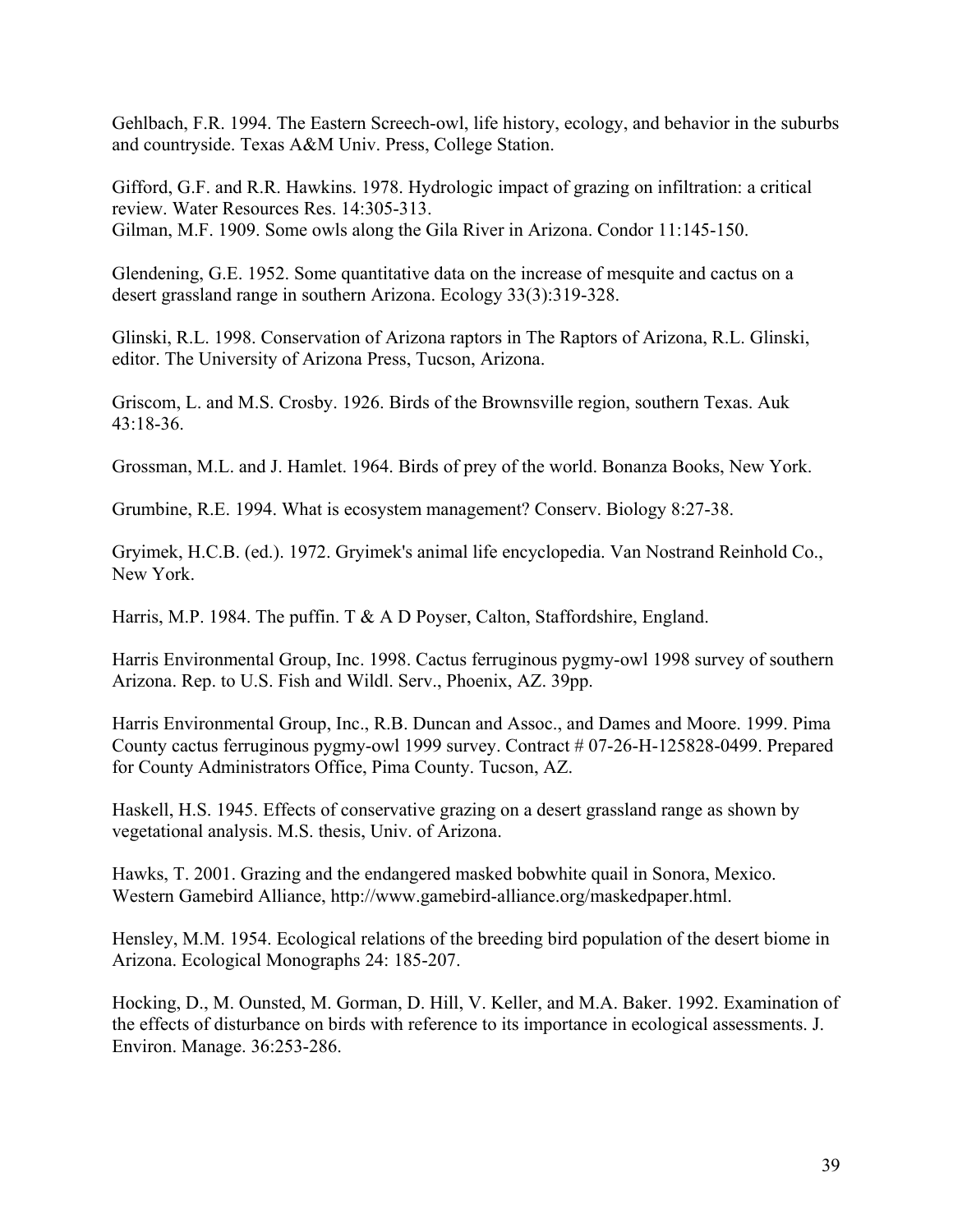Holechek, J.L., R.D. Pieper, and C.H. Herbel. 1998. Range management: principles and practices. 3rd ed. Prentice-Hall, Upper Saddle River, N.J. Holling, C.S. (ed.). 1978. Adaptive environmental assessment and management. Wiley, New York.

Houghton, J.T., L.G. Micra Filbo, B.A. Callander, N. Harris, A. Kattenberg, and K. Maskell. 1996. Climate change 1995: the science of climate change. Published for the Intergovernmental Panel on climate change. Cambridge University Press, Cambridge.

Howard, R. and A. Moore. 1991. A complete checklist of the birds of the world. 2nd ed. Academic Press, New York.

Hubbard, J.P. 1977. Importance of riparian ecosystems: biotic considerations. Pp. 14-18 in Importance, preservation, and management of riparian habitat: a symposium (R.R. Johnson and D.A. Jones, tech. coords.). RM-43; USDA For. Serv., Rocky Mountain Forest and Range Exper. Stat., Fort Collins, CO.

Hubbard, J.P. 1978. Revised check-list of the birds of New Mexico. N. M. Ornithol. Soc. Publ. 6.

Humphrey, R.R. and L.A. Mehrhoff. 1958. Vegetation changes on a southern Arizona grassland range. Ecology 39:720-726.

Humphrey, R.R. 1958. The desert grassland: a history of vegetational change and an analysis of causes. Bot. Review 24:193-252.

Hunter, W.C. 1988. Status of the cactus ferruginous pygmy-owl (Glaucidium brasilianum cactorum) in the United States and Northern Mexico. Unpubl. rep., USDI Fish and Wildl. Serv., Phoenix, AZ.

Hunter, W.C., R.D. Ohmart, and B.W. Anderson. 1987. Status of breeding riparian-obligate birds in southwestern riverine systems. Pp. 10-18 in Management and preservation of endangered birds in riparian ecosystems (S. A. Laymon, ed.). West. Birds 18:1-96.

Ibarra, M.A., J.R. Cox, M.H. Martin, T.A. Crow and C.A. Call. 1995. Predicting buffelgrass survival across a geographical and environmental gradient. Journal of Range Management 48: 53-59.

Jahrsdoerfer, S.E. and D.M. Leslie, Jr. 1988. Tamaulipan brushland of the Lower Rio Grande Valley of South Texas: description, human impacts, and management options. USDI Fish and Wildl. Serv. Biol. Rep. 88(36).

Johnsgard, P.A. 1988. North American owls. Smithson. Inst. Press, Washington D.C.

Johnson, R.R. and J.M. Simpson. 1971. Important birds from Blue Point Cottonwoods, Maricopa County, Arizona. Condor 73:379-380.

Johnson, R.R., L.T. Haight, and J.M. Simpson. 1979. Owl populations and species status in the southwestern United States. Pp. 40-59 in Owls of the west: their ecology and conservation (P.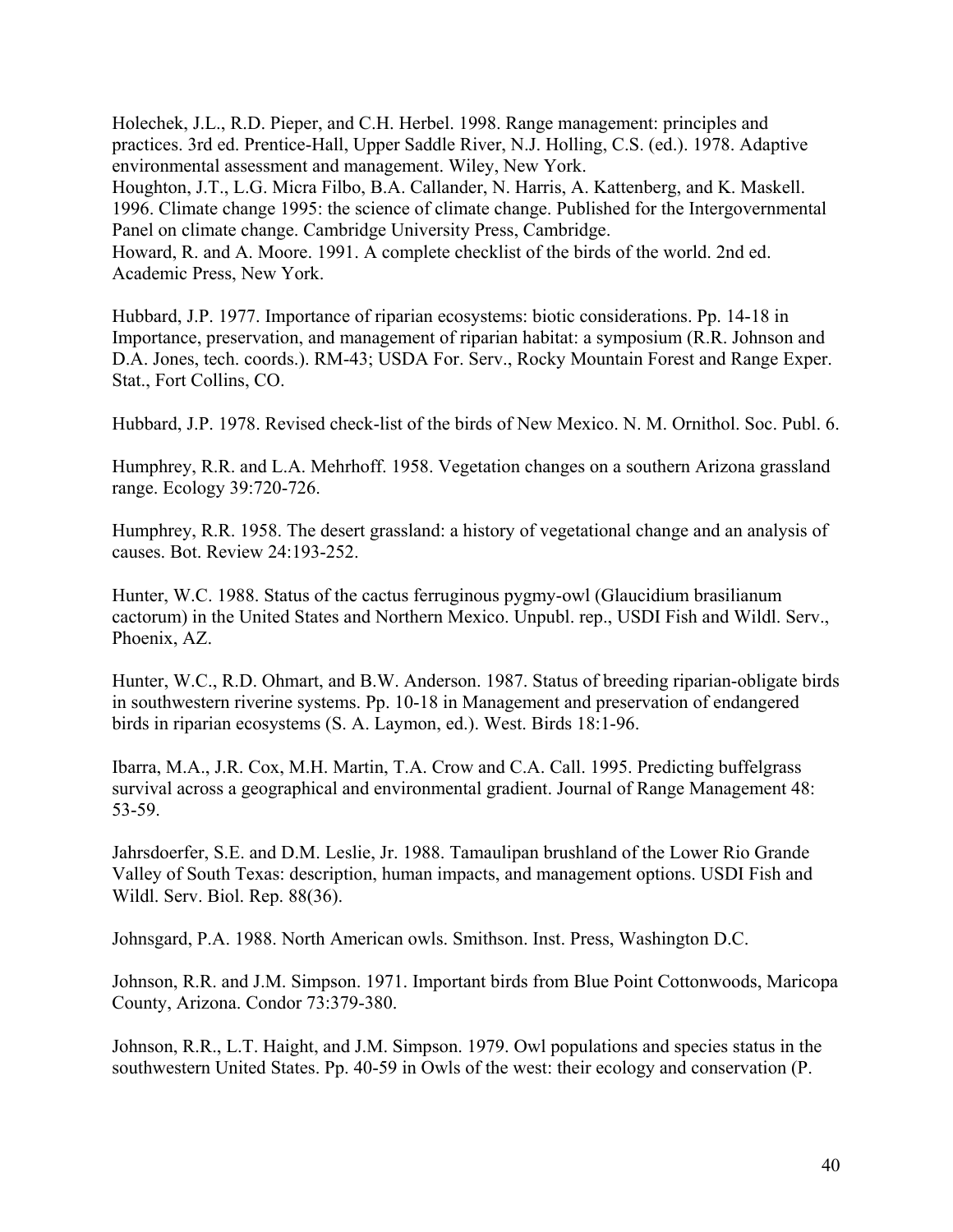Schaffer and S.M. Ehler, eds.). Proceed. Natl. Audubon Soc. Symposium, George Whittel Education Center, Tiburon, CA.

Johnson, R.R. and S.W. Carothers. 1982. Riparian habitats and recreation: interrelationships and impacts in the Southwest and Rocky Mountain region. Eisenhower Cons. Bull. No. 12; USDA For. Serv., Rocky Mtn. For. and Range Exp. Stn., Ft. Collins, CO.

Johnson, R.R. and L.T. Haight. 1985. Status of the Ferruginous Pygmy-owl in the southwestern United States. 103rd meeting of Am. Ornithol. Union, 7-10 Oct., Tempe, AZ (Abstr. 145).

Johnson, R.R., L.T. Haight, and J.M. Simpson. 1987. Endangered habitats versus endangered species: a management challenge. Pp. 89-96 in Management and preservation of endangered birds in riparian ecosystems (S. A. Laymon, ed.). West. Birds 18:1-96.

Johnson, R.R. and L.T. Haight. 1998. Survey on the Tonto National Forest, Maricopa County, Arizona for the cactus ferruginous pygmy-owl (Glaucidium brasilianum cactorum): a Federally designated endangered species in Arizona. Unpubl. rep., Tonto Nat. For. files, Mesa, AZ.

Johnson, R. R., J.-L. E. Cartron, L. T. Haight, R. B. Duncan, and K. J. Kingsley. 2000. A historical perspective on the population decline of the cactus ferruginous pygmy-owl in Arizona. Pp. 17-26 in J.-L. E. Cartron and D. M. Finch. Ecology and conservation of the cactus ferruginous pygmy-owl in Arizona. General Technical Report RMRS-GTR-43. U.S. Department of Agriculture, Forest Service, Rocky Mountain Research Station, Ogden, Utah.

Johnson, R.R., J.L. Cartron, L.T. Haight, R.B. Duncan, and K.J. Kingsley. 2003. Cactus ferruginous pygmy-owl in Arizona, 1872-1971. Southwest Naturalist 48(3): 389-401.

Johnson-Duncan, E.E., D.K. Duncan, and R.R. Johnson. 1988. Small nesting raptors as indicators of change in the southwest desert. Pp. 232-236 in Proceedings of the Southwest Raptor Management Symposium and Workshop (R.L. Glinski et al., eds.). Natl. Wildl. Fed., Washington, D.C.

Jones, K.B. 1981. Effects of grazing on lizard abundance and diversity in western Arizona. Southwest. Nat. 26:107-115.

Jones, K.B. 1988. Distribution and habitat associations of herpetofauna in Arizona: comparisons by habitat type. Pp. 109-128 in Management of amphibians, reptiles, and small mammals in North America (R.C. Szaro, K.E. Stevenson, and D.R. Patton, tech. coords.). GTRRM-166; USDA For. Serv., Rocky Mountain Forest and Range Exper. Stat., Fort Collins, CO.

Klem, D.A. 1979. Biology of collisions between birds and windows. Ph.D. diss. Southern Illinois Univ.

Knight, R.L. and D.N. Cole. 1995. Wildlife responses to recreationists. Pp. 51-69 in Wildlife and recreationists: coexistence through management and research (R.L. Knight and K.J. Gutzwiller, eds). Island Press, Washington D.C.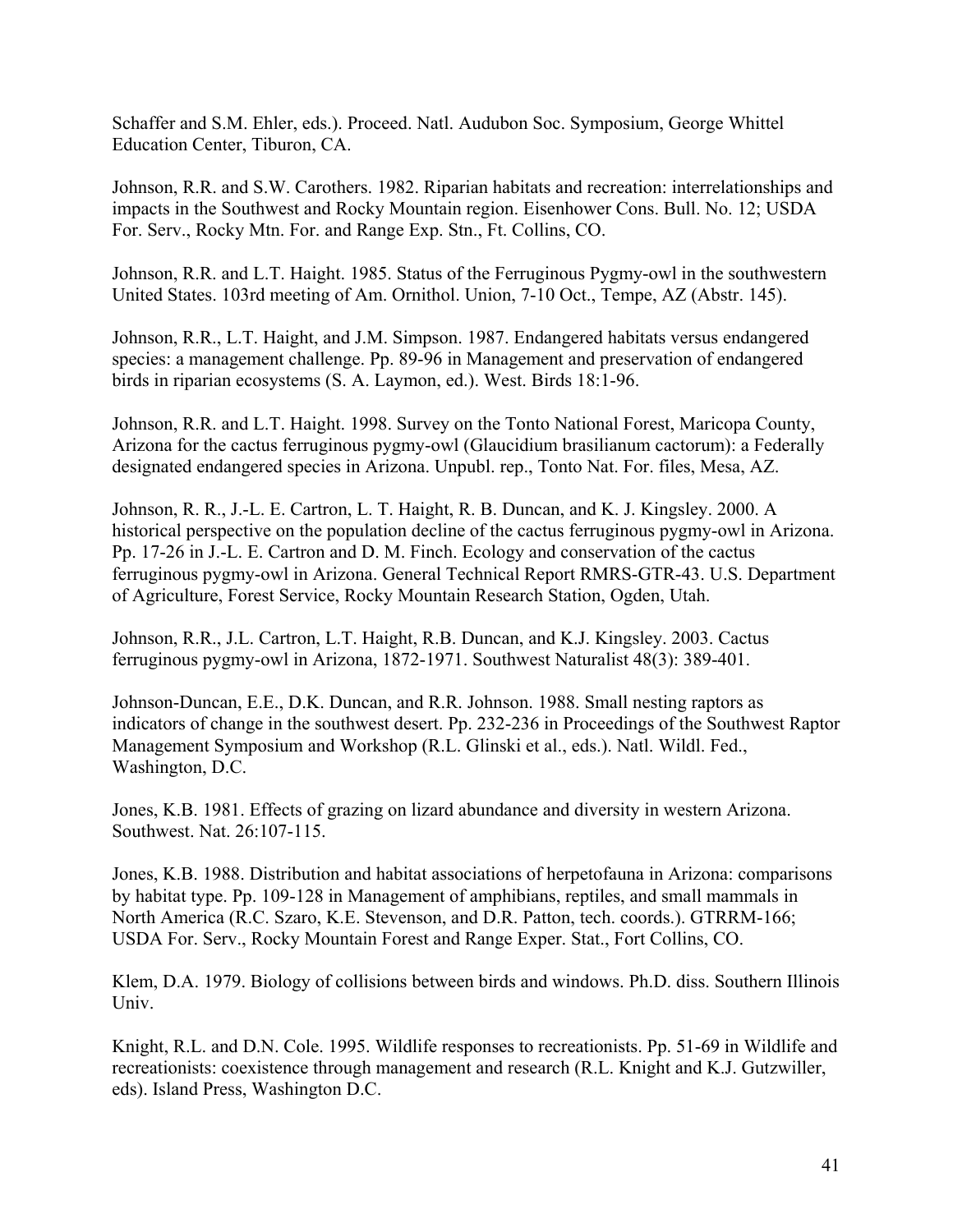Konig, C. 1993. Pygmy-owl in the Black Forest. Re-introduction News 7:8-10.

Konig, C. and M. Wink. 1995. A new subspecies of Ferruginous Pygmy-owl from Argentina: Glaucidium brasilianum stranecki n. ssp. J. Ornithol. 136:461-465.

Konig, C., F. Weick, and J.H. Becking. 1999. Owls: a guide to the owls of the world. Yale Univ. Press, New Haven, CT.

Krueper, D.J. 1993. Effects of land use practices on western riparian ecosystems. Pp. 321-330 in Status and management of neotropical migratory birds, September 21-25, 1992, Estes Park, CO. (D.M. Finch and P.W. Stengel, tech. coords.). GTR-RM-229; USDA For. Serv., Rocky Mountain Forest and Range Exper. Stat. Fort Collins, CO.

Krueper, D.J. 1996. Effects of livestock management on southwestern riparian ecosystems. Pp. 281-301 in Desired future conditions for southwestern riparian ecosystems: bringing interests and concerns together. Sept. 18-22, 199, Albuquerque, NM. (D.M. Finch and P.W. Stengel, tech. coords.). GTR-RM-GTR-272; USDA For. Serv., Rocky Mountain Forest and Range Exper. Stat. Fort Collins, CO.

Kusler, J.A. 1985. A call for action: protection of riparian habitat in the arid and semi-arid West. Pp. 6-8 in Riparian ecosystems and their management: reconciling conflicting uses, first North American Riparian Conference (R.R. Johnson et al., tech. coords.). GTR-RM-120; USDA For. Serv., Rocky Mountain Forest and Range Exper. Stat., Fort Collins, CO.

Lawton, J.H. 1993. Range, population abundance and conservation. Trends in Ecology and Evolution 8: 409-413.

Lee, K.N. and J. Lawrence. 1986. Adaptive management: learning from the Columbia River Basin fish and wildlife program. Environ. Law 16:431-460.

LeFranc, M.M. Jr. and B.A. Millsap. 1984. A summary of state and federal agency raptor management programs. Wildl. Soc. Bull. 12:274-282.

Leopold, A.S. 1950. Vegetation Zones in Mexico. Ecology 31: 507-518.

Lessica, P. and F.W. Allendorf. 1995. When are peripheral populations valuable for conservation? Conservation Biology 9: 753-760.

Levin, D.A. 1993. Local speciation in plants: the rule not the exception. Systematic Botany 18: 197-208.

Lincer, J. 1975. DDE-induced eggshell thinning in the American kestrel. A comparison of the field situation with laboratory results. J. Appl. Ecol. 12:781-793.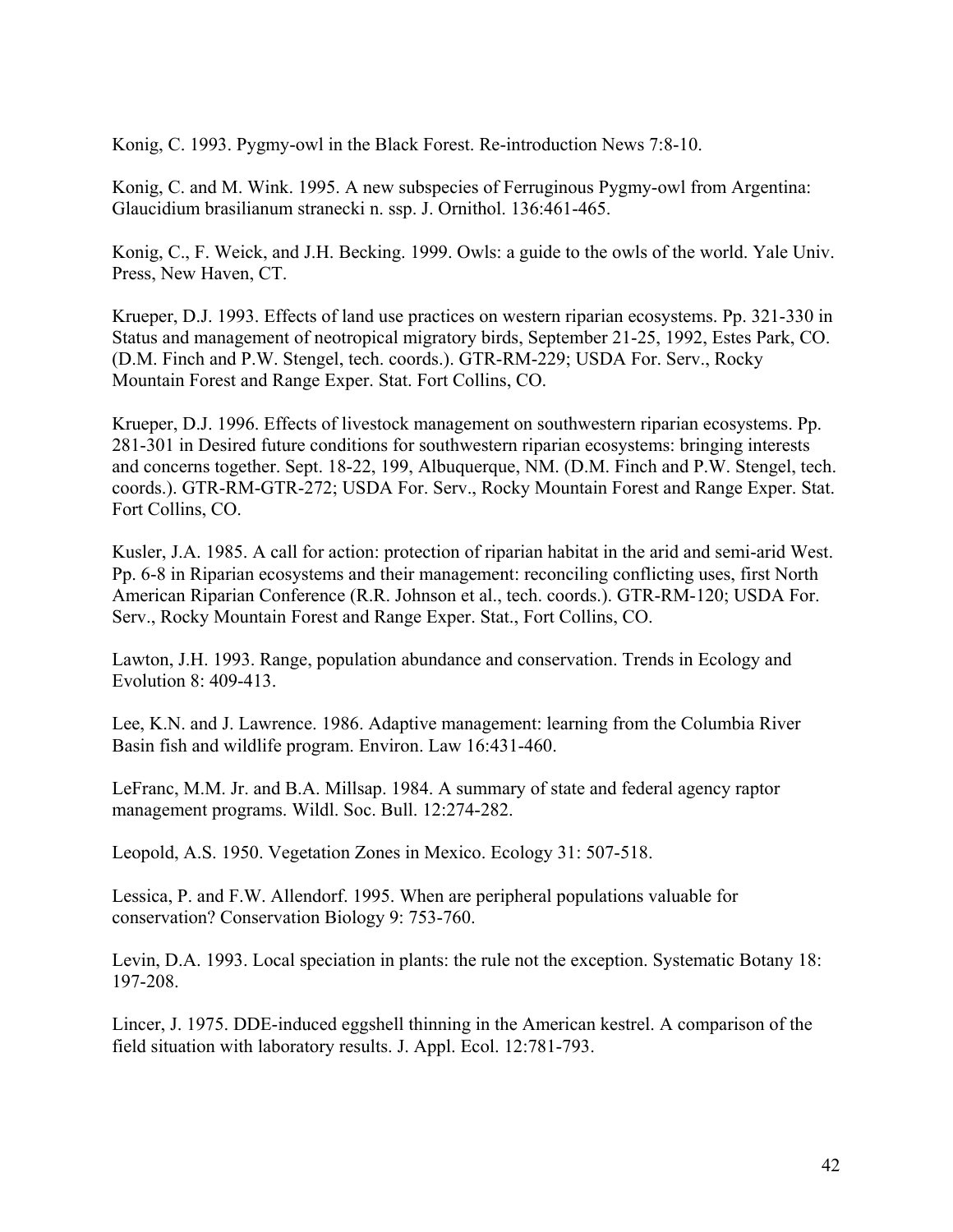Lomolino, M.V. and R. Channell. 1995. Splendid isolation: patterns of range collapse in endangered mammals. Journal of Mammalogy 76: 335-347.

Lusby, G.C. 1970. Hydrologic and biotic effects of grazing vs. non-grazing near Grand Junction, Colorado. J. Range Manage. 23:256-260.

Martin, S.C., and D.R. Cable. 1974. Managing semidesert grass-shrub ranges: vegetation responses to precipitation, grazing, soil texture, and mesquite control. U.S. Dept. Agric. Tech. Bull. 1480.

Mayr, E. 1963. Animal species and evolution. Harvard University Press. Cambridge Massachusetts.

McLaughlin, S.P. and J.E. Bowers. 1982. Effects of wildfire on the Sonoran desert plant community. Ecology 61:246-24.

McNamee, G. 1996. The Grass that ate Sonora. Tucson Weekly, Apr 18-24.

Medin, D.E and W.P. Clary. 1989. Small mammal populations in a grazed and ungrazed riparian habitat in Nevada. Research paper INT-413. U.S. Forest Serv., Intermountain Res. Stat., Ogden, UT.

Meffe, G.K. and C.R. Carroll (eds.). 1997. Principles of conservation biology. Sinauer Associates, Inc. Sunderland, Mass.

Mehrhoff, L.A. 1955. Vegetation changes on a southern Arizona grassland range--an analysis of causes. M.S. thesis. Univ. of Arizona.

Millsap, B.A. and R.R. Johnson. 1988. Status report: Ferruginous pygmy-owl. pp. 137-139 in Southwest raptor management symposium and workshop proceedings (R.L. Glinski, B. G. Pendleton, M. B. Moss, M. N. La Franc, Jr., B. A. Millsap, and S. W. Hoffman, eds.). Natl. Wildl. Fed. Washington, DC.

Minckley, W.L. and J.E. Deacon (eds.). 1991. Battle Against Extinction: Native Fish Management in the American West. University of Arizona Press, Tucson. 571 pp.

Minnich, R.A. 1994. Postfire succession in desertscub communities of southern California. Pages 93-112 in Fletcher-Jones, A. (ed.), Proc. of Desert Tortoise Council Symposium.

Monson, G. and A.R. Phillips. 1981. Annotated checklist of the birds of Arizona. 2nd ed. Univ. of Arizona Press, Tucson.

Monson, G. 1998. Ferruginous pygmy-owl. Pp. 159-161 in The raptors of Arizona (R. L. Glinski, ed.). Univ. of Arizona Press, Tucson.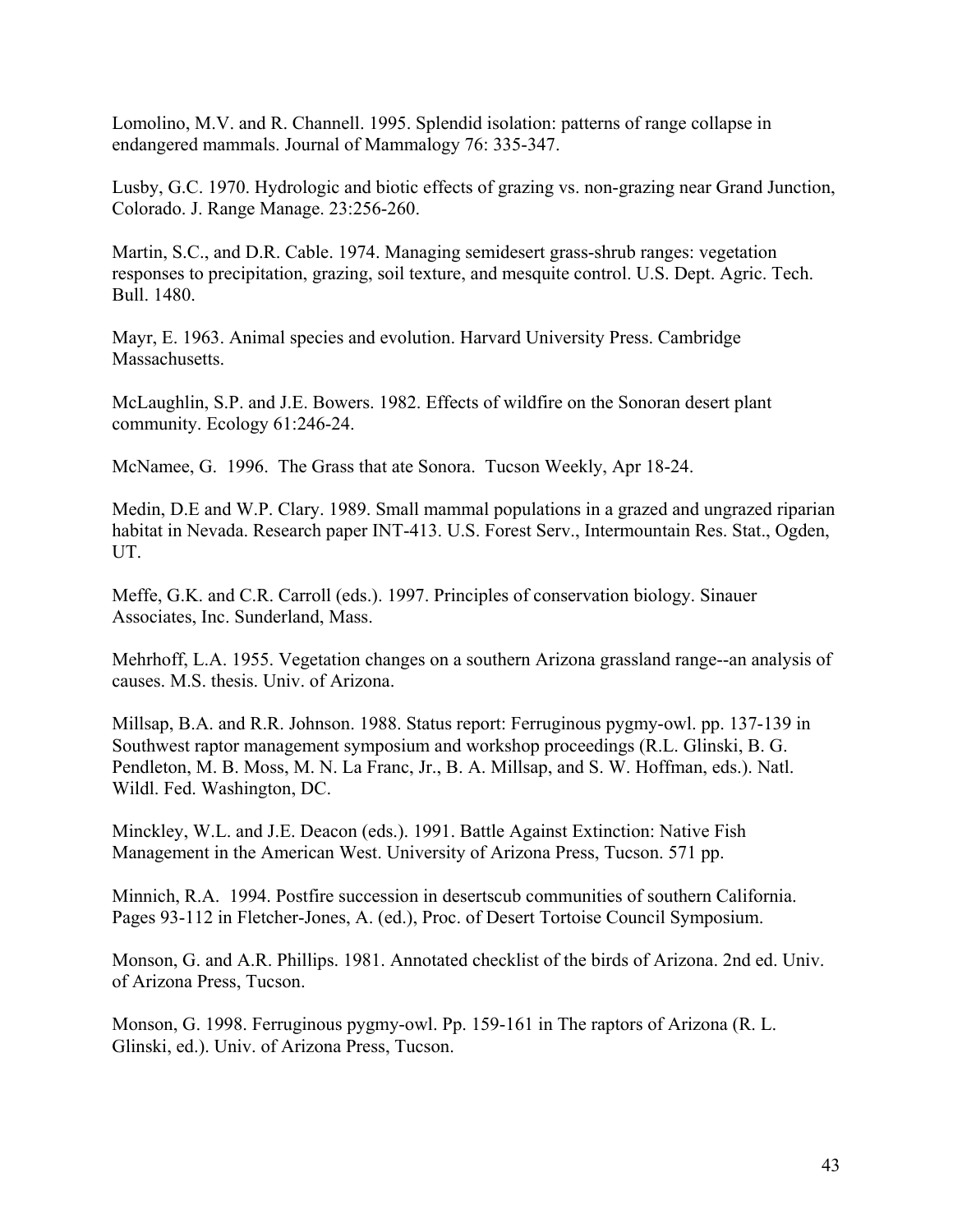Mueller, H.C. 1986. The evolution of reversed sexual dimorphism in owls: an empirical analysis of possible selective factors. Wilson Bull. 98:387-406.

Nabhan, G.P. 2000. Biodiversity: The variety of life that sustains our own. In S.J. Phillips and P.W. Comus (eds.) A Natural History of the Sonoran Desert. Arizona-Sonora Desert Museum Press and University of California Press.

Nabhan, G.P. and A.R. Holdsworth. 1999. State of the desert biome: uniqueness, biodiversity, threats and the adequacy of protection in the Sonoran bioregion. Arizona-Sonora Desert Museum, Tucson, AZ. 79 pp.

National Association of Home Builders v. Norton, No. 00-0903-PHX-SRB, slip op. (D. Arizona September 19, 2001).

National Association of Home Builders v. Norton, 340 F.3d 835 (9th Cir. 2003).

Navarro, A. 1988. Areas en el estado de Sonora con potencial para praderas de temporal. Fomento Ganadero (Nov-Dic): 18-23.

Newton, I. 1979. Population ecology of raptors. Poyser Ltd., Hertfordshire, England.

Nielsen, J.L., J.M. Scott and J.L. Ayerigg. 2001. Endangered species and peripheral populations: cause for conservation. Endangered Species Update 18: 194-196.

NORMA. 2001. Proteccion ambiental: Especies nativas de Mexico de flora y fauna silvestres – Categorias de riesgo y especificaciones par su inclusion, exclusion, o cambrio – Lista de especies en riesgo. March 6, 2002.

Noss, R.F. 1993. The wildlands project: land conservation strategy in The Wildlands Project: Plotting a North American Wilderness Recovery Strategy. Wild Earth Special Issue.

Noss, R.F and A.Y. Cooperrider. 1994. Saving nature's legacy: protecting and restoring biodiversity. Island Press, Washington, D.C.

Noss, R.F. and B. Csuti. 1994. Habitat fragmentation. Pp. 237-264 in Principles of conservation biology (G.K. Meffe and C.R. Caroll, eds.). Sinauer Assoc., Sunderland, MA.

Oberholser, H.C. 1974. The bird life of Texas (E.B. Kincaid, Jr., ed.). Vol. I. Univ. of Texas Press, Austin.

Ohmart, R.D., 1994. The effects of human-induced changes on the avifauna of western riparian habitats. in A century of avifaunal change in western North America. Stud. Avian Biol. 15:273- 285.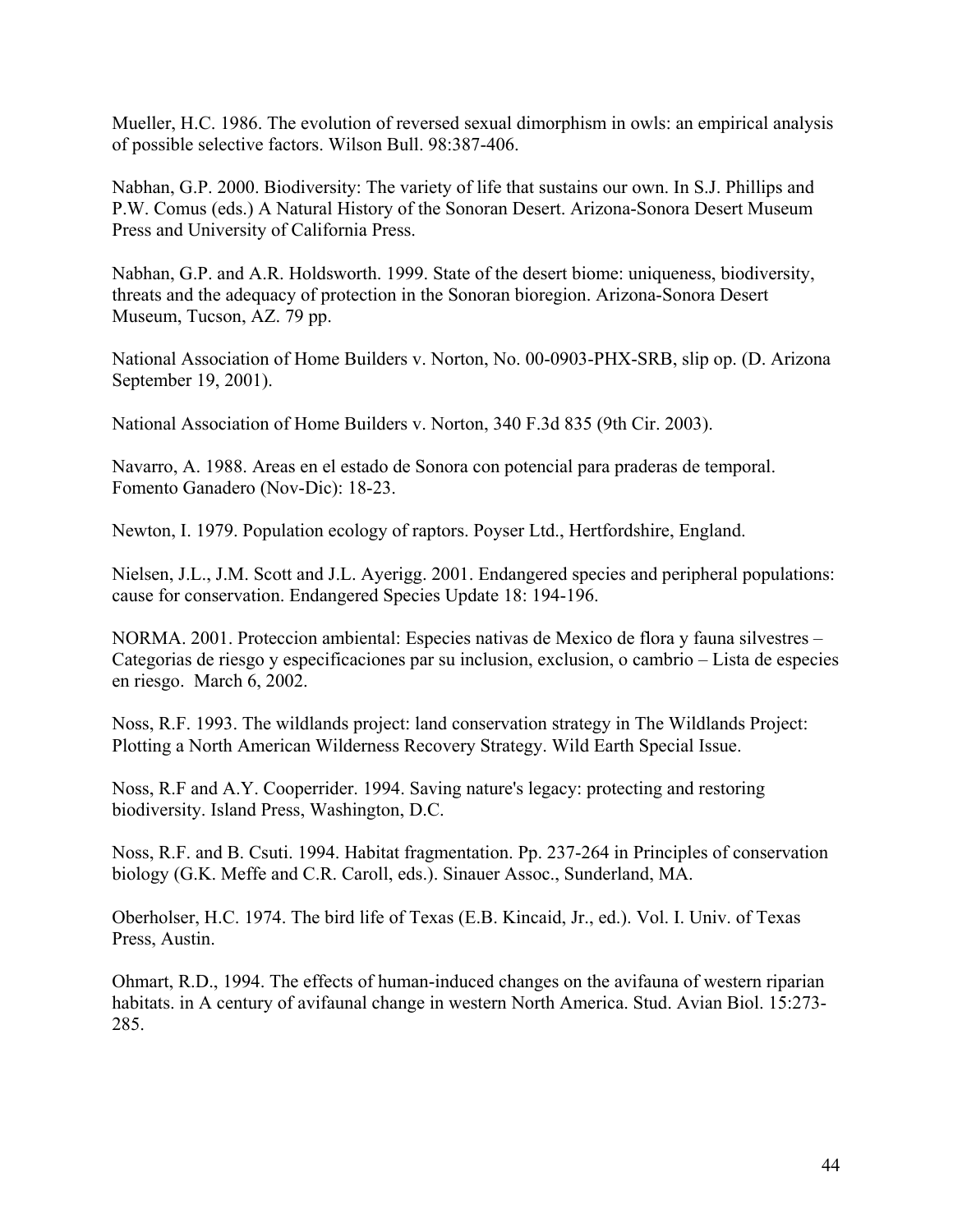Ohmart, R.D. 1996. Historical and present impacts of livestock grazing on fish and wildlife resources in western riparian habitats. Pp. 246-279 in Rangeland wildlife (P.R. Krausman, ed.). Soc. Range Manage., Denver, CO.

Pase, C.P. and E.F. Layser. 1977. Classification of riparian habitat in the southwest. Pp. 5-9 in Importance, preservation, and management of riparian habitat: a symposium (R.R. Johnson and D.A. Jones, tech. coords.). Gen. Tech. Rep. GTR-RM-43; USDA For. Serv., Rocky Mountain Forest and Range Exper. Stat., Fort Collins, CO.

Peters, J.L. 1940. Check-list of birds of the world. Vol. IV. Harvard Univ. Press., Cambridge, MS.

Phillips, A.R., J.T. Marshall, Jr., and G. Monson. 1964. The birds of Arizona. Univ. of Arizona Press, Tucson.

Phillips, A.R. 1966. Further systematic notes on Mexican birds. Bull. Br. Ornithol. Club 86: 86 - 90.

Phillips, S.J. and P.W. Comus, (eds.). 2000. A natural history of the Sonoran desert. Arizona-Sonora Desert Museum Press. Tucson, Arizona. 628 pp.

Proudfoot, G.A. 1996. Natural History of the cactus ferruginous pygmy-owl. M.S. Thesis, Texas A&M Univ.-Kingsville.

Proudfoot, G.A. 2005. Comment submitted to U.S. Fish & Wildlife Service, Arizona Ecological Services Field Office on September 19, 2005 regarding the proposed rule to de-list the Arizona DPS of cactus ferruginous pygmy-owl, 70 Fed. Reg. 44547 (August 3, 2005).

Proudfoot, G.A. and S.L. Beasom. 1996. Responsiveness of cactus ferruginous pygmy-owls to broadcasted conspecific calls. Wildl. Soc. Bull. 24:294-297.

Proudfoot, G.A. and S.L. Beasom. 1997. Food habits of nesting ferruginous pygmy-owls in southern Texas. Wilson Bull. 109:741-748.

Proudfoot, G.A. and A.A. Radomski. 1997. Absence of hematozoa from ferruginous pygmyowls (Glaucidium brasilianum) in southern Texas. J. Helminthol. Soc. Wash. 64:154-156.

Proudfoot, G.A. and R.R. Johnson. 2000. Ferruginous Pygmy-owl (Glaucidium brasilianum). In The Birds of North America, no. 498 (A. Poole and F. Gill, eds.). Birds of North America, Inc., Philadelphia, PA.

Proudfoot, G.A. and R.D. Slack. 2001. Comparisons of ferruginous pygmy-owl mtDNA at local and international scales. Report to Charles H. Huckelberry, Pima County, Contract Agreement #07-30-T-125759-0399.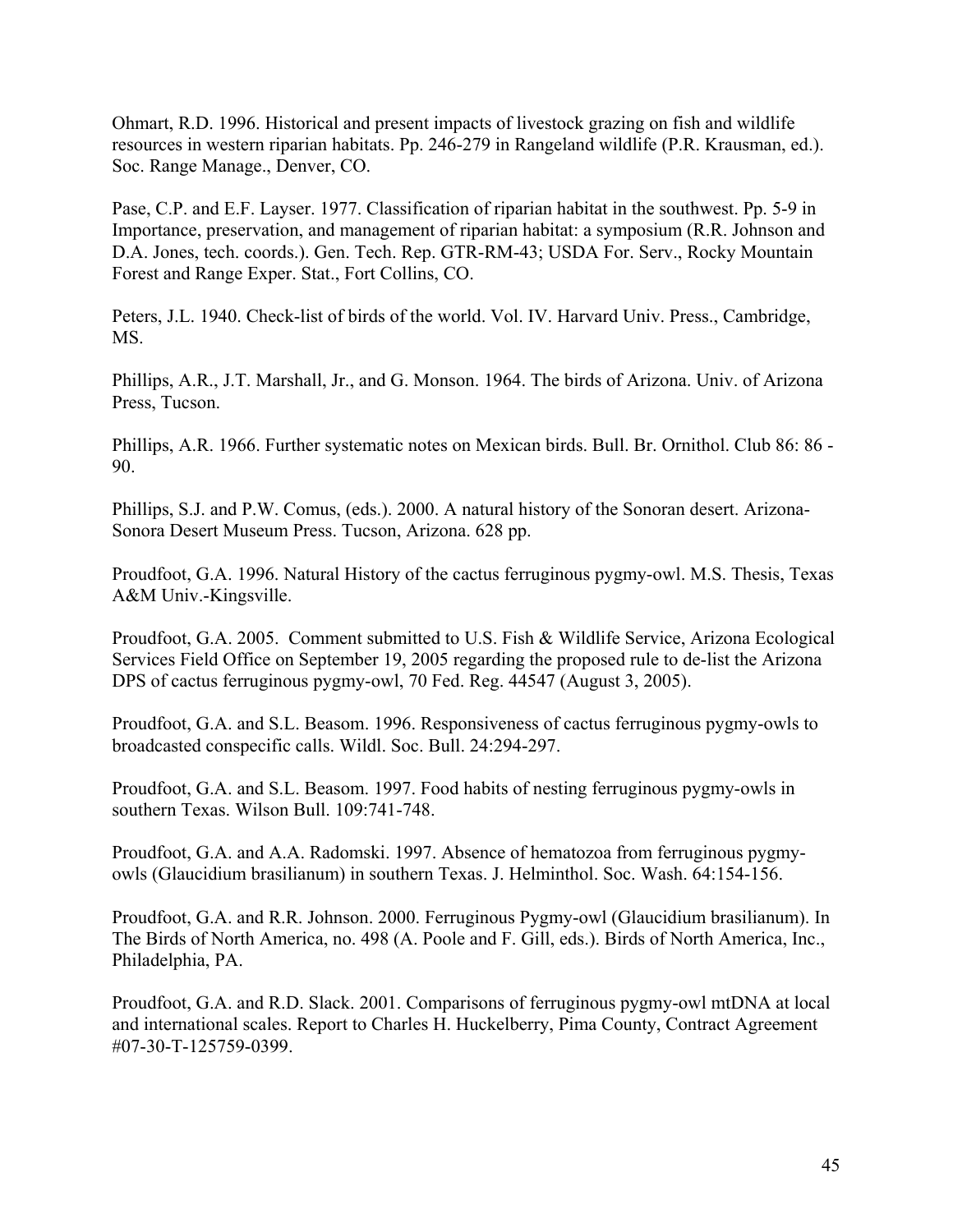Proudfoot, G.A., Honeycutt R.L., Slack R.D. 2005a. Development and characterization of microsatellite DNA primers for ferruginous pygmy-owls (Glaucidium brasilianum). Molecular Ecology Notes, 5, 90-92.

Proudfoot, G. A., J. L. Usener, and P. D. Teel. 2005b. Ferruginous Pygmy-Owls, new host for Protocalliphora sialia in Arizona. Wilson Bulletin 117:185-188.

Proudfoot, G. A., R. L. Honeycutt, and R. D. Slack. 2006. Mitochondrial DNA variation and phylogeography of the Ferrugnious Pygmy-Owl (Glaucidium brasilianum). Conservation Genetics 7:1-12.

Pyle, P. 1997. Identification guide to North American birds. Slate Creek Press.

Rauzi, F. and F.M. Smith. 1973. Infiltration rates: three soils with three grazing levels in northeastern Colorado. J. Range Manage. 26:126-129.

Reed, J.M., D.D. Murphy, and P.F. Brussard. 1998. Efficacy of population viability analysis. Wildl. Soc. Bull. 26:244-251.

Richardson, C.T and C.K. Miller. 1997. Recommendations for protecting raptors from human disturbance: a review. Wldlf. Soc. Bull. 25:634-638.

Richardson, W.S., J.E. Cartron, D.J. Krueper, L. Turner, and T.H. Skinner. 2000. The status of the cactus ferruginous pygmy-owl in Arizona: population surveys and habitat assessment. In J.E. Cartron and D.M. Finch (eds.), Ecology and conservation of the cactus ferruginous pygmy-owl in Arizona. RMRS-GTR-43. USDA For. Serv., Rocky Mountain Research Station, Ogden, UT.

Ridgway, R. 1914. The birds of North and Middle America: a descriptive catalogue. U.S. Natl. Mus. Bull. 50 (pt.1).

Robinette, D. 1990. Tohono O'odham range history. Rangelands 12(6):296-300.

Rogers, G.F. and J. Steele. 1980. Sonoran desert fire ecology. In Proc. of the Fire History Workshop, October 20-24, 1980, Tucson, AZ. Rocky Mountain Forest and Range Experiment Station General Technical Report, RM-81. USDA Fort Collins, CO.

Rosen, P.C., C.R. Schwalbe, D.A. Parizek, P.A. Holm and C.H. Lowe. 1994. Introduced aquatic vertebrates in the Chiricahua region: Effects of declining native ranid frogs. In Biodiversity and management of the Madrean Archipelago: the sky islands of the southwestern United States and northwestern Mexico. Pp. 251-261. USDA Forest Service General Technical Report RM-GTR-264.

Rosenberg, K.V., R.D. Ohmart, W.C. Hunter and B.W. Anderson. 1991. Birds of the lower Colorado River Valley. Univ. of Arizona Press, Tucson.

Russell, S.M. and G. Monson. 1998. The birds of Sonora. Univ. of Arizona Press, Tucson.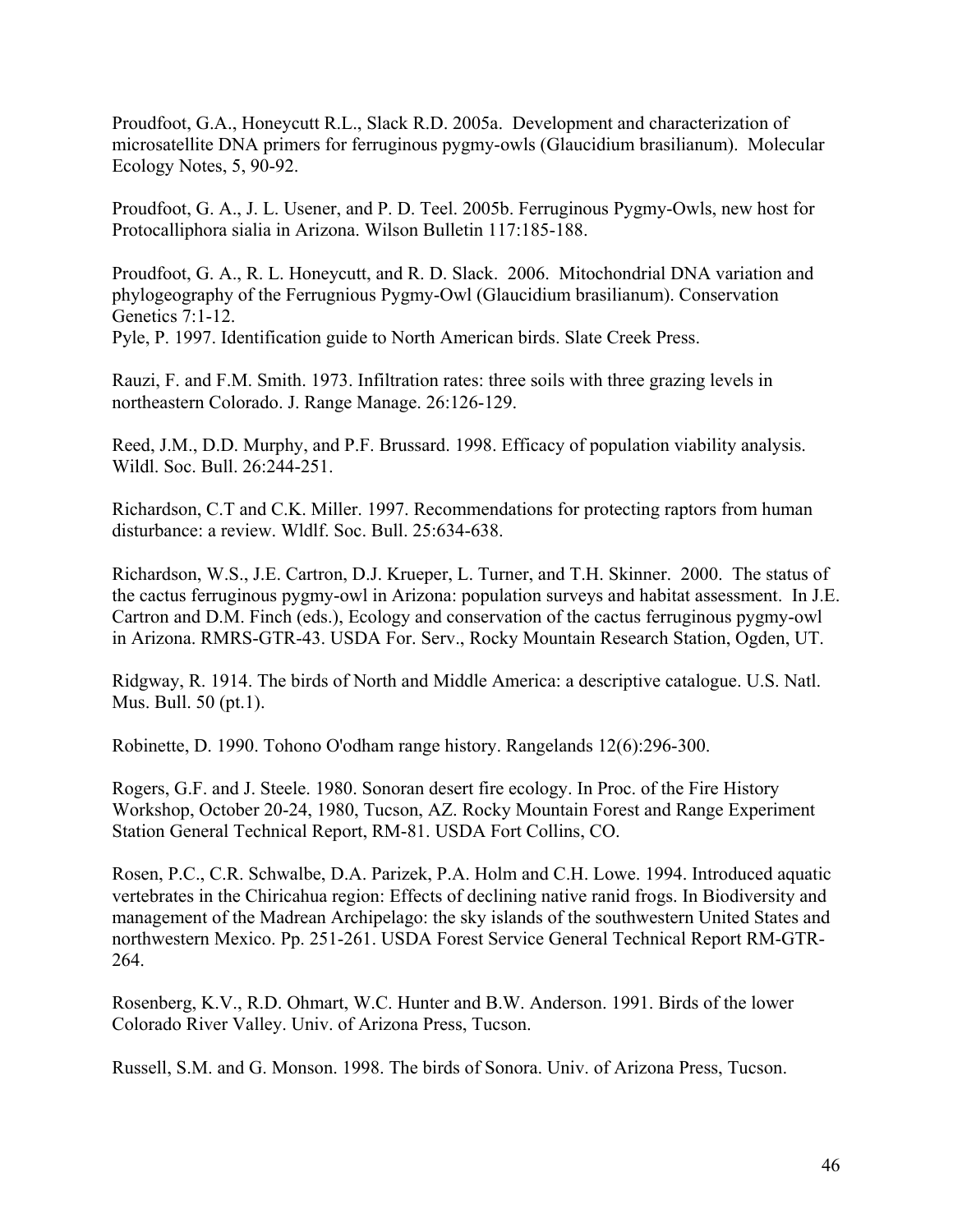Rutman, S. 1999. Dirt is not cheap: livestock grazing and a legacy of accelerated erosion on Organ Pipe Cactus National Monument. Pp. 99-101 in A century of parks in southern Arizona. Second conference on research and resource management in southern Arizona national park areas May 5-7, 1998, (L. Benson and B. Gebow, eds.). Natl Park Serv., U.S.G.S. Phoenix, AZ.

Rutman, S. and L. Dickson. 2002. Management of buffelgrass on Organ Pipe Cactus National Monument, Arizona. Pp. 311-318 in B.Tellman (ed.), Invasive Exotic Species in the Sonoran region. University of Arizona Press and Arizona-Sonora Desert Museum, Tucson.

Ruyle, G. 1999. The range site concept: rangeland site potential. On-line at: http://ag.arizona.edu/oals/agnic/siteguides/concept.html.

Saab, V.A. 1998. Effects of recreational activity and livestock grazing on habitat use by breeding birds in cottonwood forests along the South Fork Snake River. U.S.D.I., Idaho Bur. Land Manage. Tech. Bull. no. 98-17.

Saunders, D.A., R.J. Hobbs, and C.R. Margules. 1991. Biological consequences of ecosystem fragmentation: a review. Conserv. Biology. 5:18-32.

Schaldach, W.J., Jr. 1963. The avifauna of Colima and adjacent Jalisco, Mexico. W. Fdn. Of Vert. Zool. 1 (1):1-100.

Scherzinger, W. 1977. Small owls in aviaries. Avic. Mag. 83:18-21.

Schulz, T. T., and W.C. Leininger. 1990. Differences in riparian vegetation structure between grazed areas and exclosures. Journal of Range Management 43(4): 295- 299.

Scott, J.M. and J.W. Carpenter. 1987. Release of captive-reared or translocated endangered birds: what do we need to know? Auk 104(3):544-545.

Sibley, C.G. and B.L. Monroe. 1990. Distribution and taxonomy of birds of the world. Yale Univ. Press, New Haven, CN.

Sick, H. 1993. Birds in Brazil: a natural history. Princeton Univ. Press, Princeton, N.J.

Simpson, G.G. 1994. Tempo and mode in evolution. Columbia University Press. New York.

Skagen, S.K., R.L. Knight, and G.H. Orians. 1991. Human disturbance of an avian scavenging guild. Ecol. Applic. 1:215-225.

Snyder, N.F. and H.A. Snyder. 1975. Raptors in range habitat. Pp. 190-209 in Proc. symposium on management of food and range habitat for nongame birds (D.R. Smith., tech. coord.). USDA Forest Serv. GTR-W0-1.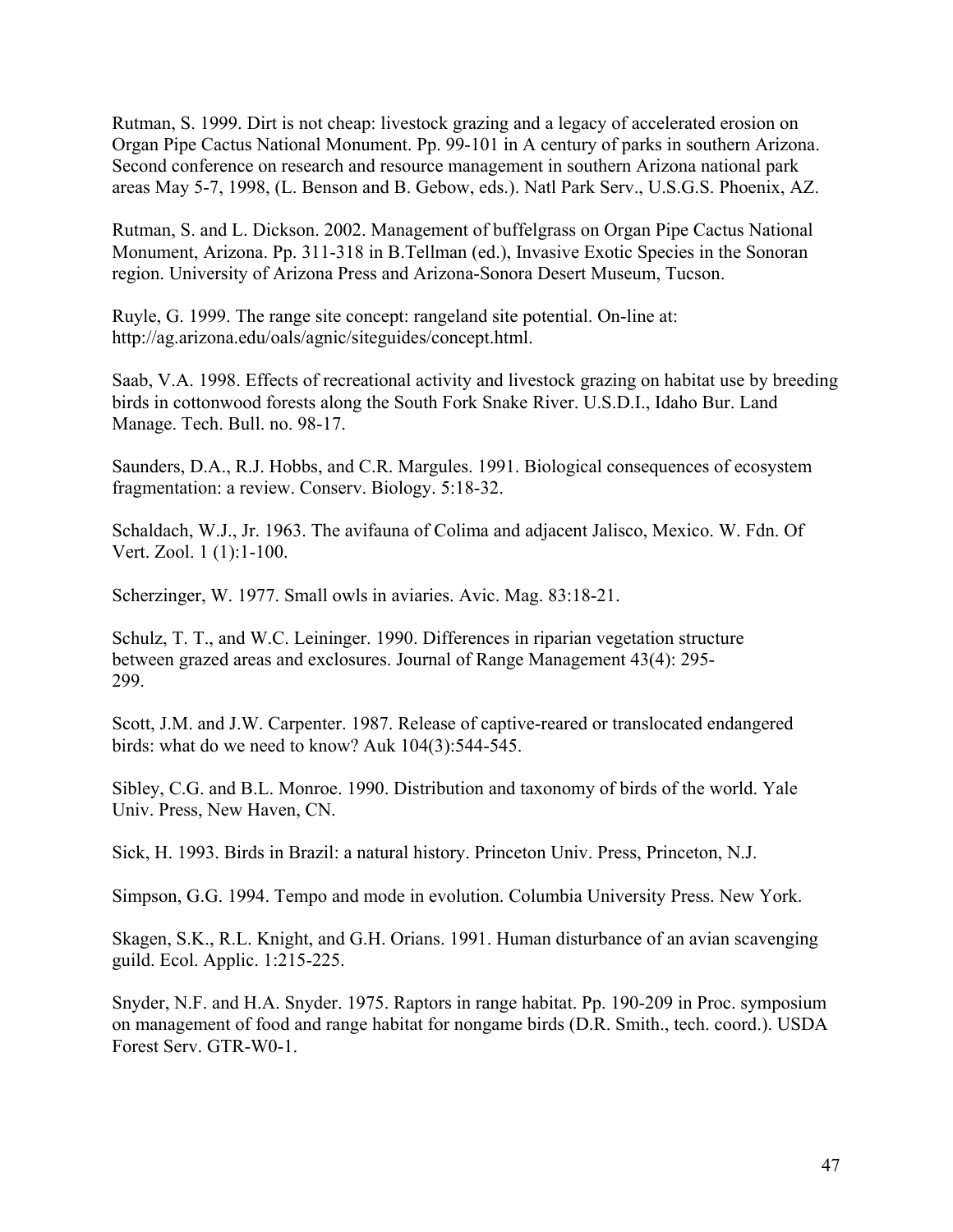Stamp, N.E. and R.D. Ohmart. 1979. Rodents of desert shrub and riparian woodland habitats in the Sonoran desert. Southwest. Nat. 24:279-289.

State of Arizona. 1990. Final report and recommendations of the Governor's riparian habitat task force. Executive Order 89-16. Streams and riparian resources. October 1990. Phoenix, AZ. 28 pp.

Steenberg, W.F. and C.H. Lowe. 1977. Ecology of the saguaro: II, reproduction, germination, establishment, growth, and survival of the young plant. Natl Park Serv. Sci. Monogr. Ser. 8. U.S. Gov. Print. Off., Washington, D.C.

Steenberg, W.F. and C.H. Lowe. 1983. Ecology of the saguaro: III, growth and demography. Natl Park Serv. Sci. Monogr. Ser. 17. U.S. Gov. Print. Off., Washington, D.C.

Stevens, L.B., B.T. Brown, J.M. Simpson, and R.R. Johnson. 1977. The importance of riparian habitat to migrating birds. Pp. 156-164 in Importance, preservation, and management of riparian habitat: a symposium (R.R. Johnson and D.A. Jones, tech. coords.). GTR-RM-43; USDA Forest Serv., Rocky Mountain Forest and Range Exper. Stat., Fort Collins, CO.

Stillwell, J. and N. Stillwell. 1954. Notes on the call of ferruginous pygmy-owl. Wilson Bull. 66:152.

Stromberg, J.C. 1993a. Fremont cottonwood-Goodding willow riparian forests: a review of their ecology, threats, and recovery potential. J. Ariz.-Nev. Acad. Sci. 26:97-110.

Stromberg, J.C. 1993b. Riparian mesquite forests: a review of their ecology, threats, and recovery potential. J. Ariz.-Nev. Acad. Sci. 27:111-124.

Stromberg, J.C., J.A. Tress, J.D. Wilkins, and S.D. Clark. 1992. Response of velvet mesquite to groundwater decline. J. Arid Environ. 23:45-58.

Stromberg, J.C. and M.K. Chew. 1997. Herbaceous exotics in Arizona's riparian ecosystems. Desert Plants 1997(2): 11-17.

Sutton, G.M. 1951. Mexican birds: first impressions. Univ. of Oklahoma Press, Norman.

Swarth, H.S. 1905. Summer birds of the Papago Indian Reservation and of the Santa Rita Mountains, Arizona. Condor 7:22-28.

Swarth, H.S. 1914. A distributional list of the birds of Arizona. Pac. Coast Avifauna 10.

Szaro, R.C. 1989. Riparian forest and scrubland community types of Arizona and New Mexico. Desert Plants 9:70-138.

Taylor, B.L. 1995. The reliability of using population viability analysis for risk classification of species. Conserv. Biol. 9:551-558.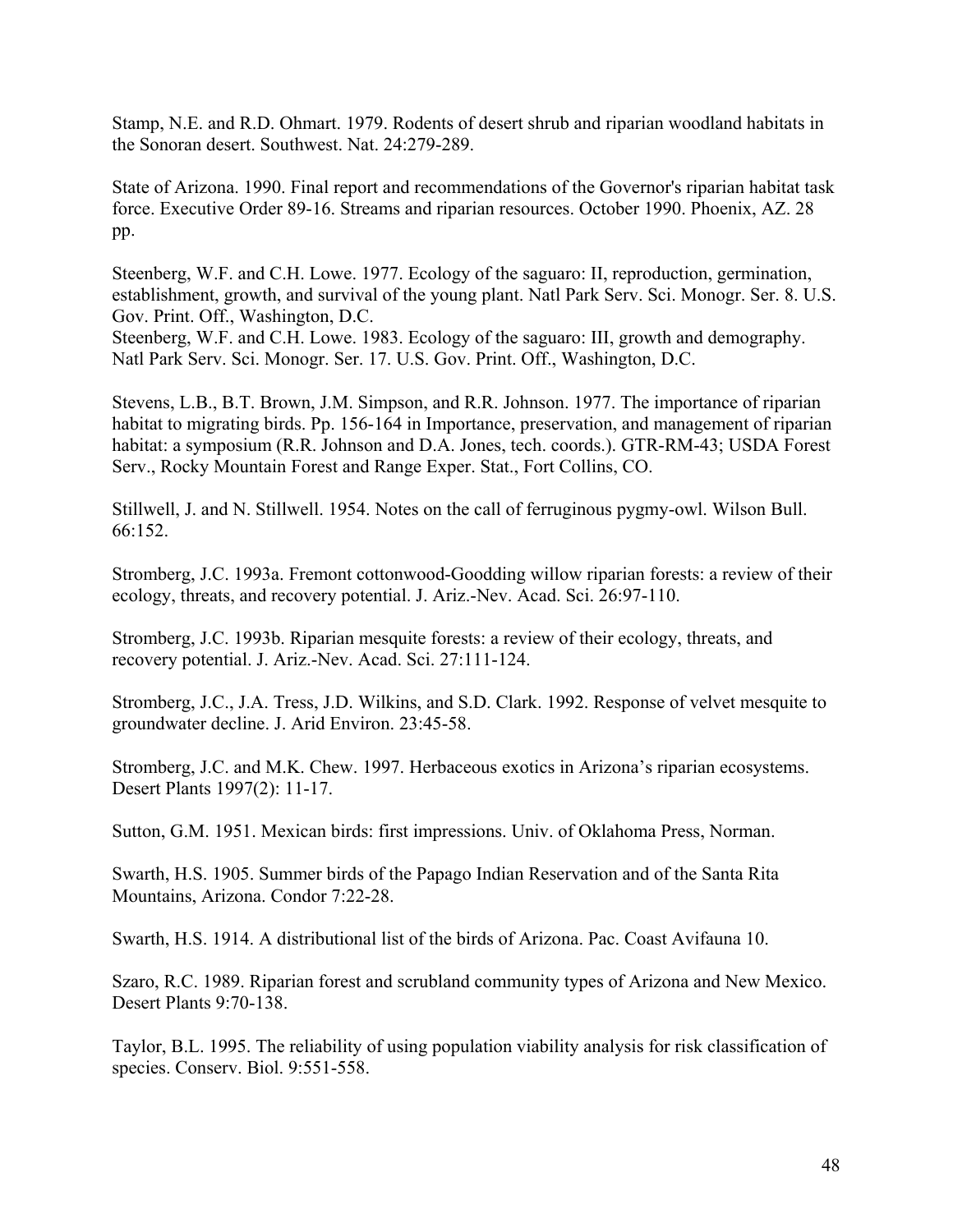Temple, S.A. 1986. Predicting impacts of habitat fragmentation on forest birds: a comparison of two models. Pp. 301-304 in Wildlife 2000: modeling habitat relationships of terrestrial vertebrates (J. Verner, M.L. Morrison, and C.J. Ralph, eds.). Univ. Wisconsin Press, Madison.

Tewes, M.E. 1995. Status of the ferruginous pygmy-owl in southern Texas and northeast Mexico. Proj. Rep. 2, Job 25, Texas Parks and Wildl. Dept. and Texas A&M Univ.-Kingsville.

Tibbitts, T.J. and L.L. Dickson. 1999. The cactus ferruginous pygmy-owl in Organ Pipe Cactus National Monument: status, ecology, and management. in A century of parks in southern Arizona. Second conference on research and resource management in southern Arizona national park areas May 5-7, 1998, (L. Benson and B. Gebow, eds.). Natl Park Serv., U.S. Geological Survey, Phoenix, AZ.

Tress, J.A. 2005. Comments on the proposed rule to delist the Arizona DPS of the cactus ferruginous pygmy-owl. WestLand Resources, Inc. Tucson, AZ.

U.S. Fish and Wildlife Service (USFWS). 1988. Riparian habitat: an unrecognized resource. Pamphlet.

U.S. Fish and Wildlife Service. 1990. Policy and guidelines for planning and coordinating recovery of endangered and threatened species. USDI, Washington, D.C.

U.S. Fish and Wildlife Service. 1992. Recovery plan handbook. Albuquerque, NM..

U.S. Fish and Wildlife Service. 1993. Endangered and threatened wildlife and plants; Notice of 90-day Finding on Petition to list the cactus ferruginous pygmy-owl in Arizona. Fed. Regist. 58:13045-13048.

U.S. Fish and Wildlife Service. 1994a. Endangered and threatened wildlife and plants; Proposed rule to list the cactus ferruginous pygmy-owl as endangered in Arizona and threatened in Texas. Fed. Regist. 59:63975-63986.

U.S. Fish and Wildlife Service. 1994b. Desert tortoise (Mojave population) recovery plan. Portland, OR.

U.S. Fish and Wildlife Service. 1995. Recovery plan for the Mexican spotted owl: Vol. I. Albuquerque, NM.

U.S. Fish and Wildlife Service. 1996. Policy regarding the recognition of distinct vertebrate population segments under the Endangered Species Act. Fed. Regist. 61:4722-4725.

U.S. Fish and Wildlife Service. 1997. Endangered and threatened wildlife and plants; Determination of endangered status for the cactus ferruginous pygmy-owl in Arizona. Fed. Regist. 62:10730-10747.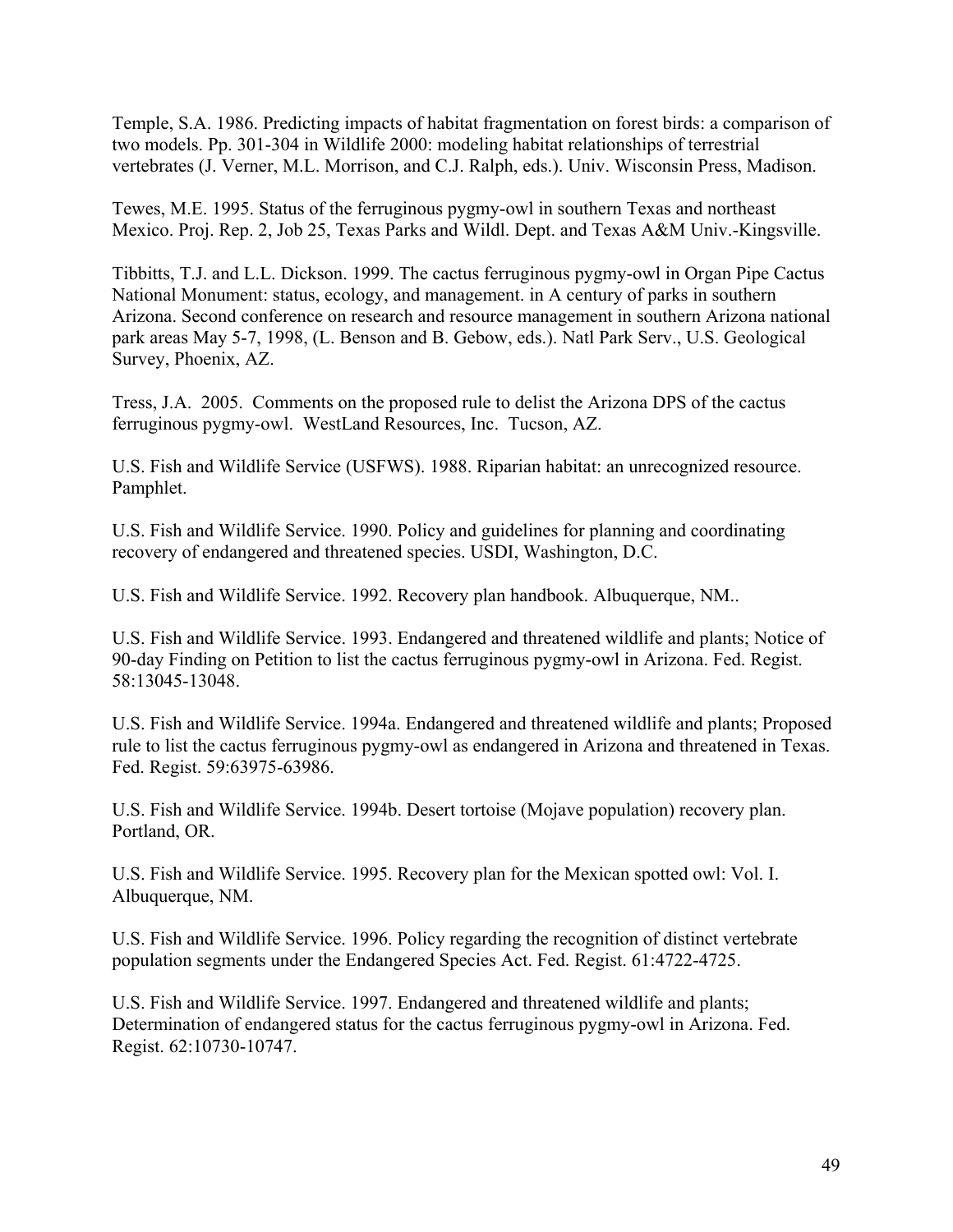U.S. Fish and Wildlife Service. 1998. Endangered and threatened wildlife and plants; Proposed determination of critical habitat for the cactus ferruginous pygmy-owl in Arizona. Fed. Regist. 63:71820-71838.

U.S. Fish and Wildlife Service. 1999. Endangered and threatened wildlife and plants; Designation of critical habitat for the cactus ferruginous pygmy-owl (Glaucidium brasilianum cactorum). Fed. Regist. 64:37419-37440.

U.S. Fish and Wildlife Service. 2000. Notice of availability: recommended guidance for private landowners concerning the cactus ferruginous pygmy-owl; and the cactus ferruginous pygmyowl survey protocol. Fed. Regist. 65: 14999-15002.

U.S. Fish and Wildlife Service. 2003. White Paper: Significance of the western population(s) of the Cactus ferruginous pygmy-owl. Primary author Scott Richardson, U.S. Fish and Wildlife Service. Administrative record get case cite from J. Rylander.

U.S. Fish and Wildlife Service. 2004. Biological opinion on the effects of the Arcturas Linda Vista Limited Partnership's proposed development in the Town of Marana, Pima County, Arizona. December 21, 2004. AESO/SE 2-21-03-F-0495. Phoenix, Arizona.

U.S. Fish and Wildlife Service. 2005. Biological opinion for the construction of Route 232 on Tohono O'odham Nation, Pima County, Arizona. AESO/SE 2-21-05-F-0262. July 12, 2005. Phoenix, AZ.

U.S. General Accounting Office (USGAO). 1988. Public rangelands: some riparian areas restored but widespread improvement will be slow. Rep. to Congress. Requesters, U.S. General Accounting Office, Washington D.C.

Van Devender, T.R. and M.A. Dimmit. 2000. Desert Grasses. In S.J. Phillips and P.W. Comus (eds.), A Natural History of the Sonoran Desert. Arizona-Sonora Desert Museum and University of California Press.

Van Rossem, A.J. 1937. The ferruginous pygmy-owl of northwestern Mexico and Arizona. Proc. Biol. Soc. Wash. 51:27-28.

Van Rossem, A.J. 1945. A distributional survey of the birds of Sonora, Mexico. Occas. Pap. Mus. Zool. La. St. Univ. 21:1-379.

Walters, C.J. 1986. Adaptive management of renewable resources. McGraw- Hill. New York.

Walters, C.J. and C.S. Holling. 1990. Large-scale management experiments and learning by doing. Ecology 71:2060-2068.

Ward, JP. 2003. Estimating the potential distribution of buffelgrass in Saguaro National Park, Arizona: illustration of a conservation planning tool in the age of biotic homogenization. Masters thesis. University of Arizona. 124 pages.